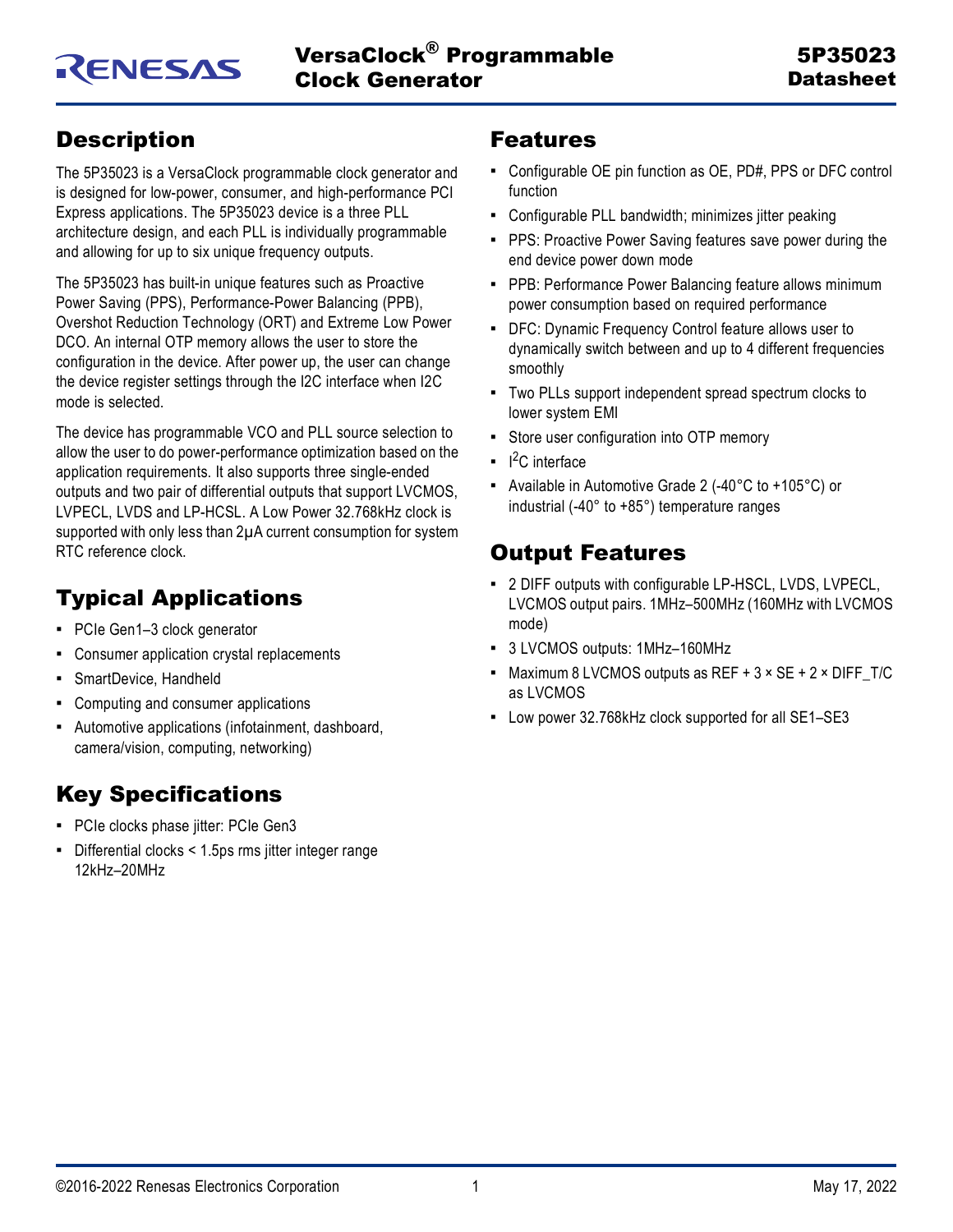## **Contents**

| DFC - Dynamic Frequency Control (and the context of the context of the context of the context of the context of the context of the context of the context of the context of the context of the context of the context of the c |
|--------------------------------------------------------------------------------------------------------------------------------------------------------------------------------------------------------------------------------|
|                                                                                                                                                                                                                                |
|                                                                                                                                                                                                                                |
|                                                                                                                                                                                                                                |
|                                                                                                                                                                                                                                |
|                                                                                                                                                                                                                                |
|                                                                                                                                                                                                                                |
|                                                                                                                                                                                                                                |
|                                                                                                                                                                                                                                |
|                                                                                                                                                                                                                                |
|                                                                                                                                                                                                                                |
|                                                                                                                                                                                                                                |
| ORT-VCO Overshoot Reduction Technology (and accommodation of the control of the control of the control of the c                                                                                                                |
|                                                                                                                                                                                                                                |
|                                                                                                                                                                                                                                |
|                                                                                                                                                                                                                                |
|                                                                                                                                                                                                                                |
|                                                                                                                                                                                                                                |
|                                                                                                                                                                                                                                |
|                                                                                                                                                                                                                                |
|                                                                                                                                                                                                                                |
|                                                                                                                                                                                                                                |
|                                                                                                                                                                                                                                |
|                                                                                                                                                                                                                                |
|                                                                                                                                                                                                                                |
|                                                                                                                                                                                                                                |
|                                                                                                                                                                                                                                |
|                                                                                                                                                                                                                                |
|                                                                                                                                                                                                                                |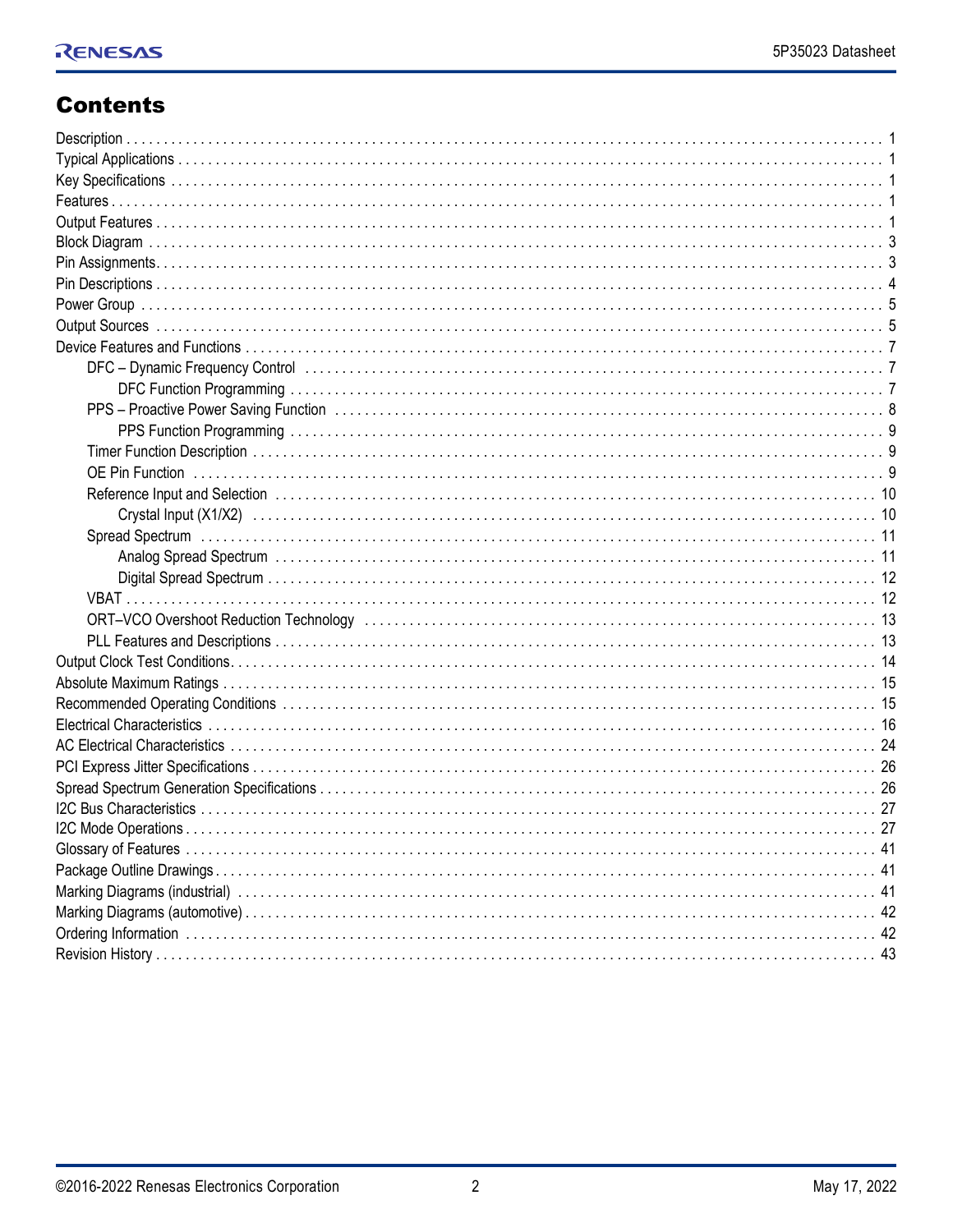#### Overshoot Reduction (ORT) OSC PLL2  $\Box$  MUX  $\Box$  DIV3 DIFF2 DIFF2B DIFF<sub>1</sub> DIFF1B SE3 SE2 SE1 PLL1 DIV1 PLL3  $\begin{array}{|c|c|c|c|c|c|c|c|c|} \hline \text{PLL3} & \text{DIV5} \end{array}$ DIV4 DIV2 OE3 OE2 OE1 CLKIN/X2 CLKINB/X1 SDA\_DFC0 SCL\_DFC1 OTP memory (1 configuration) MUX MUX MUX MUX  $M<sub>U</sub>$  $M<sub>U</sub>$  $M<sub>U</sub>$ MU) MUX DIV2 DIV4/REF 32K DIV4/REF 32K 32K DIV5 DIV4/REF DIV5 DIV3 DIV1/REF DIV1/REF DIV3 Proactive Power Saving Logic (PPS) I2C Engine REF VDDSE1 VDDSE2 VDDSE3 VDDDIFF1 VDDDIFF2 Timer Dynamic Frequency Control Logic (DFC) POR Power Monitor VDD33 VBAT 32.768K DCO VSS<sup>1</sup> | Calibration VDDA  $M<sub>U</sub>$

## <span id="page-2-0"></span>Block Diagram

## <span id="page-2-1"></span>Pin Assignments

Figure 1. Pin Assignments for 4 x 4 mm 24-VFQFPN Package – Top View



**24-VFQFPN**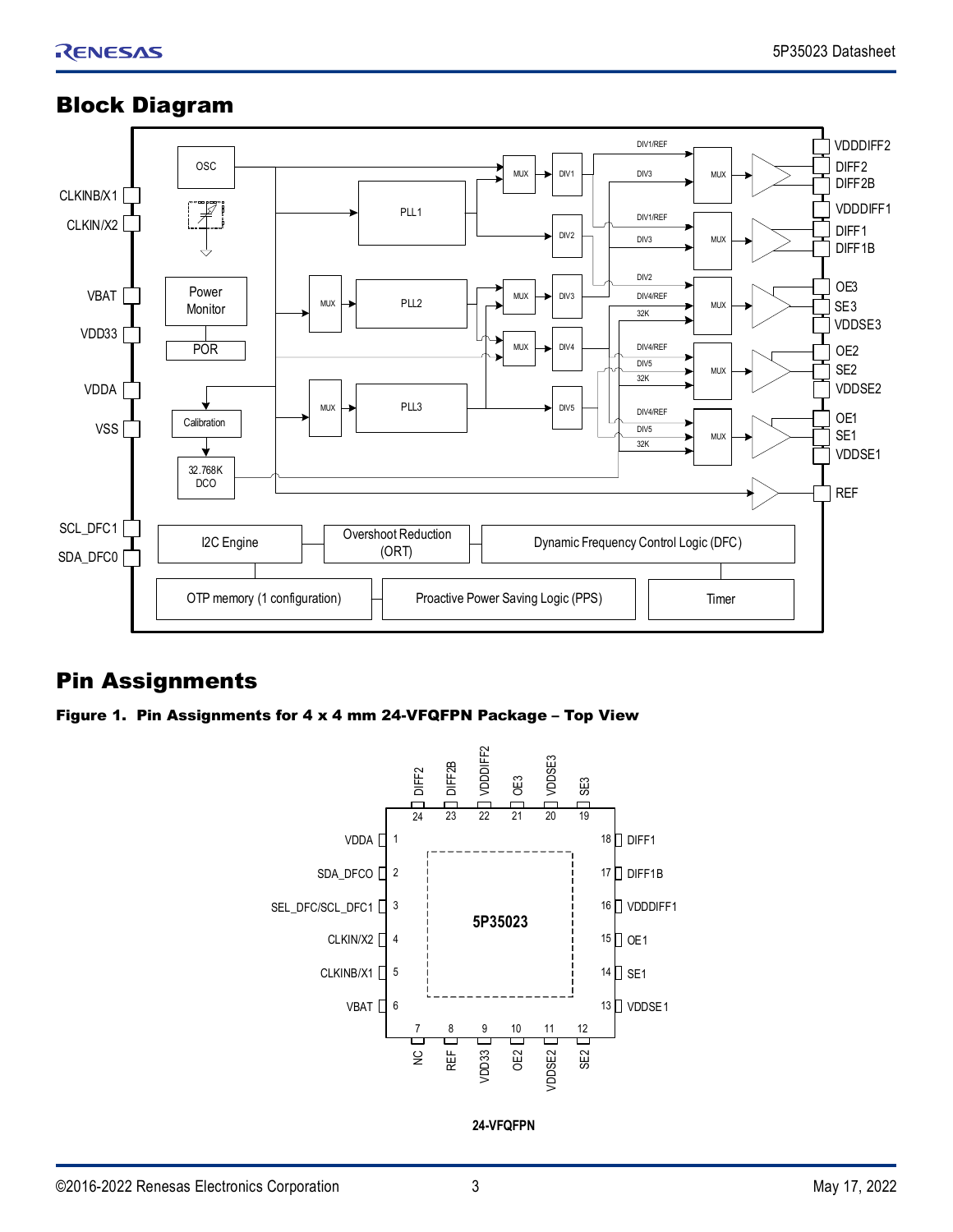## <span id="page-3-0"></span>Pin Descriptions

#### Table 1. Pin Descriptions

| <b>Number</b>  | <b>Name</b>            | <b>Type</b> | <b>Description</b>                                                                                                                                                                                        |
|----------------|------------------------|-------------|-----------------------------------------------------------------------------------------------------------------------------------------------------------------------------------------------------------|
| $\mathbf{1}$   | <b>V<sub>DDA</sub></b> | Power       | $VDD$ 3.3V                                                                                                                                                                                                |
| $\overline{2}$ | SDA_DFC0               | I/O         | I <sup>2</sup> C data pin. The pin can be DFC0 function by pin 3 SEL_DFC power-on latch status.                                                                                                           |
| 3              | SEL_DFC/<br>SCL_DFC1   | Input       | I <sup>2</sup> C CLK pin.<br>SEL_DFC is a latch input pin during the power-up.<br>High on power-on: I <sup>2</sup> C mode as SCLK function.<br>Low on power-on: SCL and SDA as DFC function control pins. |
| 4              | CLKIN/X2               | I/O         | Crystal oscillator interface output or differential clock input pin (CLKIN).                                                                                                                              |
| 5              | CLKINB/X1              | Input       | Crystal oscillator interface input or differential clock input pin (CLKINB) or single-ended<br>clock input.                                                                                               |
| 6              | V <sub>BAT</sub>       | Power       | Power supply pin for 32.768kHz DCO; usually connect to coin cell battery, 3.0V-3.3V.                                                                                                                      |
| $\overline{7}$ | <b>NC</b>              |             | No connect.                                                                                                                                                                                               |
| 8              | <b>REF</b>             | Output      | 3.3V reference clock output.                                                                                                                                                                              |
| 9              | V <sub>DD33</sub>      | Power       | $VDD$ 3.3V.                                                                                                                                                                                               |
| 10             | OE <sub>2</sub>        | Input       | Output enable control 2, multi-function pin. Refer to OE Pin Functions table.                                                                                                                             |
| 11             | V <sub>DDSE2</sub>     | Power       | Output power supply. Connect to 1.8 -3.3V. Sets output voltage levels for SE2.                                                                                                                            |
| 12             | SE <sub>2</sub>        | Output      | Output clock SE2.                                                                                                                                                                                         |
| 13             | V <sub>DDSE1</sub>     | Power       | Output power supply. Connect to 1.8V-3.3V. Sets output voltage levels for SE1.                                                                                                                            |
| 14             | SE <sub>1</sub>        | Output      | Output clock SE1.                                                                                                                                                                                         |
| 15             | OE1                    | Input       | OE1's function selected from OTP pre-programmed register bits.<br>OE1 pull to 6.5V when burn OTP registers.<br>Refer to OE Pin Functions table for details.                                               |
| 16             | V <sub>DDDIFF1</sub>   | Power       | Output power supply. Connect to 2.5V-3.3V. Sets output voltage levels for DIFF1.                                                                                                                          |
| 17             | DIFF1B                 | Output      | Differential clock output 1_Complement; can be OTP pre-programmed to<br>LVCMOS/LPHCSL/LVDS/LVPECL output type.                                                                                            |
| 18             | DIFF1                  | Output      | Differential clock output 1_True; can be OTP pre-programmed to<br>LVCMOS/LP-HCSL/LVDS/LVPECL output type.                                                                                                 |
| 19             | SE <sub>3</sub>        | Output      | Output clock SE3.                                                                                                                                                                                         |
| 20             | $V_{\text{DDE3}}$      | Power       | Output power supply. Connect to 1.8V-3.3V. Sets output voltage levels for SE3.                                                                                                                            |
| 21             | OE3                    | Input       | Output enable control 3, multi-function pin. Refer to OE Pin Functions table.                                                                                                                             |
| 22             | V <sub>DDDIFF2</sub>   | Power       | Output power supply. Connect to 2.5V-3.3V. Sets output voltage levels for DIFF2.                                                                                                                          |
| 23             | DIFF2B                 | Output      | Differential clock output 2_Complement; can be OTP pre-programmed to<br>LVCMOS/LP-HCSL/LVDS/LVPECL output type.                                                                                           |
| 24             | DIFF <sub>2</sub>      | Output      | Differential clock output 2_True; can be OTP pre-programmed to<br>LVCMOS/LP-HCSL/LVDS/LVPECL output type.                                                                                                 |
|                | EPAD                   | Power       | Connect to ground pad.                                                                                                                                                                                    |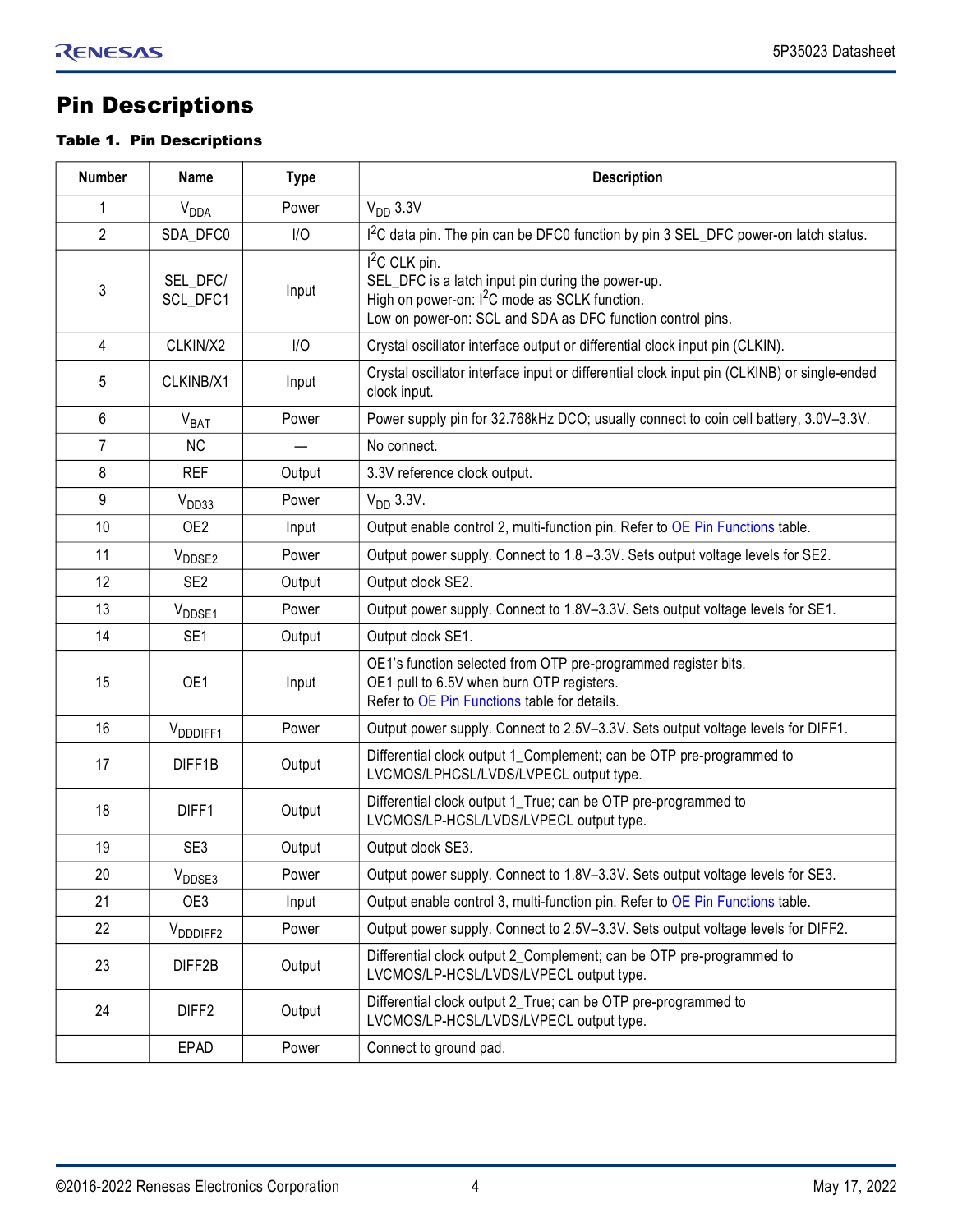## <span id="page-4-0"></span>Power Group

#### Table 2. Power Group

| <b>Power Supply</b>  | <b>SE</b>        | <b>DIFF</b>       | <b>DIV</b>       | <b>MUX</b> | <b>PLL</b>       | <b>DCO</b> | <b>REF</b> | <b>Xtal</b> |
|----------------------|------------------|-------------------|------------------|------------|------------------|------------|------------|-------------|
| V <sub>DDSE1</sub>   | SE <sub>1</sub>  |                   |                  |            |                  |            |            |             |
| V <sub>DDSE2</sub>   | SE2 <sup>1</sup> |                   |                  |            |                  |            |            |             |
| V <sub>DDSE3</sub>   | SE3 <sup>1</sup> |                   |                  |            |                  |            |            |             |
| V <sub>DDDIFF1</sub> |                  | DIFF1             | <b>DIV3/4</b>    | MUXPLL2    | PLL <sub>2</sub> |            |            |             |
| V <sub>DDDIFF2</sub> |                  | DIFF <sub>2</sub> | DIV1             | MUXPLL1    |                  |            |            |             |
| V <sub>DD33</sub>    |                  |                   | DIV <sub>5</sub> |            | PLL3             | <b>DCO</b> | <b>REF</b> | Xtal        |
| V <sub>BAT</sub>     |                  |                   |                  |            |                  | <b>DCO</b> |            | Xtal        |
| $V_{DDA}$            |                  |                   | DIV <sub>2</sub> |            | PLL1             |            |            |             |

 $^1$  V<sub>DDSEx</sub> for non-32kHz outputs should be OFF when V<sub>DDA</sub>/V<sub>DD33</sub> turns OFF; V<sub>BAT</sub> mode only supports 32.768kHz outputs from SE1–3.

## <span id="page-4-1"></span>Output Sources

## Table 3. Output Source

|                  | <b>Outputs</b> |                  |                  |                  |                  |                   |
|------------------|----------------|------------------|------------------|------------------|------------------|-------------------|
| <b>Source</b>    | <b>REF</b>     | SE <sub>1</sub>  | SE <sub>2</sub>  | SE <sub>3</sub>  | DIFF1            | DIFF <sub>2</sub> |
| Xtal REF         | Xtal REF       | Xtal REF         | Xtal REF         | Xtal REF         |                  |                   |
| 32.768kHz        |                | 32.768kHz        | 32.768kHz        | 32.768kHz        |                  |                   |
| PLL1             |                |                  |                  | PLL <sub>1</sub> | PLL <sub>1</sub> | PLL1              |
| PLL <sub>2</sub> |                | PLL <sub>2</sub> | PLL <sub>2</sub> | PLL <sub>2</sub> | PLL <sub>2</sub> | PLL <sub>2</sub>  |
| PLL3             |                | PLL3             | PLL3             |                  | PLL3             | PLL3              |

#### Table 4. Output Source Selection Register Settings

| SE <sub>1</sub>       | B36<4> | B36 < 3 | B31 < 1 | B29<3> |
|-----------------------|--------|---------|---------|--------|
| From 32kHz            |        |         |         |        |
| From PLL3 + Divider 5 |        |         |         |        |
| From PLL2 + Divider 4 |        |         |         |        |
| From REF + Divider 4  |        |         |         |        |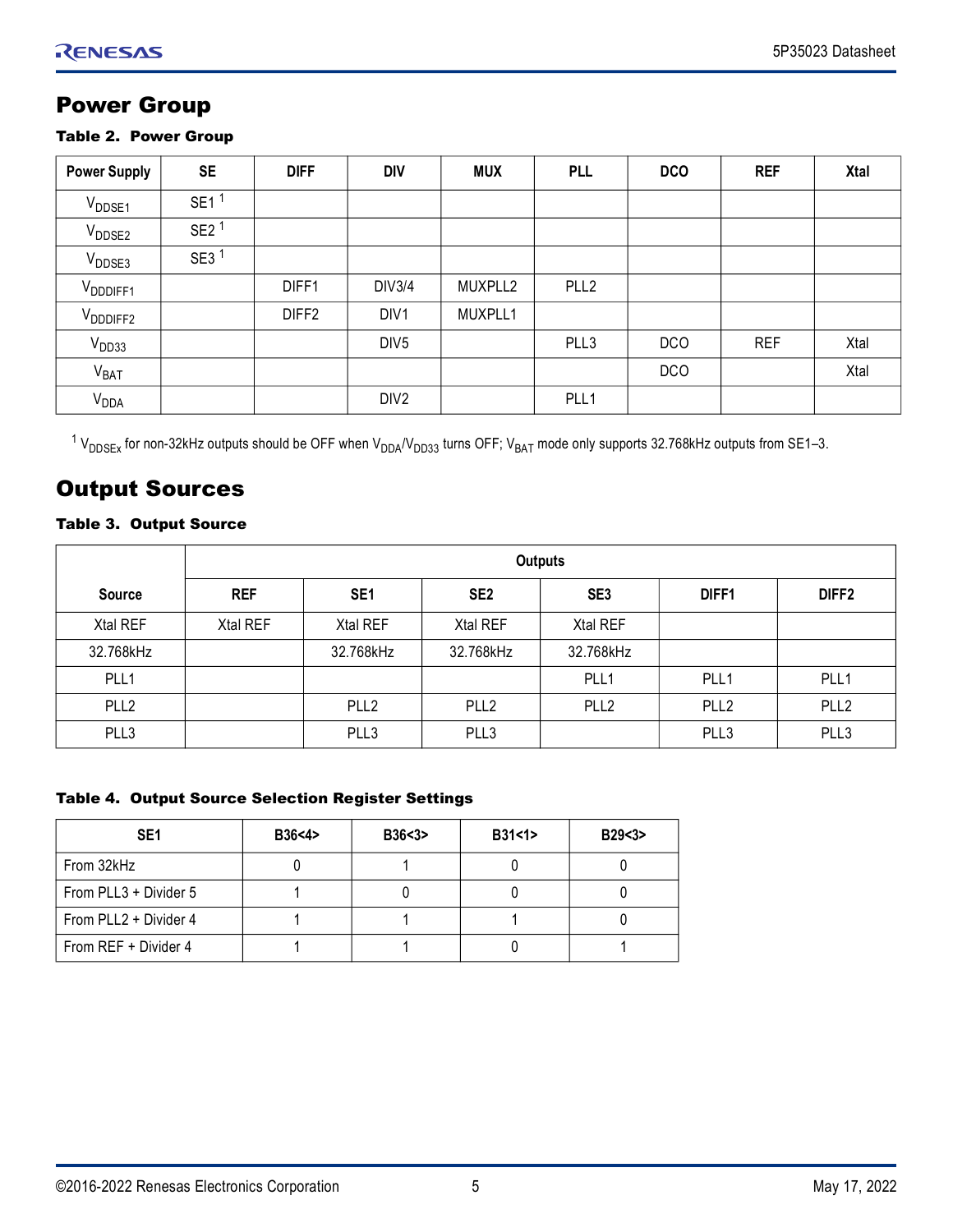| SE <sub>2</sub>       | B31<7> | B31 < 6 | B36 < 0 | B31<1> | B29 < 3 |
|-----------------------|--------|---------|---------|--------|---------|
| From 32kHz            |        |         |         |        |         |
| From PLL3 + Divider 5 |        |         |         |        |         |
| From PLL2 + Divider 4 |        |         |         |        |         |
| From REF + Divider 4  |        |         |         |        |         |

## Table 5. Output Source Selection Register Settings

#### Table 6. Output Source Selection Register Settings

| SE <sub>3</sub>       | <b>B33&lt;7&gt;</b> | B33<6> | B7 < 5 | B29<3> | B36<1> | B31 < 1 |
|-----------------------|---------------------|--------|--------|--------|--------|---------|
| From 32kHz            |                     |        |        |        |        |         |
| From PLL3 + Divider 5 |                     |        |        |        |        |         |
| From PLL2 + Divider 4 |                     |        |        |        |        |         |
| From REF + Divider 4  |                     |        |        |        |        |         |

#### Table 7. DIFF1 Output

| DIFF1                   | B34<7> | B0 < 3 |
|-------------------------|--------|--------|
| From PLL1 + Divider 1   |        |        |
| From PLL2/3 + Divider 3 |        |        |
| From REF + Divider 1    |        |        |

## Table 8. DIFF2 Output

| DIFF <sub>2</sub>       | B35 < 7 | B0<3> |
|-------------------------|---------|-------|
| From PLL1 + Divider 1   |         |       |
| From PLL2/3 + Divider 3 |         |       |
| From REF + Divider 1    |         |       |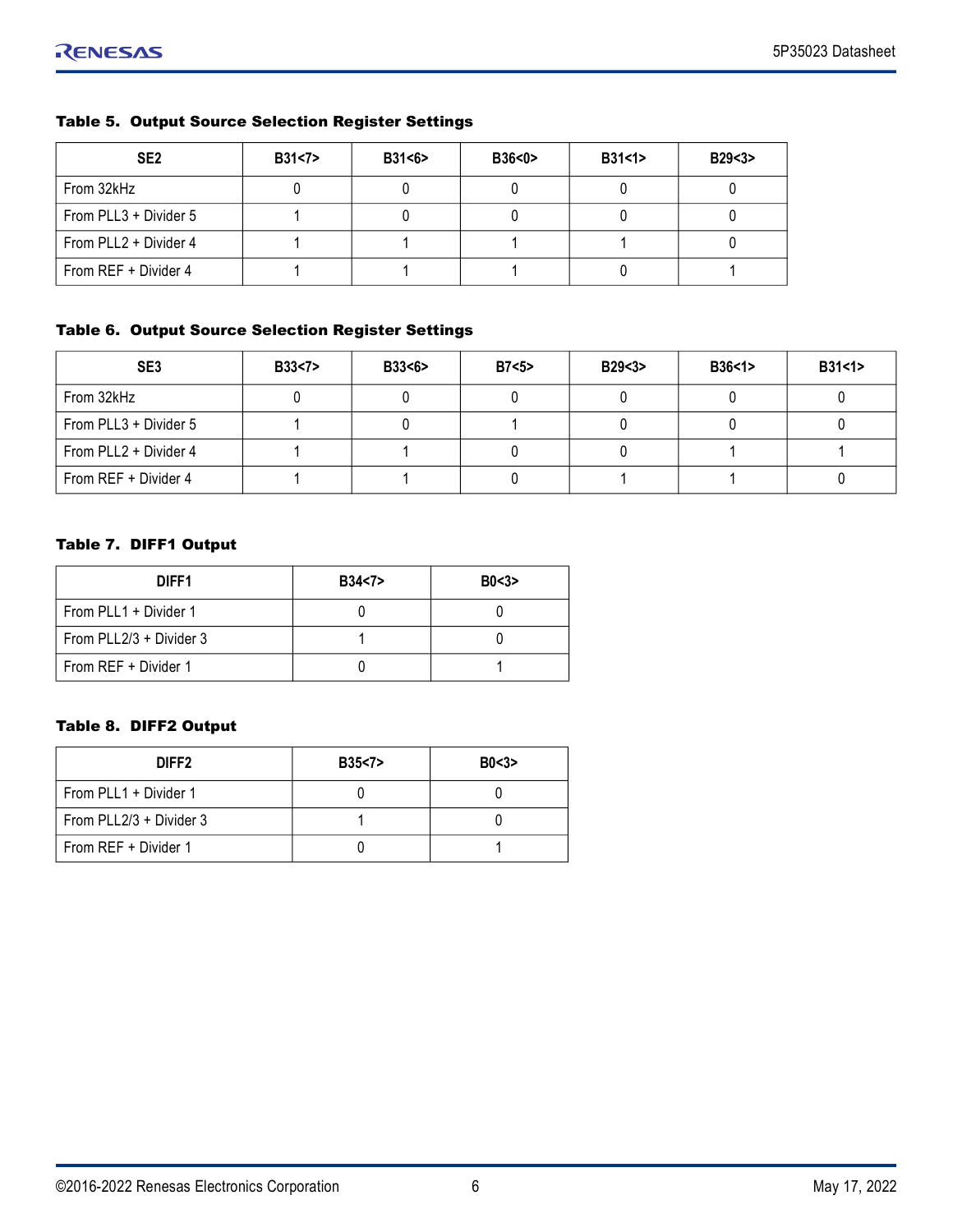## <span id="page-6-0"></span>Device Features and Functions

## <span id="page-6-1"></span>DFC – Dynamic Frequency Control

- OTP programmable 4 different feedback fractional dividers (4 VCO frequencies) that apply to PLL2.
- ORT (overshoot reduction) function will be applied automatically during the VCO frequency change.
- Smooth frequency incremental or decremental from current VCO to targeted VCO based on DFC hardware pins selection.

#### Figure 2. DFC Function Block Diagram



#### <span id="page-6-3"></span>Table 9. DFC Function Priority

| DFC_EN bit (W32[4]) | OE1_fun_sel<br>(W30[6:5]) | OE3_fun_sel<br>(W30[3:2]) | SCL_DFC1 | DFC[1:0]                | <b>Notes</b>                          |
|---------------------|---------------------------|---------------------------|----------|-------------------------|---------------------------------------|
| 0                   | X                         | х                         | X        | 0                       | DFC disable                           |
|                     | 11 (DFC)                  | 00-10 (DFC)               | X        | [0, 0E1]                | One-pin DFC-OE1                       |
|                     | 11 (DFC)                  | 11 (DFC)                  | Χ        | [OE3, OE1]              | Two-pin DFC-OE3,<br>OE <sub>1</sub>   |
|                     | $00 - 10$                 | 11                        | X        | Not permitted           | Not supported                         |
|                     | $00 - 10$                 | $00 - 10$                 | 0        | [SCL_DFC1,<br>SDA_DFC0] | $I2C$ pin as DFC<br>control pins mode |
|                     | $00 - 10$                 | $00 - 10$                 |          | W30[1:0]                | $I2C$ control DFC mode                |

## <span id="page-6-2"></span>DFC Function Programming

- Register B63b3:2 selects DFC00–DFC11 configuration.
- Byte16–19 are the registers for PLL2 VCO setting, based on B63b3:2 configuration selection, the data write to B16–19 will be stored in selected configuration OTP memory.
- Refer to [DFC Function Priority](#page-6-3) table. Select proper control pin(s) to activate DFC function.
- $\blacksquare$  Note the DFC function can also be controlled by  $I^2C$  access.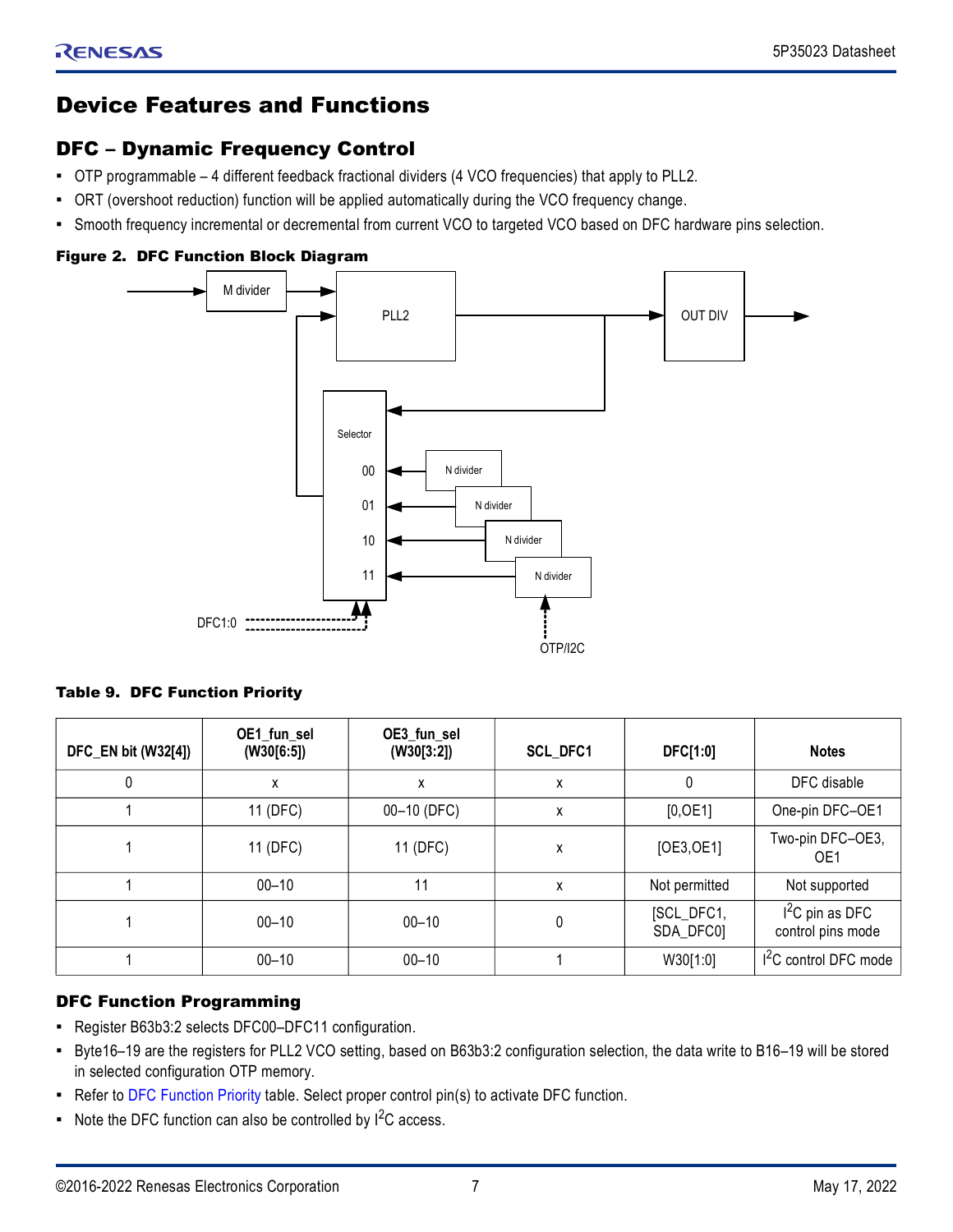## <span id="page-7-0"></span>PPS – Proactive Power Saving Function

PPS (Proactive Power Saving) is an IDT patented unique design for the clock generator that proactively detects end device power down state and then switches output clocks between normal operation clock frequency and low power mode 32kHz clock that only consumes < 2μA current. The system could save power when the device goes into power down or sleep mode. The PPS function diagram is shown as below.





## <span id="page-7-1"></span>Figure 4. PPS Assertion/Deassertion Timing Chart

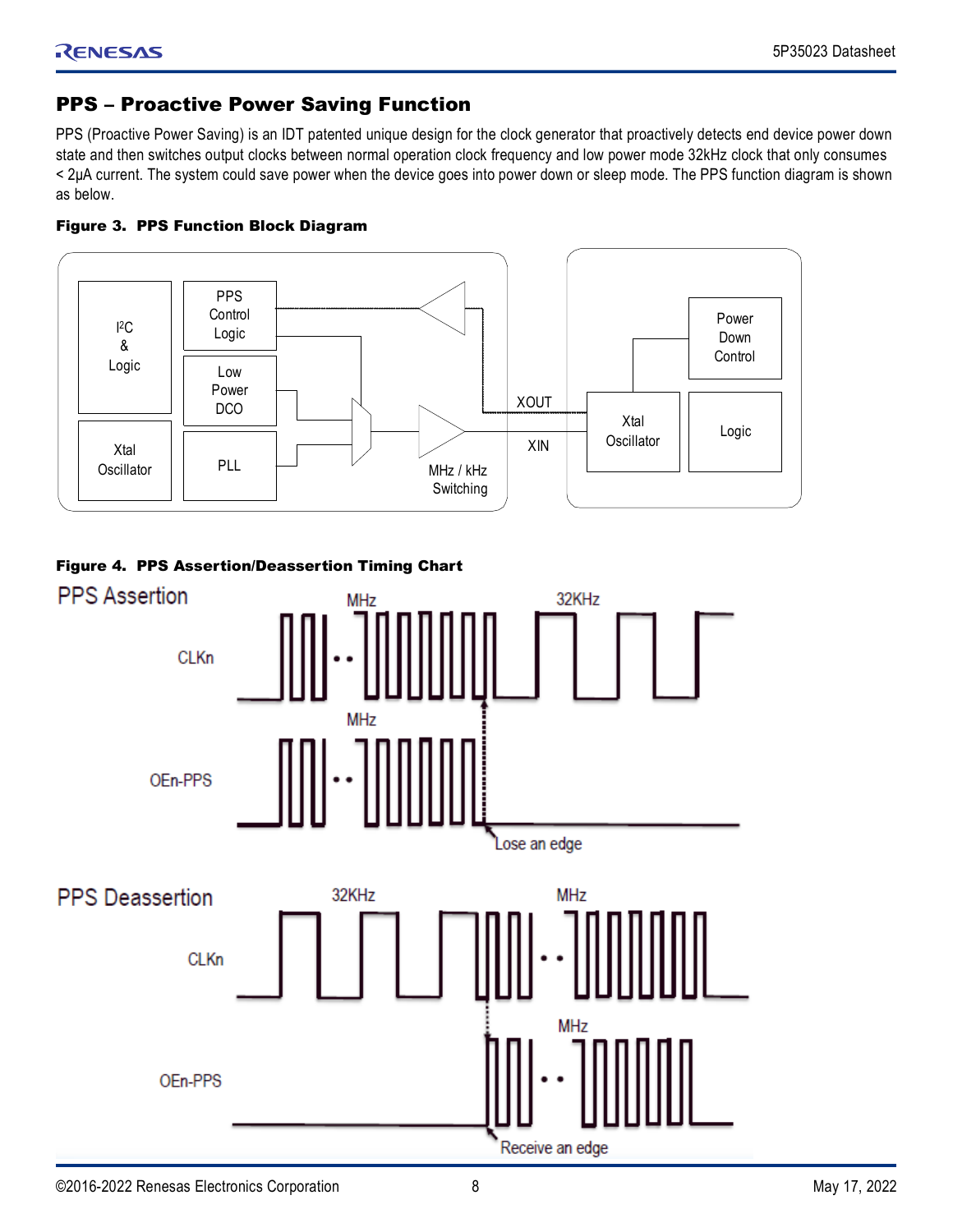## <span id="page-8-0"></span>PPS Function Programming

- Refer to the [OE Pin Functions](#page-8-3) table to have the proper PPS function selected for OE pin(s). Note that the register default is set to Output enable (OE) function for OE pins.
- Have proper setup to Byte 30 and 32 for OE1–OE3 function selection; for PPS function, select 10 to control register bits.

## <span id="page-8-1"></span>Timer Function Description

- 1. The timer function can be used together with the DFC -Dynamic Frequency Control function or with another PLL frequency programming.
- 2. The timer provides 4 different delay times by two bits selection: 0.5 sec 1 sec 2 sec 4 sec.
- 3. The timeout flag will be set when timer times out and the flag can be cleared by writing 0 to timer enable bit.
- 4. When timer times out, RESET pin can generate a 250ms pulse signal if RESET control bit is enabled.
- 5. When timer times out, DFC stage will switch back to DFC00 setting if DFC function is enabled, and DFC function will be disabled after RESET.

#### Figure 5. Timer Functions



## <span id="page-8-2"></span>OE Pin Function

The OE pins in the 5P35023 have multiple functions. The OE pins can be configured as output enable control (OE) or chip power-down control (PD#) or Proactive Power Saving function (PPS). Furthermore, the OE pins can be configured as a single or two-pin Dynamic Frequency Control (DFC), or the RESET out function that is associated with the Timer function.

## <span id="page-8-3"></span>Table 10. OE Pin Functions

|                              | Pin           |                  |                 |  |  |
|------------------------------|---------------|------------------|-----------------|--|--|
| <b>Function</b>              | OE1           | OE <sub>2</sub>  | OE <sub>3</sub> |  |  |
| SE Output Enable/Disable     | SE1 (default) | SE2 (default)    | SE3 (default)   |  |  |
| DIFF Output Enable/Disable   |               | DIFF1/DIFF2      |                 |  |  |
| Global Power Down (PD#)      | PD#           |                  |                 |  |  |
| Proactive Power Saving Input | SE1_PPS       | SE2 PPS          | SE3 PPS         |  |  |
| DOC Control (Only PLL2)      | DFC0          |                  | DFC1            |  |  |
| <b>RESET OUT</b>             |               | <b>RESET OUT</b> |                 |  |  |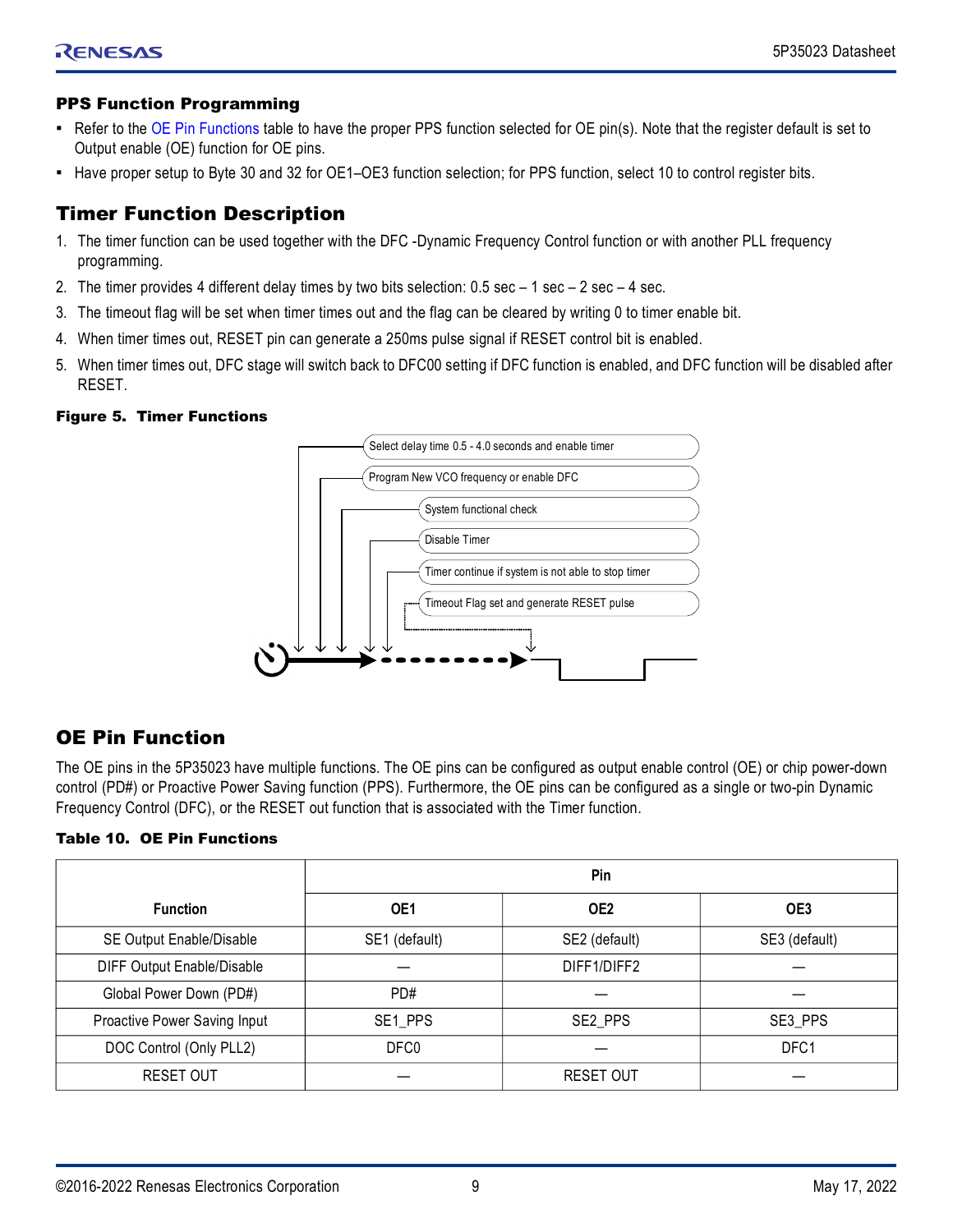#### Table 11. OE Pin Function Summary

| <b>OE Pin</b>    | <b>Description</b>                                                                                                                                                                                                                                           |
|------------------|--------------------------------------------------------------------------------------------------------------------------------------------------------------------------------------------------------------------------------------------------------------|
| <b>OE1: SE1</b>  | OE1 only control SE1 enable/disable; other outputs are not affected by this pin status.                                                                                                                                                                      |
| <b>OE2: SE2</b>  | OE2 only control SE2 enable/disable; other outputs are not affected by this pin status.                                                                                                                                                                      |
| OE3: SE3         | OE3 only control SE3 enable/disable; other outputs are not affected by this pin status.                                                                                                                                                                      |
| OE2: DIFF1/DIFF2 | OE2 control differential outputs 1 and 2 only. Other SE outputs are not affected by this pin status.                                                                                                                                                         |
| OE1: PDE         | OE1 control chip global power down (PD#) except 32.768kHz on OE1 (when 32kHz is enabled). When the PD#<br>pin is active low, the chip goes to lowest power down mode and all outputs are disabled except 32kHz output and<br>only keep 32k/Xtal calibration. |
| OE1: SE1 PPS     | Configure OE1 as SE1_PPS (Proactive Power Saving) function pin.                                                                                                                                                                                              |
| OE2: SE2 PPS     | Configure OE2 as SE2_PPS (Proactive Power Saving) function pin.                                                                                                                                                                                              |
| OE3: SE3 PPS     | Configure OE3 as SE3_PPS (Proactive Power Saving) function pin.                                                                                                                                                                                              |
| OE1: DFC0        | Configure OE1 as DFC0 control pin 0.                                                                                                                                                                                                                         |
| OE3: DFC1        | Configure OE3 as DFC1 control pin 1.                                                                                                                                                                                                                         |

#### Table 12. PD# Priority

| PD# | I2C_OE_EN_bit | SE1/2/3, DIFF1/DIFF2,<br>SEx_PPS | Output  | <b>Notes</b>   |
|-----|---------------|----------------------------------|---------|----------------|
|     | Λ             | $\lambda$                        | Stop    | 32kHz free run |
|     |               | ∧                                | Stop    |                |
|     |               |                                  | Stop    |                |
|     |               |                                  | Running |                |

## <span id="page-9-0"></span>Reference Input and Selection

When programming, the 5P35023 accepts 8MHz–40MHz crystal input, 8MHz to 125MHz differential clocks input or 1MHz–125MHz LVCMOS (to X1) input. See below reference circuit for details.

## <span id="page-9-1"></span>Crystal Input (X1/X2)

The crystal oscillators should be fundamental mode quartz crystals; overtone crystals are not suitable. Crystal frequency should be specified for parallel resonance with 40MHz maximum.

A crystal manufacturer will calibrate its crystals to the nominal frequency with a certain load capacitance value. When the oscillator load capacitance matches the crystal load capacitance, the oscillation frequency will be accurate as 0 PPM. When the oscillator load capacitance is lower than the crystal load capacitance, the oscillation frequency will be higher than nominal. In order to get an accurate oscillation frequency, the matching the oscillator load capacitance with the crystal load capacitance is required.

To set the oscillator load capacitance, 5P35023 has built-in two programmable tuning capacitors inside the chip, one at XIN and one at XOUT. They can be adjusted independently. The value of each capacitor is composed of a fixed capacitance amount plus a variable capacitance amount set with the XTAL[7:0] register. Adjustment of the crystal tuning capacitors allows for maximum flexibility to accommodate crystals from various manufacturers. The range of tuning capacitor values available are in accordance with the following table.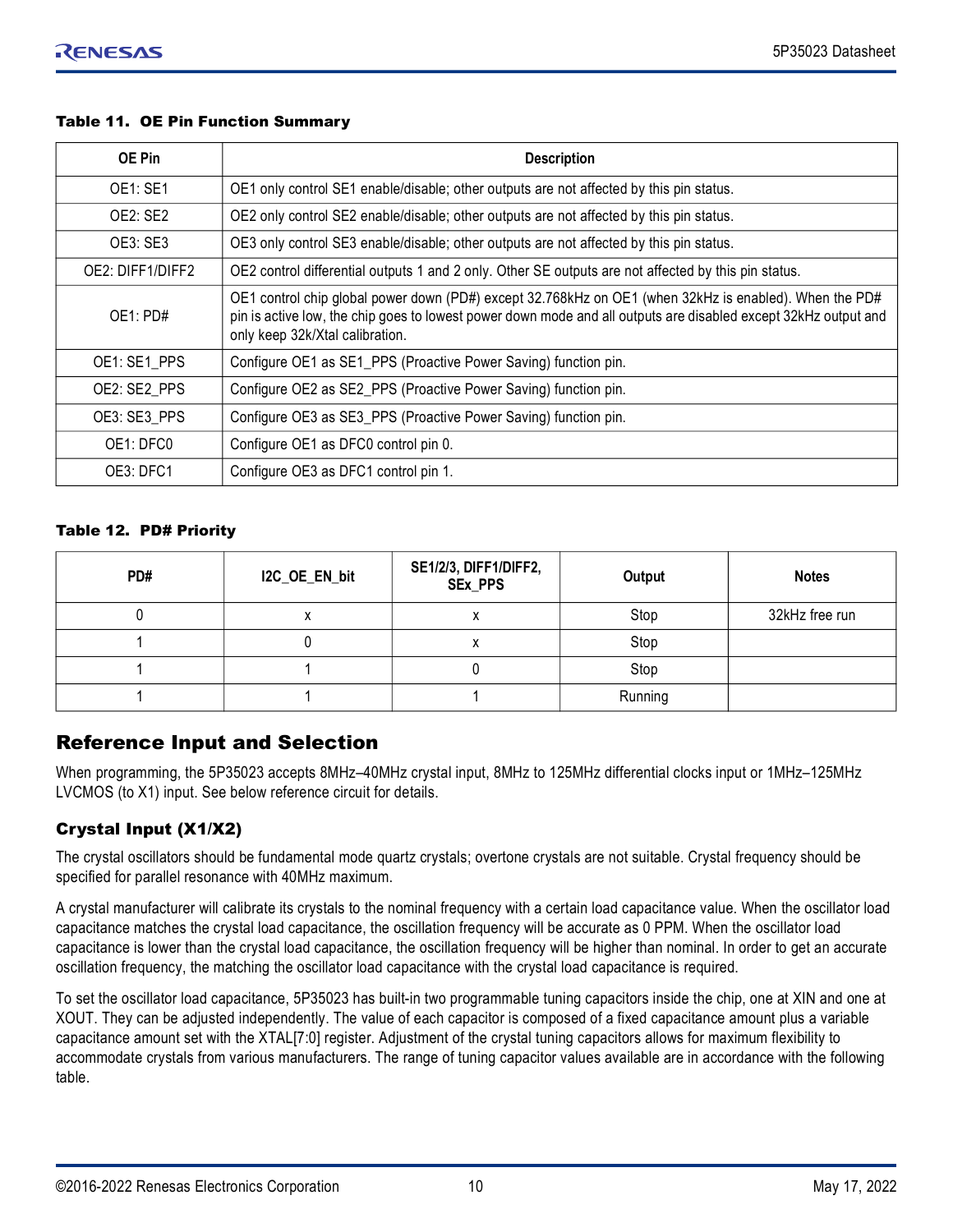#### Table 13. Programmable Tuning Caps

| Parameter  | <b>Bits</b> | Range      | Minimum (pF) | Maximum (pF) |
|------------|-------------|------------|--------------|--------------|
| Xtal [7:0] | 4 x         | +8pF<br>+4 |              | Ē<br>15p⊦    |



 $XTAL[4:0] = (XTAL C<sub>1</sub> - 7pF) \times 2$  (Eq.1)

Equation 1 and the table of XTAL[7:0] tuning capacitor characteristics show that the parallel tuning capacitance can be set between 4.5pF to 12.5pF with a resolution of 0.25pF.

For a crystal C<sub>L</sub> = 8pF, where C<sub>L</sub> is the parallel capacity specified by the crystal vendor that sets the crystal frequency to the nominal value. Under the assumptions that the stray capacity between the crystal leads on the circuit board is zero and that no external tuning caps are placed on the crystal leads, then the internal parallel tuning capacity is equal to the load capacity presented to the crystal by the device.

The internal load capacitors are true parallel-plate capacitors for ultra-linear performance. Parallel-plate capacitors were chosen to reduce the frequency shift that occurs when non-linear load capacitance interacts with load, bias, supply, and temperature changes. External non-linear crystal load capacitors should not be used for applications that are sensitive to absolute frequency requirements.

## <span id="page-10-0"></span>Spread Spectrum

The 5P35023 supports spread spectrum clocks from PLL1 and PLL2; the PLL1 built-in with analog spread spectrum and PLL2 has digital spread spectrum.

## <span id="page-10-1"></span>Analog Spread Spectrum

Refer to the programming guide.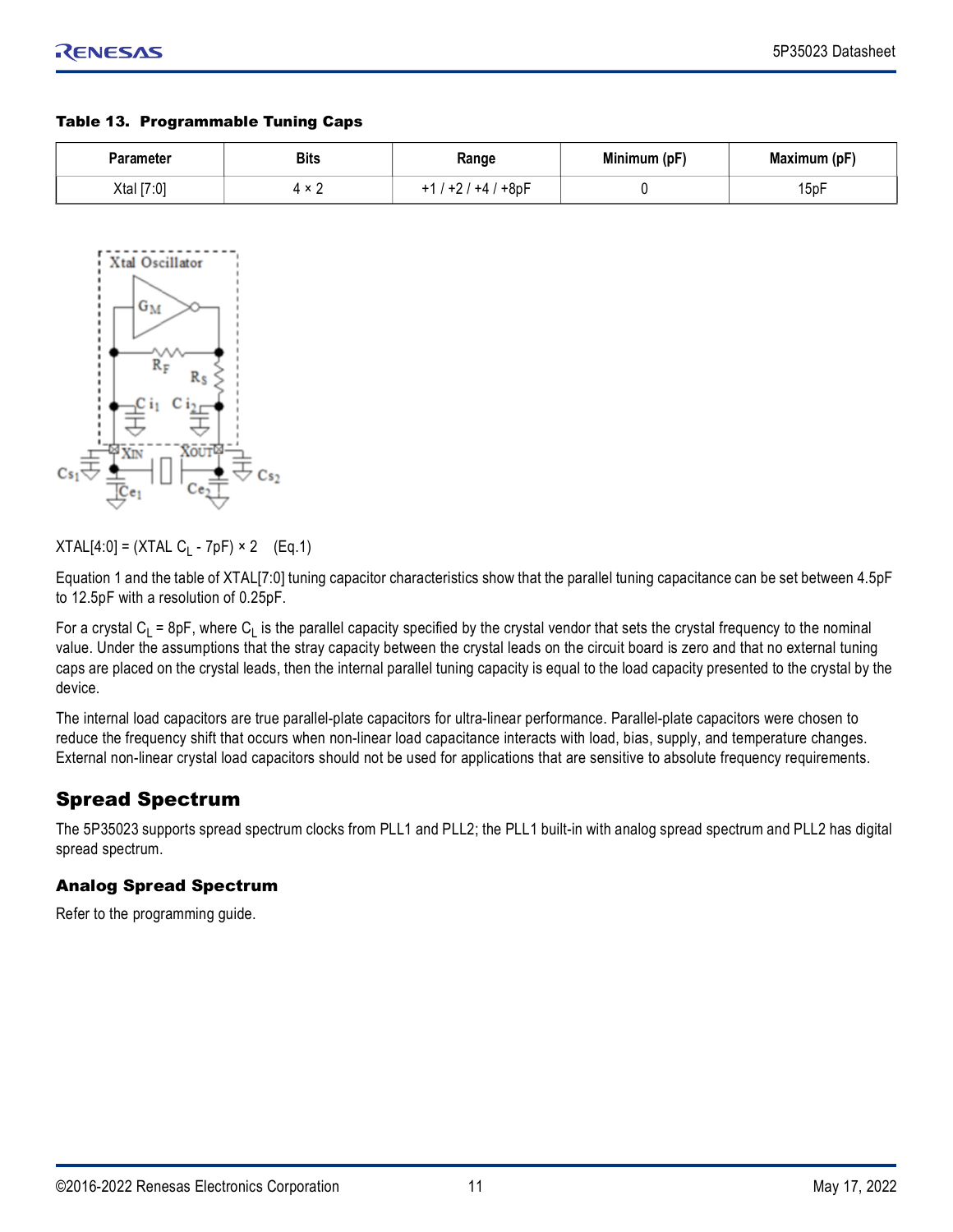## <span id="page-11-0"></span>Digital Spread Spectrum

#### Figure 6. Digital Spread Spectrum



#### **Down spread or spread off**

N = Fvco/Fpfd Center Spread  $N = N$ ssoff + N × SSamount/2 N: include integer and fraction Fvco: VCOs frequency Fpfd: PLLs pfd frequency Fss: spread modulation rate SSamount: spread percentage

The black line is for the down spread; N will decrease to make the center frequency is lower than spread off.

The blue line is for the center spread; there is an offset put on divider ratio to make the center frequency keep same as spread off.

**Example**: 0.5% down spread at 32kHz modulation rate.

## <span id="page-11-1"></span> $V<sub>BAT</sub>$

The 5P35023 supports a low-power operation 32.768kHz RTC clock with only a coin cell battery supply. The coin cell battery power capacitance is usually 170mAhr or higher, with less than 2μA\* low-power DCO operation mode will support application up to few years clock source for date/time keeping circuit (RTC).

When main power exists (for example,  $V_{DD33}$  and  $V_{DDA}$ ), the 5P35023 will switch DCO power source to main power to save battery power.

|  |  | Table 14. V <sub>BAT</sub> Switching Threshold |
|--|--|------------------------------------------------|
|--|--|------------------------------------------------|

| $\mathsf{V}_{\mathsf{DD33}}$ | V <sub>BAT</sub> | <b>DCO Power Source</b> |
|------------------------------|------------------|-------------------------|
| > 2.5V                       |                  | V <sub>DD33</sub>       |
| < 2.3V                       |                  | VRAT                    |

VBAT needs to be 3.0V–3.3V.

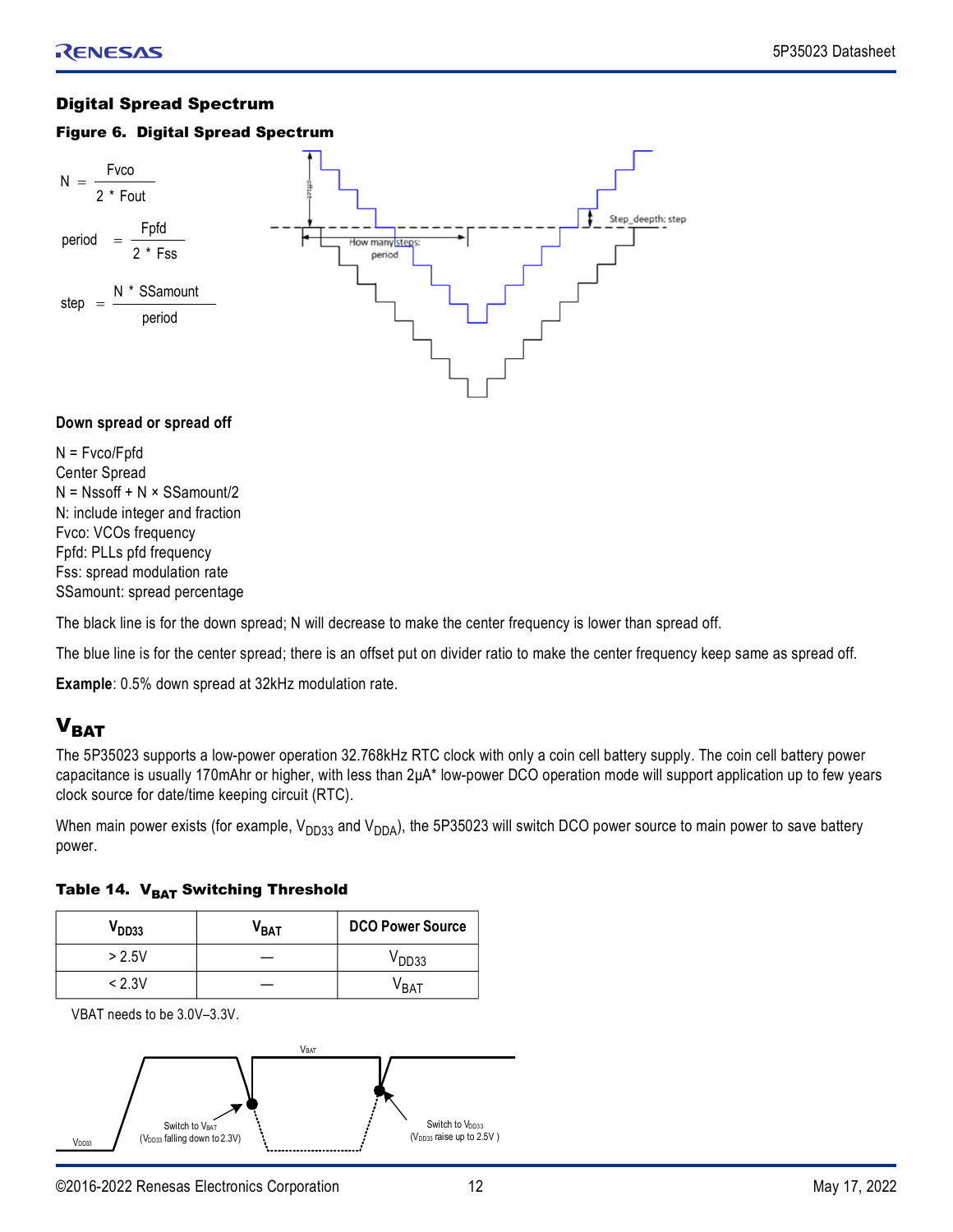## <span id="page-12-0"></span>ORT–VCO Overshoot Reduction Technology

The 5P35023 supports the VCO overshoot reduction technology (ORT) to prevent an output clock frequency spike when the device is changing frequency on the fly or doing DFC (Dynamic Frequency Control) function. The VCO frequency changes are under control instead of free-run to targeted frequency.

## <span id="page-12-1"></span>PLL Features and Descriptions

#### Table 15. Output 1 Divider

|                           | Output Divider bits <3:2> |    |    |     |  |  |
|---------------------------|---------------------------|----|----|-----|--|--|
| Output Divider bits <1:0> | 00                        | 01 | 10 |     |  |  |
| 00                        |                           |    |    |     |  |  |
| υ1                        |                           |    | 16 | ne. |  |  |
|                           |                           | 10 | 20 | 40  |  |  |
|                           |                           |    |    | 10  |  |  |

#### Table 16. Output 2, 4, and 5 Divider

|                                        | Output Divider bits <3:2> |    |    |    |  |
|----------------------------------------|---------------------------|----|----|----|--|
| <b>Output Divider bits &lt;1:0&gt;</b> | 00                        | 01 | 10 |    |  |
| 00                                     |                           |    |    |    |  |
|                                        |                           |    |    |    |  |
|                                        |                           | ١U | 20 | 25 |  |
|                                        |                           | 20 | 40 | 50 |  |

#### Table 17. Output 3 Divider

|                                        | Output Divider bits <3:2> |    |    |    |  |
|----------------------------------------|---------------------------|----|----|----|--|
| <b>Output Divider bits &lt;1:0&gt;</b> | 00                        | 01 |    |    |  |
| 00                                     |                           |    |    |    |  |
|                                        |                           |    |    |    |  |
|                                        |                           | ιU | 20 | 4( |  |
|                                        |                           | ንቦ | 40 | 80 |  |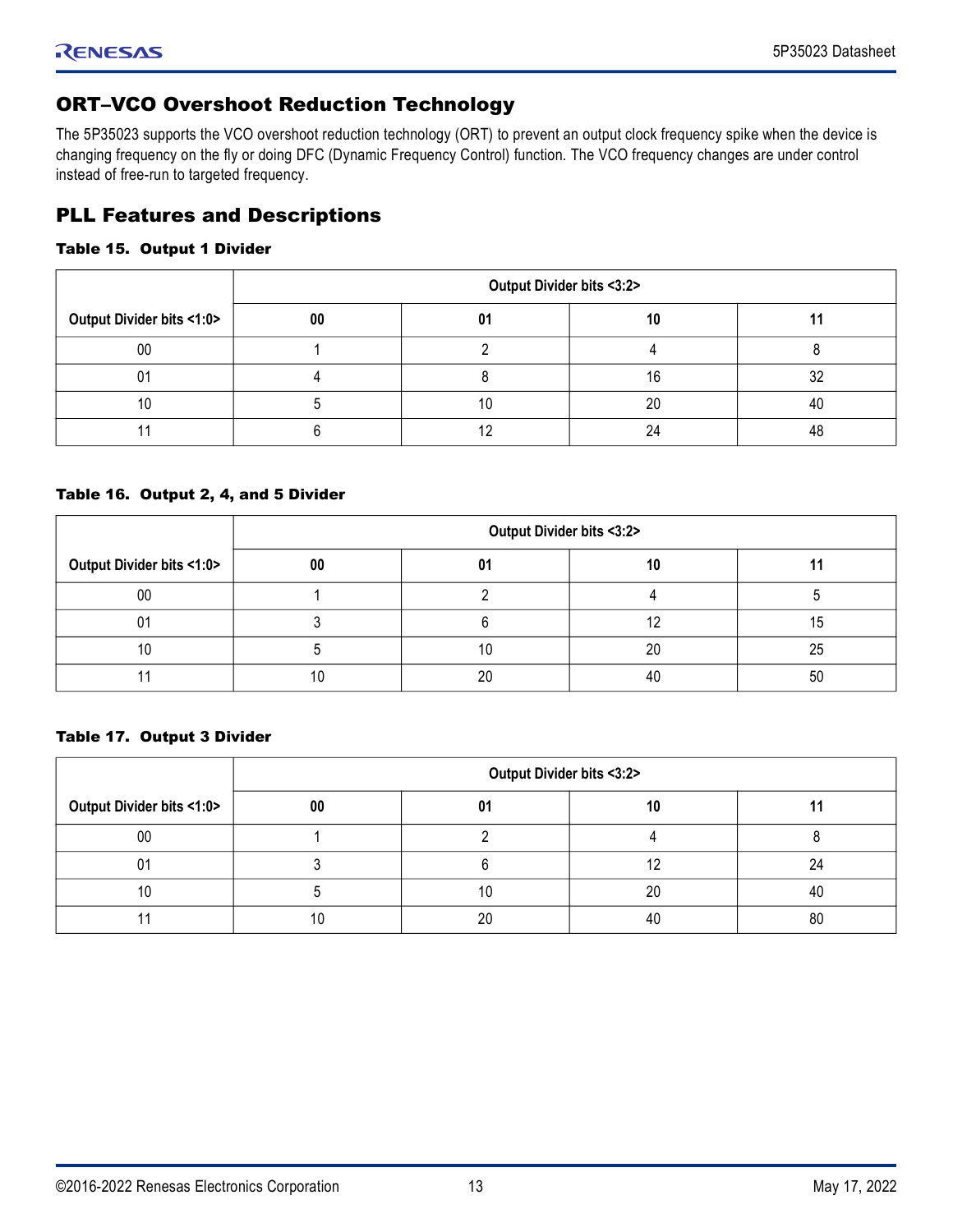## <span id="page-13-0"></span>Output Clock Test Conditions

## Figure 7. LVCMOS Output Test Conditions



## Figure 8. LP-HCSL Output Test Conditions

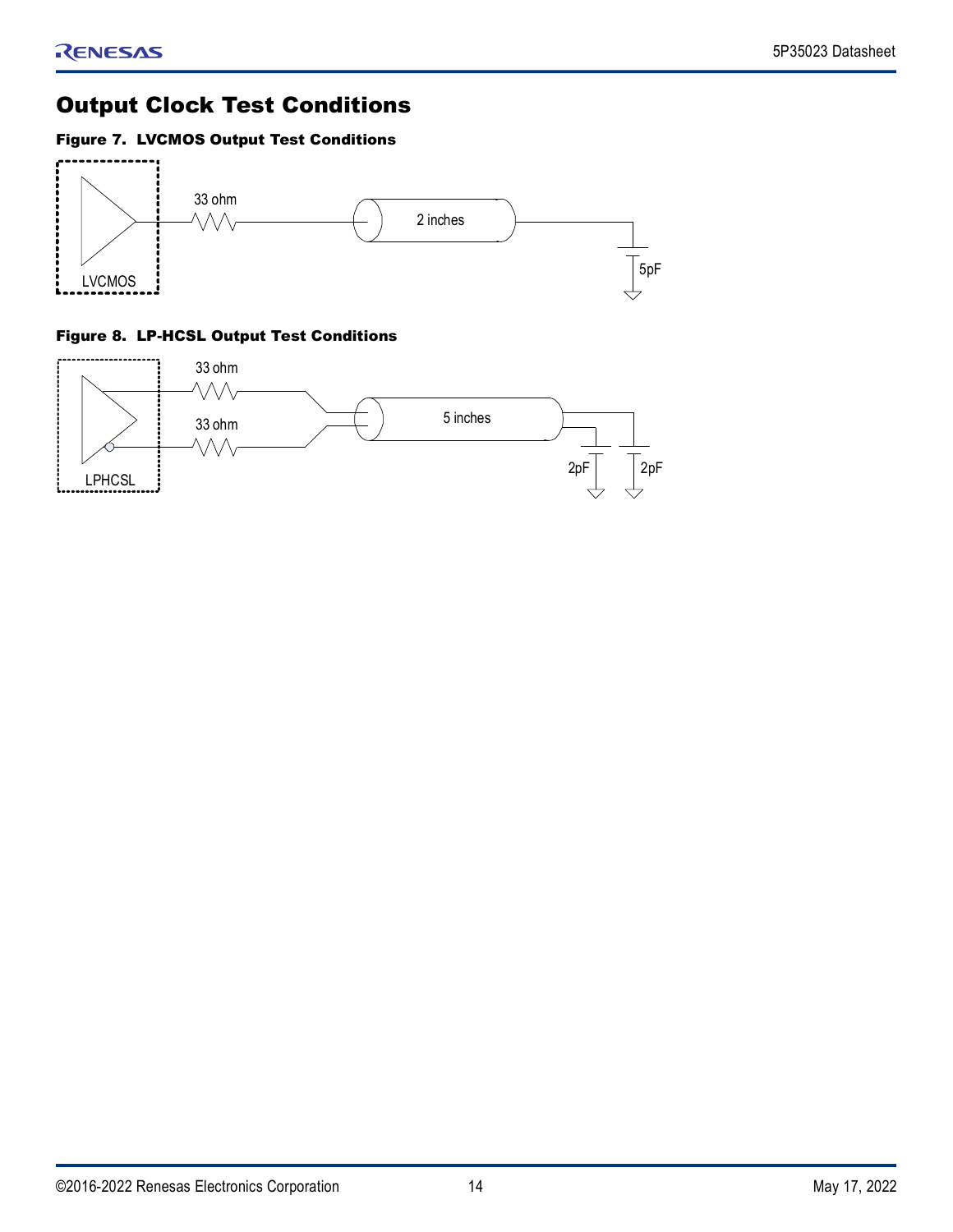## <span id="page-14-0"></span>Absolute Maximum Ratings

The absolute maximum ratings are stress ratings only. Stresses greater than those listed below can cause permanent damage to the device. Functional operation of the 5P35023 at absolute maximum ratings is not implied. Exposure to absolute maximum rating conditions may affect device reliability.

#### Table 18. Absolute Maximum Ratings

| Item                                                                                           | Rating                                               |
|------------------------------------------------------------------------------------------------|------------------------------------------------------|
| Supply Voltage, V <sub>DDA</sub> , V <sub>DD33</sub> , V <sub>DDSE</sub> , V <sub>DDDIFF</sub> | 3.6V                                                 |
| Supply Voltage, V <sub>BAT</sub>                                                               | 3.6V                                                 |
| Inputs                                                                                         |                                                      |
| XIN/CLKIN                                                                                      | 0V to 3.3V voltage swing for both LVCMOS or DIFF CLK |
| Other Inputs                                                                                   | -0.5V to V <sub>DD33</sub> or V <sub>DDSEx</sub>     |
| Outputs, V <sub>DDSEx</sub> (LVCMOS)                                                           | -0.5V to V <sub>DDSEx</sub> or V <sub>DDDIFF</sub>   |
| Outputs, IO (SDA)                                                                              | 10 <sub>m</sub> A                                    |
| Package Thermal Impedance, OJA                                                                 | 50.1°C/W (0mps)                                      |
| Package Thermal Impedance, OJ <sub>C</sub>                                                     | 61.68°C/W (0mps)                                     |
| Storage Temperature, TSTG                                                                      | -65 $^{\circ}$ C to 150 $^{\circ}$ C                 |
| ESD Human Body Model                                                                           | 2000V                                                |
| <b>ESD Charge Device Model</b>                                                                 | 1000V                                                |
| Junction Temperature                                                                           | $125^{\circ}$ C                                      |

## <span id="page-14-1"></span>Recommended Operating Conditions

## Table 19. Recommended Operating Conditions

| Symbol                            | <b>Parameter</b>                                                               | <b>Minimum</b> | <b>Typical</b> | <b>Maximum</b> | <b>Unit</b> | <b>Notes</b> |
|-----------------------------------|--------------------------------------------------------------------------------|----------------|----------------|----------------|-------------|--------------|
|                                   | Power supply voltage for supporting 1.8V outputs.                              | 1.71           | 1.8            | 1.89           |             |              |
| V <sub>DDSEx</sub>                | Power supply voltage for supporting 2.5V outputs.                              | 2.375          | 2.5            | 2.625          | V           |              |
|                                   | Power supply voltage for supporting 3.3V outputs.                              | 3.135          | 3.3            | 3.465          |             |              |
| V <sub>DD33</sub>                 | Power supply voltage for core logic functions.                                 | 3.135          | 3.3            | 3.465          | V           | 1,2,3        |
| <b>V<sub>DDA</sub></b>            | Analog power supply voltage. Use filtered analog power supply<br>if available. | 2.375          |                | 3.465          | V           |              |
| V <sub>BAT</sub>                  | Battery power supply voltage.                                                  | 2.8            | 3              | 3.465          | V           | 1, 2, 3      |
|                                   | Operating temperature, ambient (industrial).                                   | -40            |                | 85             | °C          |              |
| $T_A$                             | Operating temperature, ambient (automotive).                                   | -40            |                | 105            | °C          |              |
| $\mathtt{C}_{\mathsf{LOAD\_OUT}}$ | Maximum load capacitance (LVCMOS only).                                        |                | 5              |                | pF          |              |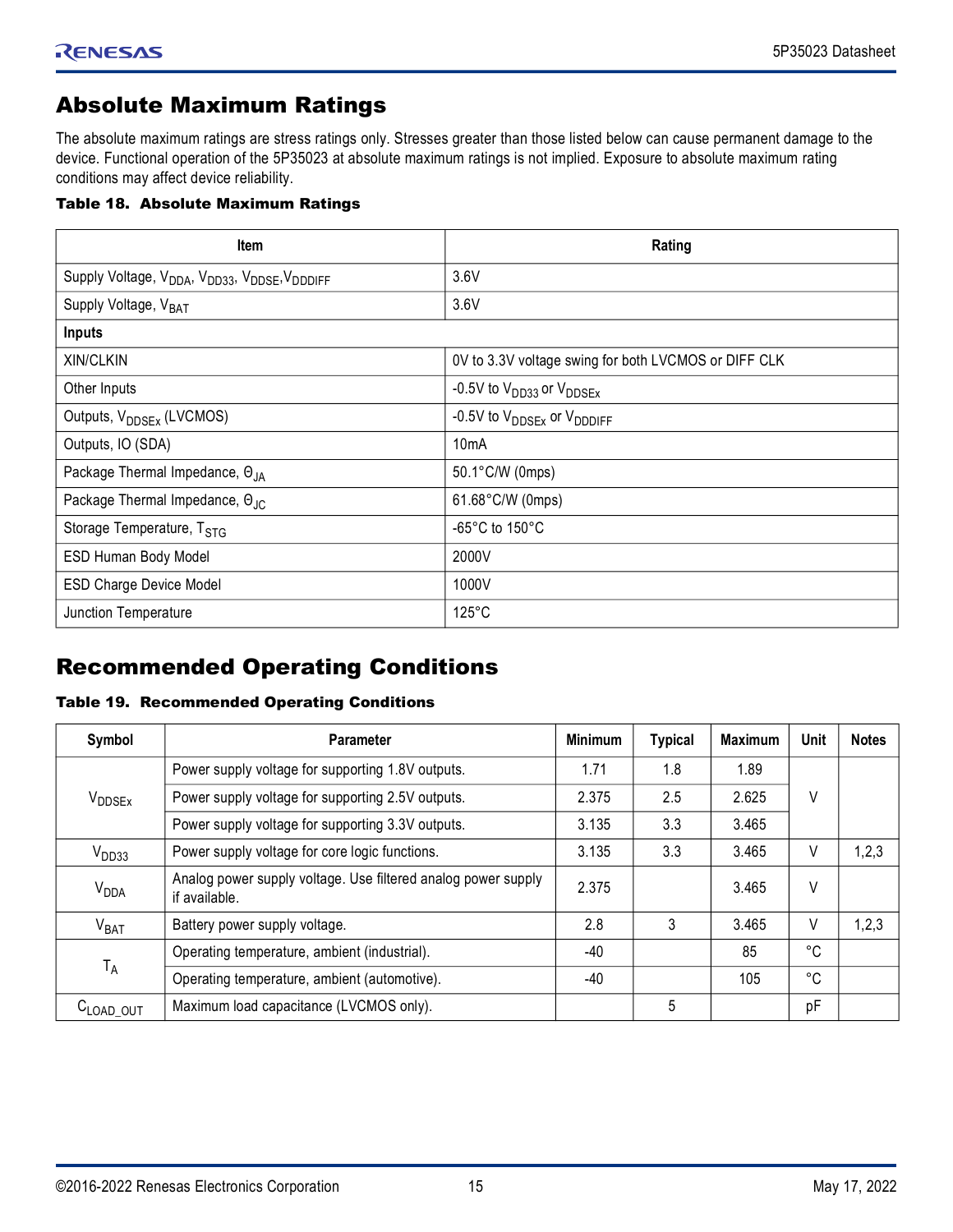## Table 19. Recommended Operating Conditions (Cont.)

| Symbol          | <b>Parameter</b>                                                                                               | <b>Minimum</b> | <b>Typical</b> | <b>Maximum</b> | Unit | <b>Notes</b> |
|-----------------|----------------------------------------------------------------------------------------------------------------|----------------|----------------|----------------|------|--------------|
|                 | External reference crystal.                                                                                    | 8              |                | 40             |      |              |
|                 | External reference crystal with DCO used.                                                                      |                |                | 38             |      |              |
| $F_{IN}$        | External single-ended reference clock CLKINB.                                                                  |                |                | 125            |      |              |
|                 | External differential reference clock CLKIN, CLKINB.                                                           | MHz<br>125     |                |                |      |              |
| t <sub>PU</sub> | Power up time for all V <sub>DD</sub> s to reach minimum specified voltage<br>(power ramps must be monotonic). | 0.05           |                |                | ms   |              |

<sup>1</sup> Power-up sequence conditions.

 $^2$  V<sub>DDSEx</sub> for non-32kHz outputs should be OFF when V<sub>DDA</sub>/V<sub>DD33</sub> turn off, V<sub>BAT</sub> mode only supports 32.768kHz outputs from SE1–3.

 $^3$  When using a single-ended clock to CLKINB pin within differential clocking mode, CLKIN pin needs to be grounded and minimum input frequency should be higher than 8MHz.

## <span id="page-15-0"></span>Electrical Characteristics

Supply voltage: all  $V_{DD}$  ±5%, unless otherwise stated.

#### Table 20. Input Capacitance, LVCMOS Output Impedance, and Internal Pull-down Resistance  $(T_A = +25^{\circ}C)$

| Symbol             | <b>Parameter</b>                                           | <b>Minimum</b> | <b>Typical</b> | <b>Maximum</b> | <b>Unit</b> |
|--------------------|------------------------------------------------------------|----------------|----------------|----------------|-------------|
| $C_{IN}$           | Input Capacitance (CLKIN, CLKINB, OE, SDA, SCL, DFC1:0)    |                |                |                | pF          |
| Pull-down Resistor | 0E                                                         |                | 200            |                | $k\Omega$   |
|                    | LVCMOS Output Driver Impedance ( $V_{\text{DDSF}}$ = 1.8V) |                | 22             |                | Ω           |
| $R_{OUIT}$         | LVCMOS Output Driver Impedance ( $V_{\text{DDSF}}$ = 2.5V) |                | 22             |                |             |
|                    | LVCMOS Output Driver Impedance ( $V_{\text{DDSF}}$ = 3.3V) |                | 22             |                | Ω           |
| X1, X2             | Programmable Input Capacitance at X1 or X2                 |                |                | 15             | pF          |

#### Table 21. Crystal Characteristics

| <b>Parameter</b>                          | <b>Conditions</b> | <b>Minimum</b> | <b>Typical</b> | <b>Maximum</b> | Unit       |
|-------------------------------------------|-------------------|----------------|----------------|----------------|------------|
| Mode of Oscillation                       |                   | Fundamental    |                |                |            |
| Frequency                                 |                   | 8              |                | 40             | <b>MHz</b> |
| Frequency when 32.768kHz DCO is used      |                   | 12             |                | 38             | MHz        |
| Equivalent Series Resistance (ESR)        |                   |                | 10             | 100            | Ω          |
| Shunt Capacitance                         |                   |                | റ              |                | pF         |
| Load Capacitance $(C_1)$                  |                   | 6              | 8              | 10             | pF         |
| Maximum Crystal Drive Level $(C_1 = 8pF)$ |                   |                |                | 100            | μW         |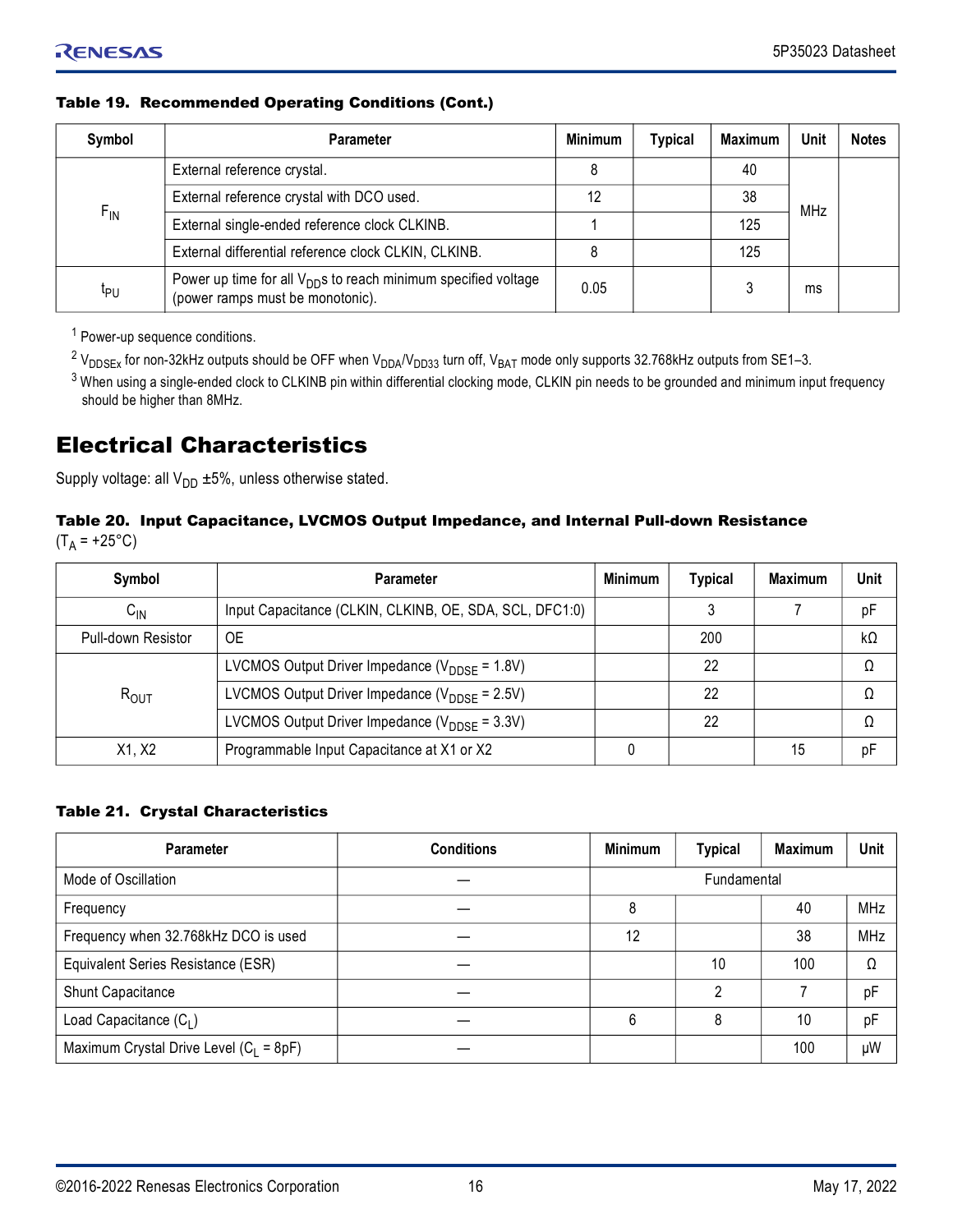|  | Table 22. DC Electrical Characteristics (Industrial) <sup>1,2</sup> |  |
|--|---------------------------------------------------------------------|--|
|  |                                                                     |  |

| Symbol                                  | Parameter                               | <b>Conditions</b>                                                                                          | <b>Minimum</b> | <b>Typical</b> | Maximum | Unit |
|-----------------------------------------|-----------------------------------------|------------------------------------------------------------------------------------------------------------|----------------|----------------|---------|------|
| <b>I</b> DDCORE                         | Core Supply Current                     | $V_{DD}$ = $V_{DDSE}$ = $V_{DD33}$ = 3.3; XTAL = 25MHz, PLL2/3<br>off, no output, PLLs disabled.           |                | 5              |         | mA   |
| $I_{DD\_PLL1}$ <sup>3</sup>             | PLL1 Supply Current                     | $V_{DD}$ = $V_{DDSE}$ = $V_{DD33}$ = 3.3V; XTAL = 25MHz, PLL2/3<br>off, no output, PLL1 = 600MHz.          |                | 13             |         | mA   |
|                                         |                                         | $V_{DD}$ = $V_{DDSE}$ = $V_{DD33}$ = 2.5V; XTAL = 25MHz, PLL2/3<br>off, no output, PLL1 = 600MHz.          |                | 13             |         | mA   |
| $I_{DD_PLL2}$ <sup>3</sup>              | PLL2 Supply Current                     | $V_{DD}$ = $V_{DDSE}$ = $V_{DD33}$ = 3.3V; XTAL = 25MHz, PLL1/3<br>off, no output, PLL2 = 1GHz.            |                | 11             |         | mA   |
|                                         |                                         | $V_{DD}$ = $V_{DDSE}$ = $V_{DD33}$ = 2.5V; XTAL = 25MHz, PLL1/3<br>off, no output, PLL2 = 1GHz.            |                | 11             |         | mA   |
| $I_{DD\_PLL3}$ <sup>3</sup>             | PLL3 Supply Current                     | $V_{DD}$ = $V_{DDSE}$ = $V_{DD33}$ = 3.3V; XTAL = 25MHz, PLL1/2<br>off, no output, PLL3 = 480MHz.          |                | 4              |         | mA   |
|                                         |                                         | LVPECL, 500MHz, 3.3V V <sub>DDDIFF</sub> (DIFF1,2).                                                        |                | 39             |         | mA   |
|                                         |                                         | LVPECL, 156.25MHz, 2.5V V <sub>DDDIFF</sub> (DIFF1,2).                                                     |                | 33             |         | mA   |
|                                         | Output Buffer Supply<br>Current         | LVDS, 500MHz, 3.3V V <sub>DDDIFF</sub> (DIFF1,2).                                                          |                | 13             |         | mA   |
|                                         |                                         | LVDS, 250MHz, 2.5V $V_{DDDIFF}$ (DIFF1,2).                                                                 |                | 8              |         | mA   |
|                                         |                                         | LPHCSL, 125MHz, 3.3V V <sub>DDDIFF</sub> , 2pF load (DIFF1,2).                                             |                | 7              |         | mA   |
|                                         |                                         | LPHCSL, 100MHz, 2.5V V <sub>DDDIFF</sub> , 2pF load (DIFF1,2).                                             |                | 8              |         | mA   |
| $I_{DDOx}$                              |                                         | LVCMOS, 8MHz, 3.3V, $V_{\text{DDSE}}^{1,2}$ (SE1).                                                         |                | 1              |         | mA   |
|                                         |                                         | LVCMOS, 8MHz, 2.5V $V_{\text{DDSEX}}$ <sup>1,2</sup> (SE1).                                                |                | 1              |         | mA   |
|                                         |                                         | LVCMOS, 8MHz, 1.8V $V_{\text{DDSEx}}$ <sup>1,2</sup> (SE1).                                                |                | 1              |         | mA   |
|                                         |                                         | LVCMOS, 160MHz, 3.3V $V_{\text{DDSEx}}$ <sup>1</sup> (SE1).                                                |                | 9.5            |         | mA   |
|                                         |                                         | LVCMOS, 160MHz, 2.5V $V_{\text{DDSEx}}$ <sup>1,2</sup> (SE1).                                              |                | 5.0            |         | mA   |
|                                         |                                         | LVCMOS, 160MHz, 1.8V $V_{DDSE}$ <sup>1,2</sup> (SE1).                                                      |                | 6.0            |         | mA   |
| <b>I</b> <sub>DDPD</sub>                | Power Down Current                      | PD asserted with $V_{DDA}$ , $V_{DD33}$ and $V_{DDSE}$ on, I <sup>2</sup> C<br>programming, 32kHz running. |                | 3.5            |         | mA   |
| <b>IDDSUSPEND-</b><br>V <sub>DD33</sub> | $I_{\text{DDSUSPEND}} - V_{\text{BAT}}$ | Only $V_{BAT} = 3.3V$ and $V_{DDSEn}$ is powered.                                                          |                | 1.1            |         | μA   |
| DDSUSPEND-<br><b>SEn 3.3V</b>           | IDDSUSPEND - VDDSEn 3.3V                | Only $V_{BAT}$ = 3.3V and $V_{DDSFn}$ is powered with 3.3V.                                                |                | 3.4            |         | μA   |
| <b>IDDSUSPEND-</b><br><b>SEn 2.5V</b>   | IDDSUSPEND - VDDSEn 2.5V                | Only $V_{BAT}$ = 3.3V and $V_{DDSEn}$ is powered with 2.5V.                                                |                | 2.5            |         | μA   |
| <b>IDDSUSPEND-</b><br><b>SEn 1.8V</b>   | IDDSUSPEND - VDDSEn 1.8V                | Only $V_{BAT} = 3.3V$ and $V_{DDSFn}$ is powered with 1.8V.                                                |                | 1.8            |         | μA   |

<sup>1</sup> Single CMOS driver active.

 $2$  SE1–3 current measured with 2 inches transmission line and 5pF load, DIFF clock current measured with 5 inches transmission line with 2pF loads.

<sup>3</sup> I<sub>DDCORE</sub> = I<sub>DDA</sub>+ I<sub>DDD</sub>, no loads.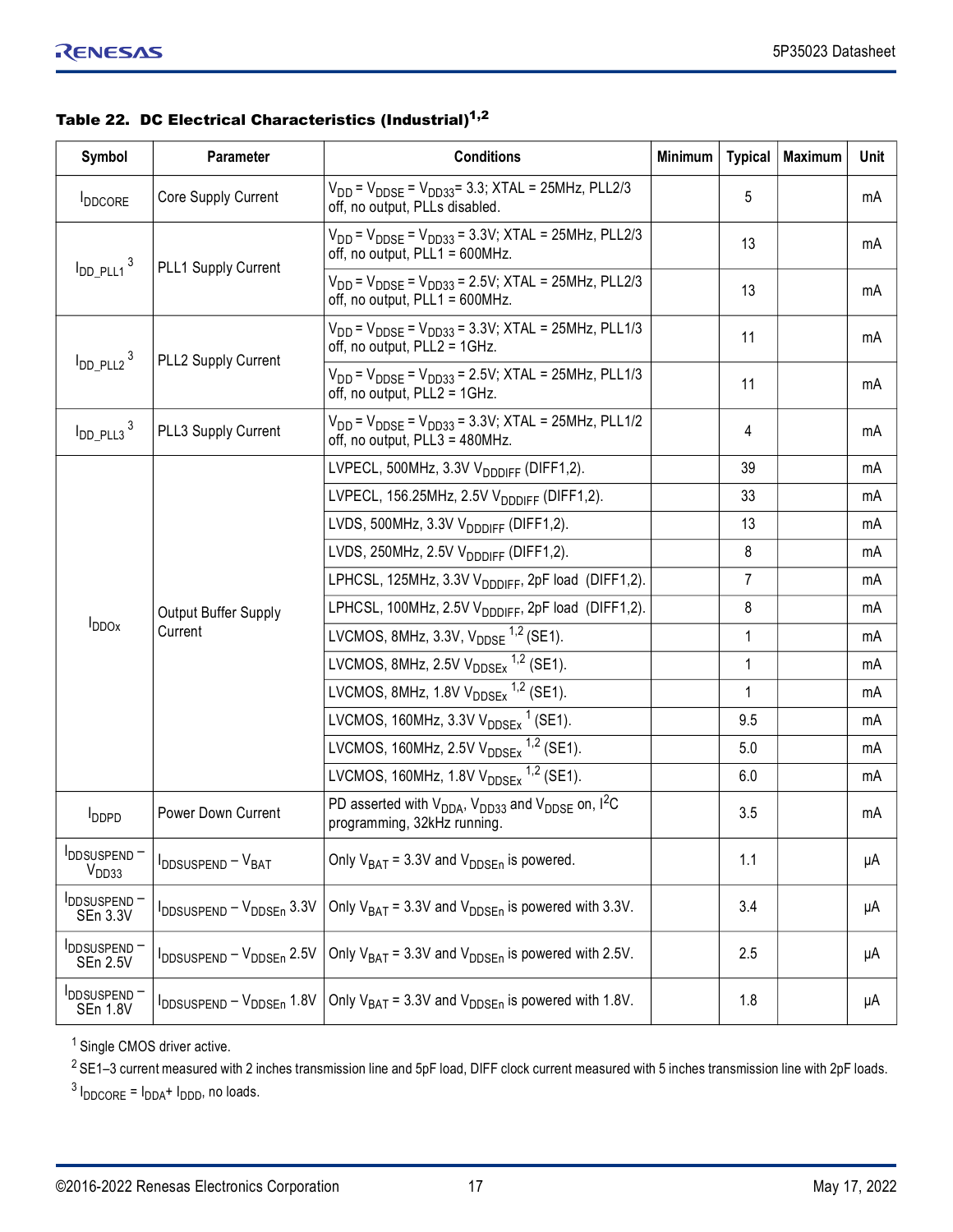| Table 23. DC Electrical Characteristics (Automotive) <sup>1,2</sup> |  |
|---------------------------------------------------------------------|--|
|                                                                     |  |

| Symbol                                | <b>Parameter</b>                          | <b>Conditions</b>                                                                                                          | <b>Minimum</b> | <b>Typical</b> | <b>Maximum</b> | Unit |
|---------------------------------------|-------------------------------------------|----------------------------------------------------------------------------------------------------------------------------|----------------|----------------|----------------|------|
| <b>I</b> DDCORE                       | Core Supply Current                       | $V_{DD}$ = $V_{DDSE}$ = $V_{DD33}$ = 3.3; XTAL = 25MHz, PLL2/3<br>off, no output, PLLs disabled.                           |                | 5              |                | mA   |
| $I_{DD\_PLL1}$ <sup>3</sup>           | PLL1 Supply Current                       | $V_{DD}$ = $V_{DDSE}$ = $V_{DD33}$ = 3.3V; XTAL = 25MHz, PLL2/3<br>off, no output, PLL1 = 600MHz.                          |                | 13             |                | mA   |
|                                       |                                           | $V_{DD}$ = $V_{DDSE}$ = $V_{DD33}$ = 2.5V; XTAL = 25MHz, PLL2/3<br>off, no output, PLL1 = 600MHz.                          |                | 13             |                | mA   |
| $I_{DD}$ PLL2 <sup>3</sup>            | PLL2 Supply Current                       | $V_{DD}$ = $V_{DDSE}$ = $V_{DD33}$ = 3.3V; XTAL = 25MHz, PLL1/3<br>off, no output, PLL2 = 1GHz.                            |                | 11             |                | mA   |
|                                       |                                           | $V_{DD}$ = $V_{DDSE}$ = $V_{DD33}$ = 2.5V; XTAL = 25MHz, PLL1/3<br>off, no output, PLL2 = 1GHz.                            |                | 11             |                | mA   |
| $I_{DD_PLL3}$ <sup>3</sup>            | PLL3 Supply Current                       | $V_{DD}$ = $V_{DDSE}$ = $V_{DD33}$ = 3.3V; XTAL = 25MHz, PLL1/2<br>off, no output, PLL3 = 480MHz.                          |                | 4.7            |                | mA   |
|                                       |                                           | LVPECL, 500MHz, 3.3V V <sub>DDDIFF</sub> (DIFF1,2).                                                                        |                | 39             |                | mA   |
|                                       |                                           | LVPECL, 156.25MHz, 2.5V V <sub>DDDIFF</sub> (DIFF1,2).                                                                     |                | 33             |                | mA   |
|                                       | Output Buffer Supply<br>Current           | LVDS, 500MHz, 3.3V V <sub>DDDIFF</sub> (DIFF1,2).                                                                          |                | 15             |                | mA   |
|                                       |                                           | LVDS, 250MHz, 2.5V $V_{DDDIFF}$ (DIFF1,2).                                                                                 |                | 9              |                | mA   |
|                                       |                                           | LPHCSL, 125MHz, 3.3V V <sub>DDDIFF</sub> , 2pF load (DIFF1,2).                                                             |                | 9              |                | mA   |
|                                       |                                           | LPHCSL, 100MHz, 2.5V V <sub>DDDIFF</sub> , 2pF load (DIFF1,2).                                                             |                | 7              |                | mA   |
| $I_{DDOx}$                            |                                           | LVCMOS, 8MHz, 3.3V, $V_{\text{DDSE}}^{1,2}$ (SE1).                                                                         |                | 1              |                | mA   |
|                                       |                                           | LVCMOS, 8MHz, 2.5V $V_{\text{DDSEx}}$ <sup>1,2</sup> (SE1).                                                                |                | 1              |                | mA   |
|                                       |                                           | LVCMOS, 8MHz, 1.8V $V_{\text{DDSEx}}$ <sup>1,2</sup> (SE1).                                                                |                | 1              |                | mA   |
|                                       |                                           | LVCMOS, 160MHz, 3.3V $V_{\text{DDSEx}}$ <sup>1</sup> (SE1).                                                                |                | 9.5            |                | mA   |
|                                       |                                           | LVCMOS, 160MHz, 2.5V $V_{DDSE}$ <sup>1,2</sup> (SE1).                                                                      |                | 9              |                | mA   |
|                                       |                                           | LVCMOS, 160MHz, 1.8V $V_{\text{DDSEx}}$ <sup>1,2</sup> (SE1).                                                              |                | 6              |                | mA   |
| <b>I</b> <sub>DDPD</sub>              | Power Down Current                        | PD asserted with $V_{DDA}$ , $V_{DD33}$ and $V_{DDSE}$ on, $I^2C$<br>programming, 32kHz running.                           |                | 3.5            |                | mA   |
| DDSUSPEND-<br>V <sub>DD33</sub>       | I <sub>DDSUSPEND</sub> - V <sub>BAT</sub> | Only $V_{BAT} = 3.3V$ and $V_{DDSEn}$ is powered.                                                                          |                | 1.1            |                | μA   |
| <b>IDDSUSPEND-</b><br>SEn 3.3V        | IDDSUSPEND - VDDSEn 3.3V                  | Only $V_{BAT} = 3.3V$ and $V_{DDSFn}$ is powered with 3.3V.                                                                |                | 3.4            |                | μA   |
| DDSUSPEND-<br>SEn 2.5V                | IDDSUSPEND - VDDSEn 2.5V                  | Only $V_{BAT} = 3.3V$ and $V_{DDSEn}$ is powered with 2.5V.                                                                |                | 2.5            |                | μA   |
| <b>IDDSUSPEND-</b><br><b>SEn 1.8V</b> |                                           | $I_{\text{DDSUBFEND}} - V_{\text{DDSEn}}$ 1.8V   Only $V_{\text{BAT}}$ = 3.3V and $V_{\text{DDSEn}}$ is powered with 1.8V. |                | 1.8            |                | μA   |

<sup>1</sup> Single CMOS driver active.

 $2$  SE1–3 current measured with 2 inches transmission line and 5pF load, DIFF clock current measured with 5 inches transmission line with 2pF loads.

<sup>3</sup> I<sub>DDCORE</sub> = I<sub>DDA</sub>+ I<sub>DDD</sub>, no loads.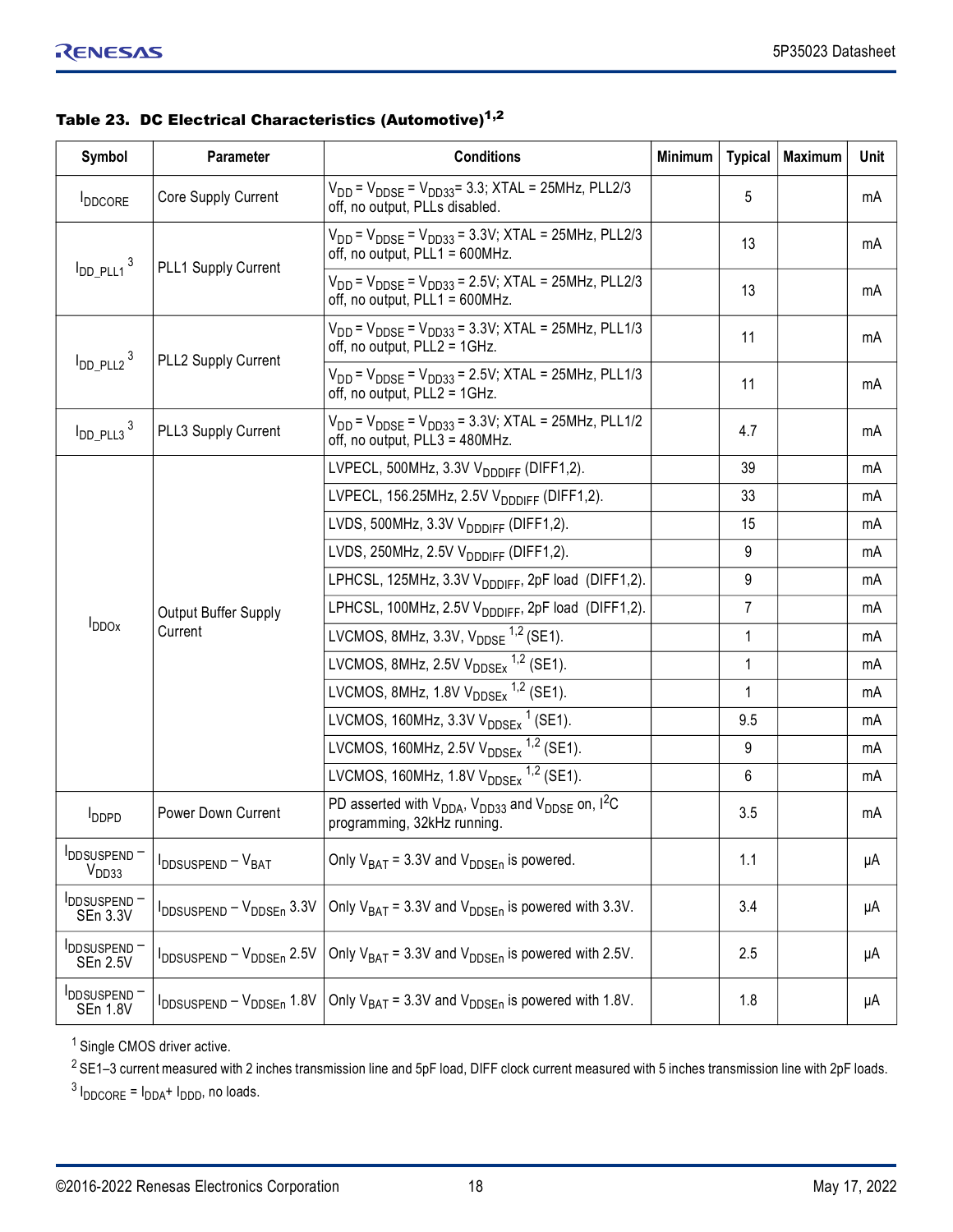| Symbol             | <b>Parameter</b>                       | <b>Conditions</b>                          | <b>Minimum</b> | <b>Typical</b> | <b>Maximum</b> | Unit |
|--------------------|----------------------------------------|--------------------------------------------|----------------|----------------|----------------|------|
| $V_{\text{IH}}$    | Input High Voltage - CLKIN             | Single-ended inputs.                       | 2.4            |                | 3.465          | V    |
| $V_{IL}$           | Input Low Voltage - CLKIN              | Single-ended inputs.                       | $GND - 0.3$    |                | 0.8            | V    |
| V <sub>SWING</sub> | Input Amplitude - CLKIN                | Differential input.                        | 325            |                | 3300           | mV   |
| dV/dt              | Input Slew Rate - CLKIN                | Differential input.                        | 0.4            |                | 8              | V/ns |
| <b>VCM</b>         | Input Common Mode Voltage              | Differential input.                        | 200            |                | 2500           | mV   |
|                    | Input Leakage Low Current for OE1      | $V_{IN} = GND$                             | $-150$         |                | 5              | μA   |
| 址                  | Input Leakage Low Current for OE2/3    | $V_{IN}$ = GND.                            |                |                | 5              | μA   |
| $I_{\text{IH}}$    | Input Leakage High Current for OE1/2/3 | $V_{IN}$ = 3.465V (industrial).            |                |                | 20             | μA   |
| $I_{\text{IH}}$    | Input Leakage High Current for OE1/2/3 | $V_{IN}$ = 3.465V (automotive).            |                |                | 35             | μA   |
| $d$ <sub>TIN</sub> | Input Duty Cycle                       | Measurement from differential<br>waveform. | 45             |                | 55             | $\%$ |

## Table 24. Input Parameters<sup>1,2</sup>

 $1$  Confirmed by design and characterization, not 100% tested in production.

 $^{2}$  Slew rate measured through  $\pm75$ mV window centered around differential zero.

## Table 25. Power Consumption of 32.768kHz Output Only Operation

Supply voltage  $V_{\text{DDSE}} = 1.8V - 3.3V \pm 5\%$ , T<sub>A</sub> = -40°C to +85°C.

| Symbol        | <b>Parameter</b>                     | <b>Conditions</b>              | Minimum | <b>Typical</b> | <b>Maximum</b> | Unit |
|---------------|--------------------------------------|--------------------------------|---------|----------------|----------------|------|
| $L_{V_{BAT}}$ | $V_{BAT}$ = 3.3V Power Input Current |                                |         | 1.1            |                | μA   |
|               | $V_{\text{DDSEx}}$ = 1.8V Current    | 0.5 inch, no load, one output. |         | 0.4            |                | μA   |
|               | $V_{\text{DDSEx}}$ = 1.8V Current    | 2.0 inch, no load, one output. |         | 1.0            |                | μA   |
|               | $V_{DDSEx}$ = 1.8V Current           | 5.0 inch, no load, one output. |         | 2.3            |                | μA   |
|               | $V_{\text{DDSEx}}$ = 2.5V Current    | 0.5 inch, no load, one output. |         | 0.6            |                | μA   |
| $L_{VDDSEx}$  | $V_{\text{DDSEx}}$ = 2.5V Current    | 2.0 inch, no load, one output. |         | 1.5            |                | μA   |
|               | $V_{\text{DDSEx}}$ = 2.5V Current    | 5.0 inch, no load, one output. |         | 3.1            |                | μA   |
|               | $V_{\text{DDSEx}}$ = 3.3V Current    | 0.5 inch, no load, one output. |         | 0.8            |                | μA   |
|               | $V_{\text{DDSEx}}$ = 3.3V Current    | 2.0 inch, no load, one output. |         | 1.9            |                | μA   |
|               | $V_{\text{DDSEx}}$ = 3.3V Current    | 5.0 inch, no load, one output. |         | 4.2            |                | μA   |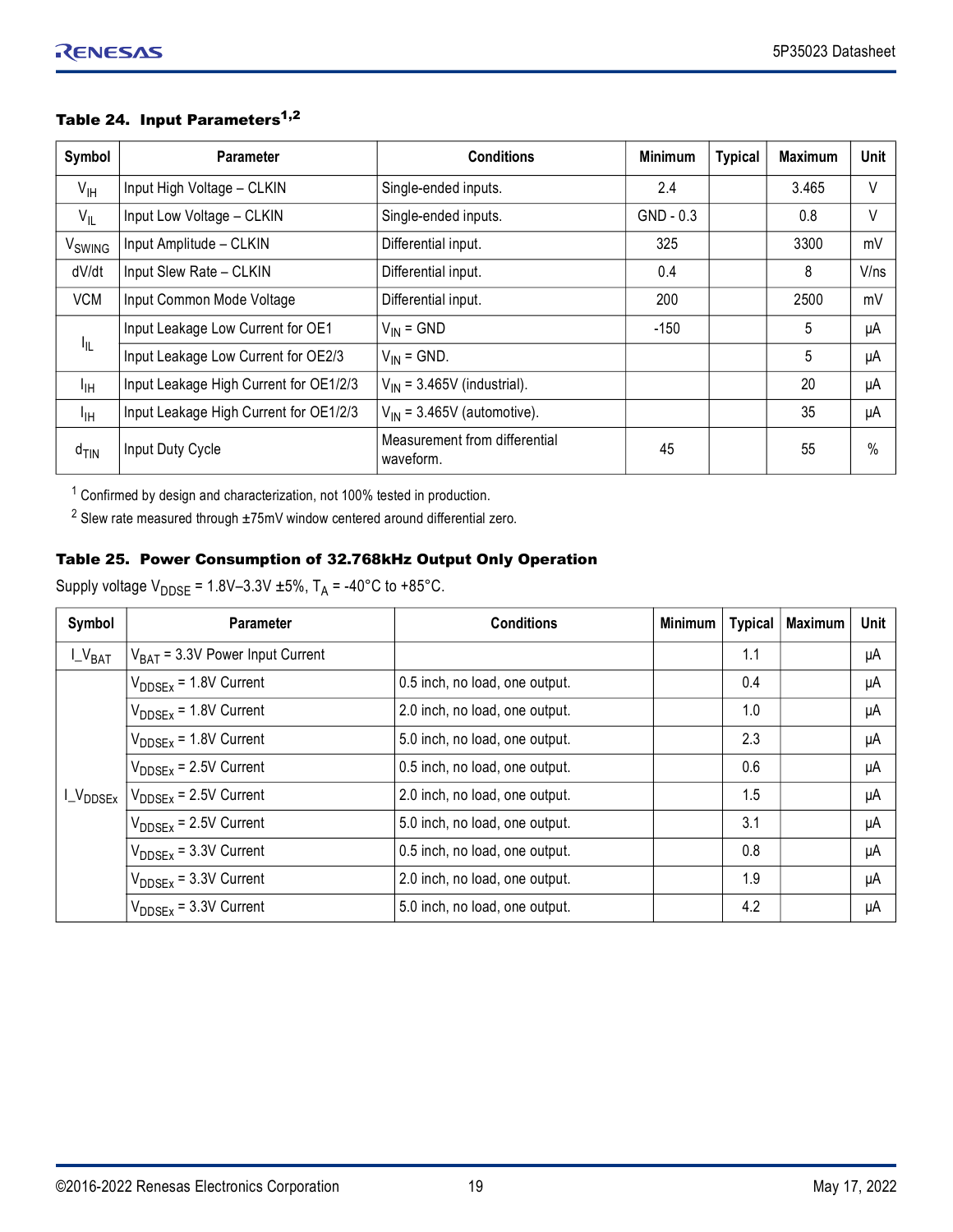#### <span id="page-19-0"></span>Table 26. DC Electrical Characteristics – 3.3V LVCMOS

|  |  | $V_{\text{DDSE}}$ = 3.3V ±5%, T <sub>A</sub> = -40°C to +105°C, unless stated otherwise. |
|--|--|------------------------------------------------------------------------------------------|
|--|--|------------------------------------------------------------------------------------------|

| Symbol          | <b>Parameter</b>       | <b>Conditions</b>                               | <b>Minimum</b> | <b>Typical</b> | <b>Maximum</b>                       | <b>Unit</b> |
|-----------------|------------------------|-------------------------------------------------|----------------|----------------|--------------------------------------|-------------|
| $V_{OH}$        | Output High Voltage    | $I_{OH} = -15$ mA.                              | 2.4            |                | V <sub>DDSE</sub>                    | V           |
| $V_{OL}$        | Output Low Voltage     | $I_{\Omega I}$ = 15mA.                          |                |                | 0.4 (industrial)<br>0.5 (automotive) | V           |
|                 | Output Leakage Current | Tri-state outputs, $V_{\text{DDSE}} = 3.465V$ . |                |                | 3                                    | μA          |
| <b>l</b> ozpp   |                        | Tri-state outputs, $V_{\text{DDSF}} = 0V$ .     | -3             |                |                                      | μA          |
| $V_{\text{IH}}$ | Input High Voltage     | Single-ended inputs - OE, SDA, SCL.             | 2              |                | V <sub>DDSE</sub>                    | V           |
| $V_{IL}$        | Input Low Voltage      | Single-ended inputs - OE, SDA, SCL.             | $GND - 0.3$    |                | 0.8                                  | V           |
| $V_{\text{IH}}$ | Input High Voltage     | Single-ended input - XIN/CLKIN                  | 2.4            |                | V <sub>DD33</sub>                    | V           |
| $V_{IL}$        | Input Low Voltage      | Single-ended input - XIN/CLKIN                  | $GND - 0.3$    |                | 0.8                                  | V           |

#### <span id="page-19-1"></span>Table 27. DC Electrical Characteristics – 2.5V LVCMOS

| Symbol          | <b>Parameter</b>       | <b>Conditions</b>                              | <b>Minimum</b>               | <b>Typical</b> | <b>Maximum</b>                        | Unit |
|-----------------|------------------------|------------------------------------------------|------------------------------|----------------|---------------------------------------|------|
| $V_{OH}$        | Output High Voltage    | $I_{OH} = -12mA$ .                             | $0.7 \times V_{\text{DDSE}}$ |                | V <sub>DDSE</sub>                     |      |
| $V_{OL}$        | Output Low Voltage     | $I_{\text{OI}} = 12 \text{mA}$ .               |                              |                | 0.4 (industrial)<br>0.45 (automotive) | V    |
| <b>l</b> ozpp   | Output Leakage Current | Tri-state outputs, $V_{\text{DDSF}}$ = 2.625V. |                              |                | 3                                     | μA   |
|                 |                        | Tri-state outputs, $V_{\text{DDSE}} = 0V$ .    | -3                           |                |                                       | μA   |
| $V_{\text{IH}}$ | Input High Voltage     | Single-ended inputs - OE, SDA, SCL.            | 1.7                          |                | V <sub>DDSE</sub>                     | V    |
| $V_{IL}$        | Input Low Voltage      | Single-ended inputs - OE, SDA, SCL.            | $GND - 0.3$                  |                | $0.2 \times V_{\text{DDSE}}$          |      |

#### <span id="page-19-2"></span>Table 28. DC Electrical Characteristics – 1.8V LVCMOS

| $V_{\text{DDSE}}$ = 1.8V ±5%, T <sub>A</sub> = -40°C to +105°C, unless stated otherwise. |  |
|------------------------------------------------------------------------------------------|--|
|------------------------------------------------------------------------------------------|--|

| Symbol          | <b>Parameter</b>       | <b>Conditions</b>                             | <b>Minimum</b>                | <b>Typical</b> | <b>Maximum</b>                                                                          | <b>Unit</b> |
|-----------------|------------------------|-----------------------------------------------|-------------------------------|----------------|-----------------------------------------------------------------------------------------|-------------|
| $V_{OH}$        | Output High Voltage    | $I_{OH} = -8mA$ .                             | $0.7 \times V_{\text{DDSE}}$  |                | V <sub>DDSE</sub>                                                                       | V           |
| $V_{OL}$        | Output Low Voltage     | $I_{\text{OI}} = 8 \text{mA}$ .               |                               |                | $0.25 \times V_{\text{DDSE}}$                                                           | V           |
| <b>l</b> ozdd   | Output Leakage Current | Tri-state outputs, $V_{\text{DDSF}}$ = 1.89V. |                               |                |                                                                                         | μA          |
|                 |                        | Tri-state outputs, $V_{\text{DDSF}} = 0V$ .   | -3                            |                |                                                                                         | μA          |
| $V_{\text{IH}}$ | Input High Voltage     | Single-ended inputs.                          | $0.65 \times V_{\text{DDSE}}$ |                | V <sub>DDSE</sub>                                                                       | V           |
| $V_{IL}$        | Input Low Voltage      | Single-ended inputs.                          | $GND - 0.3$                   |                | $0.35 \times V_{\text{DDSE}}$ (industrial)<br>$0.2 \times V_{\text{DDSE}}$ (automotive) | V           |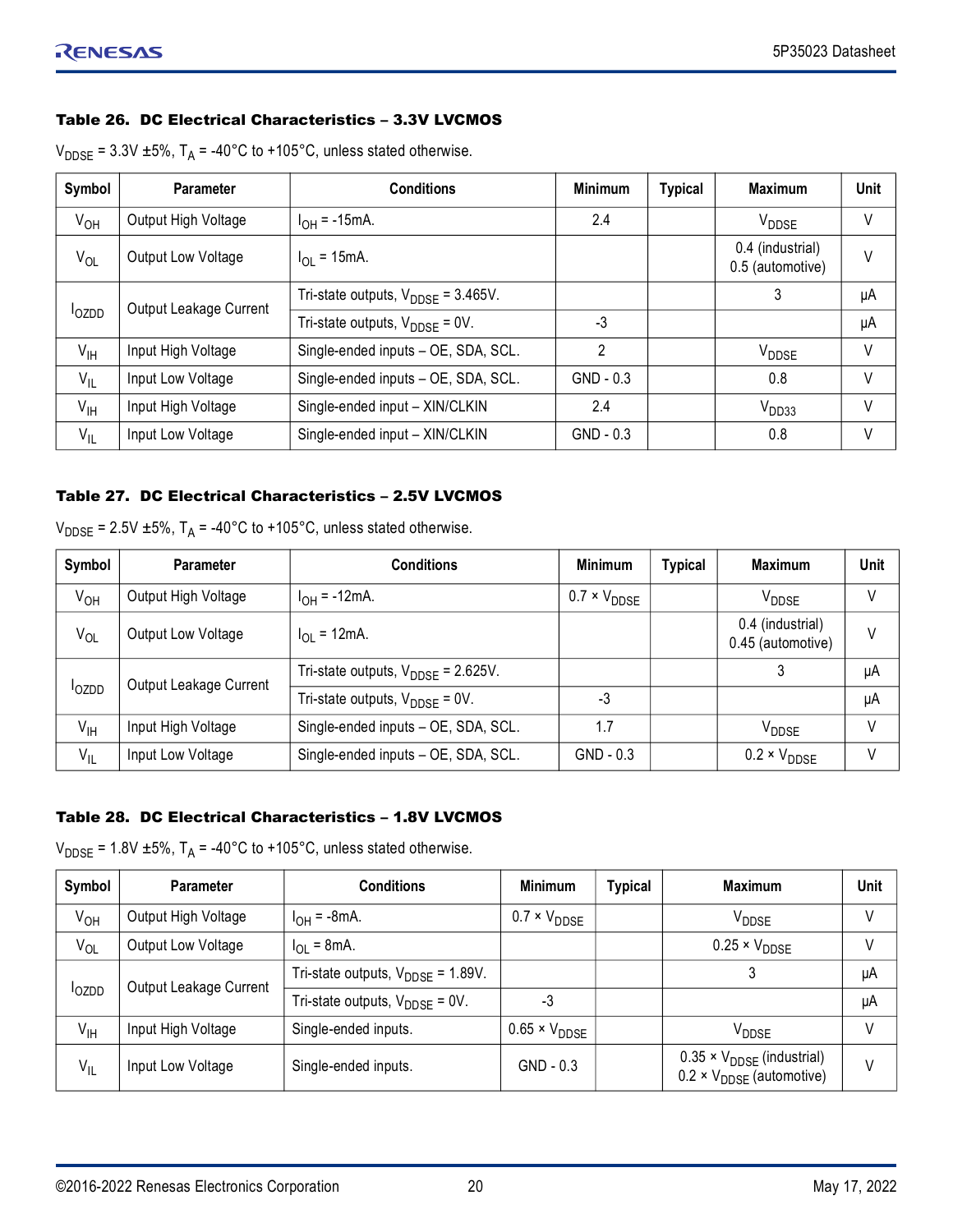## Table 29. Electrical Characteristics – DIF 0.7V LPHCSL Differential Outputs

 $V_{\text{DDDIFF}} = 3.3 \text{ V } \pm 5\% \text{ or } 2.5 \text{ V } \pm 5\%, T_A = -40^{\circ} \text{ to } +105^{\circ} \text{C}.$ 

| Symbol                 | <b>Parameter</b>                     | <b>Minimum</b> | <b>Typical</b> | <b>Maximum</b> | Unit       | <b>Notes</b>              |
|------------------------|--------------------------------------|----------------|----------------|----------------|------------|---------------------------|
| dV/dt                  | <b>Slew Rate</b>                     | 1              | 2.5            | 4              | V/ns       | 1, 2, 3, 8                |
| ∆dV/dt                 | Slew Rate Mismatch                   |                |                | 20             | $\%$       | 1, 2, 3, 8<br>at < 200MHz |
| $V_{HIGH}$             | Voltage High                         | 660            | 800            | 1150           | mV         | 1,6,7,8                   |
| <b>VLOW</b>            | Voltage Low                          | $-150$         | 0              | 150            | mV         | 1,6                       |
| <b>V<sub>MAX</sub></b> | Maximum Voltage                      |                |                | 1150           | mV         |                           |
| $V_{MIN}$              | Minimum Voltage                      | $-300$         |                |                | mV         | 1                         |
| V <sub>SWING</sub>     | <b>Voltage Swing</b>                 | 300            |                |                | mV         | 1,2                       |
| V <sub>CROSS</sub>     | <b>Crossing Voltage Value</b>        | 250            | 360            | 550            | mV         | 1,4,6                     |
| $\Delta V_{CROSS}$     | <b>Crossing Voltage Variation</b>    |                |                | 140            | mV         | 1,5                       |
| Jitter-Cy/Cy           | Cycle to Cycle Jitter                |                | 10             |                | ps         | 1,2                       |
| Jitter-STJ             | Short Term Period Jitter             |                | 70             |                | ps         | 1,2                       |
| $T_{DC}$               | Duty Cycle                           | 45             |                | 55             | $\%$       | 1,2                       |
| Measured Frequency     | <b>LPHCSL at Differential Output</b> |                |                | 500            | <b>MHz</b> | 1,2                       |

 $1$  Confirmed by design and characterization, not 100% tested in production.

<sup>2</sup> Measured from differential waveform.

 $^3$  Slew rate is measured through the V<sub>SWING</sub> voltage range centered around differential 0V. This results in a ±150mV window around differential 0V.

 $^4$  V<sub>CROSS</sub> is defined as voltage where Clock = Clock# measured on a component test board and only applies to the differential rising edge (i.e. Clock rising and Clock# falling).

 $^5$  The total variation of all V<sub>CROSS</sub> measurements in any particular system. Note that this is a subset of V<sub>CROSS</sub> min/max (V<sub>CROSS</sub> absolute) allowed. The intent is to limit V<sub>CROSS</sub> induced modulation by setting  $\Delta\rm{V_{CROS}}$  to be smaller than V $_{\rm{CROS}}$  absolute.

 $^6$  Measured from single-ended waveform.

 $^7$  Measured with scope averaging off, using statistics function. Variation is the difference between minimum and maximum.

<sup>8</sup> Scope average on.

 $9$  Differential clock amplitude setting = 01.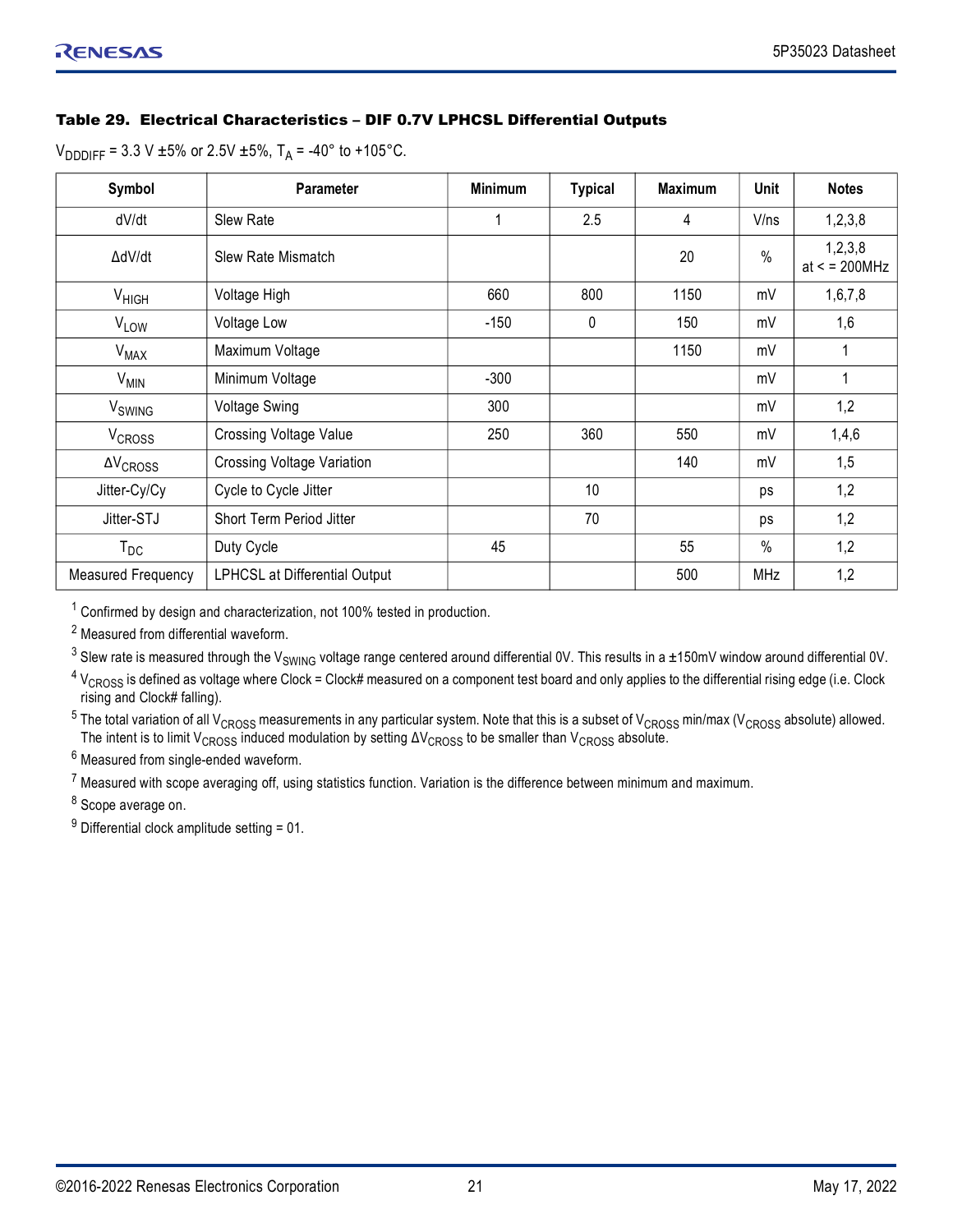## Table 30. Electrical Characteristics – LVDS

 $V_{\text{DDDIFF}}$  = 3.3 V ±5% or 2.5V ±5%, T<sub>A</sub> = -40° to +105°C.

| Symbol                    | <b>Parameter</b>                                                                                    | <b>Minimum</b> | <b>Typical</b> | <b>Maximum</b> | Unit | <b>Notes</b> |
|---------------------------|-----------------------------------------------------------------------------------------------------|----------------|----------------|----------------|------|--------------|
| $VOT (+)$                 | Differential Output Voltage for the TRUE Binary State                                               | 247            |                | 454            | mV   |              |
| $VOT$ (-)                 | Differential Output Voltage for the FALSE Binary State                                              | -454           |                | -247           | mV   |              |
| <b>AVOT</b>               | Change in VOT between Complimentary Output States                                                   |                |                | 50             | mV   |              |
| <b>VOS</b>                | Output Common Mode Voltage (Offset Voltage) at 3.3V ±5%,<br>$2.5V + 5%$                             | 1.125          | 1.25           | 1.375          | V    |              |
|                           | Output Common Mode Voltage (Offset Voltage) at 1.8 V ±5%                                            | 0.8            | 0.875          | 0.95           |      |              |
| <b>AVOS</b>               | Change in VOS between Complimentary Output States                                                   |                |                | 50             | mV   |              |
| <b>IOS</b>                | Outputs Short Circuit Current, V <sub>OUT</sub> + or V <sub>OUT</sub> - = 0V or V <sub>DDDIFF</sub> |                | 9              | 24             | mA   |              |
| <b>IOSD</b>               | Differential Outputs Short Circuit Current, $V_{OUT}$ = $V_{OUT}$                                   |                | 6              | 12             | mA   |              |
| Jitter-Cy/Cy              | Cycle to Cycle Jitter                                                                               |                | 20             |                | ps   | 1,2          |
| Jitter-STJ                | <b>Short Term Period Jitter</b>                                                                     |                | 100            |                | ps   | 1,2          |
| $T_{DC}$                  | Duty Cycle                                                                                          | 45             |                | 55             | $\%$ | 1,2          |
| <b>Measured Frequency</b> | LVDS at Differential Output                                                                         |                |                | 500            | MHz  | 1,2          |

 $1$  Confirmed by design and characterization, not 100% tested in production.

<sup>2</sup> Measured from differential waveform.

 $3$  Differential clock amplitude setting = 01.

## Table 31. Electrical Characteristics – LVPECL

 $V_{\text{DDDIFF}}$  = 3.3 V ±5% or 2.5V ±5%, T<sub>A</sub> = -40° to +105°C.

| Symbol                     | <b>Parameter</b>                                                               | <b>Minimum</b>     | <b>Typical</b> | <b>Maximum</b>            | <b>Unit</b> | <b>Notes</b> |
|----------------------------|--------------------------------------------------------------------------------|--------------------|----------------|---------------------------|-------------|--------------|
| $V_{OH}$                   | Output Voltage HIGH, terminated through 50Ω tied to<br>$V_{DDIIFF} - 2V$       | $V_{DDIFF} - 1.19$ |                | $V_{\text{DDIFF}}$ - 0.69 | V           |              |
| $V_{OL}$                   | Output Voltage LOW, terminated through $50\Omega$ tied to<br>$V_{DDIIFF} - 2V$ | $V_{DDIFF} - 1.94$ |                | $V_{DDDFF} - 1.4$         | V           |              |
| V <sub>SWING</sub>         | Output Differential Voltage Swing (see Figure 9)                               | 1.1                |                | 2                         | V           | 2,3          |
| Jitter-Cy/Cy               | Cycle to Cycle Jitter                                                          |                    | 20             |                           | ps          | 1,2          |
| Jitter-STJ                 | Short Term Period Jitter                                                       |                    | 100            |                           | ps          | 1,2          |
| $\mathsf{T}_{\mathsf{DC}}$ | Duty Cycle                                                                     | 45                 |                | 55                        | $\%$        | 1,2          |
| Measured Frequency         | LVPECL at Differential Output                                                  |                    |                | 500                       | <b>MHz</b>  | 1,2          |

 $1$  Confirmed by design and characterization, not 100% tested in production.

<sup>2</sup> Measured from differential waveform.

 $3$  Differential clock amplitude setting = 01.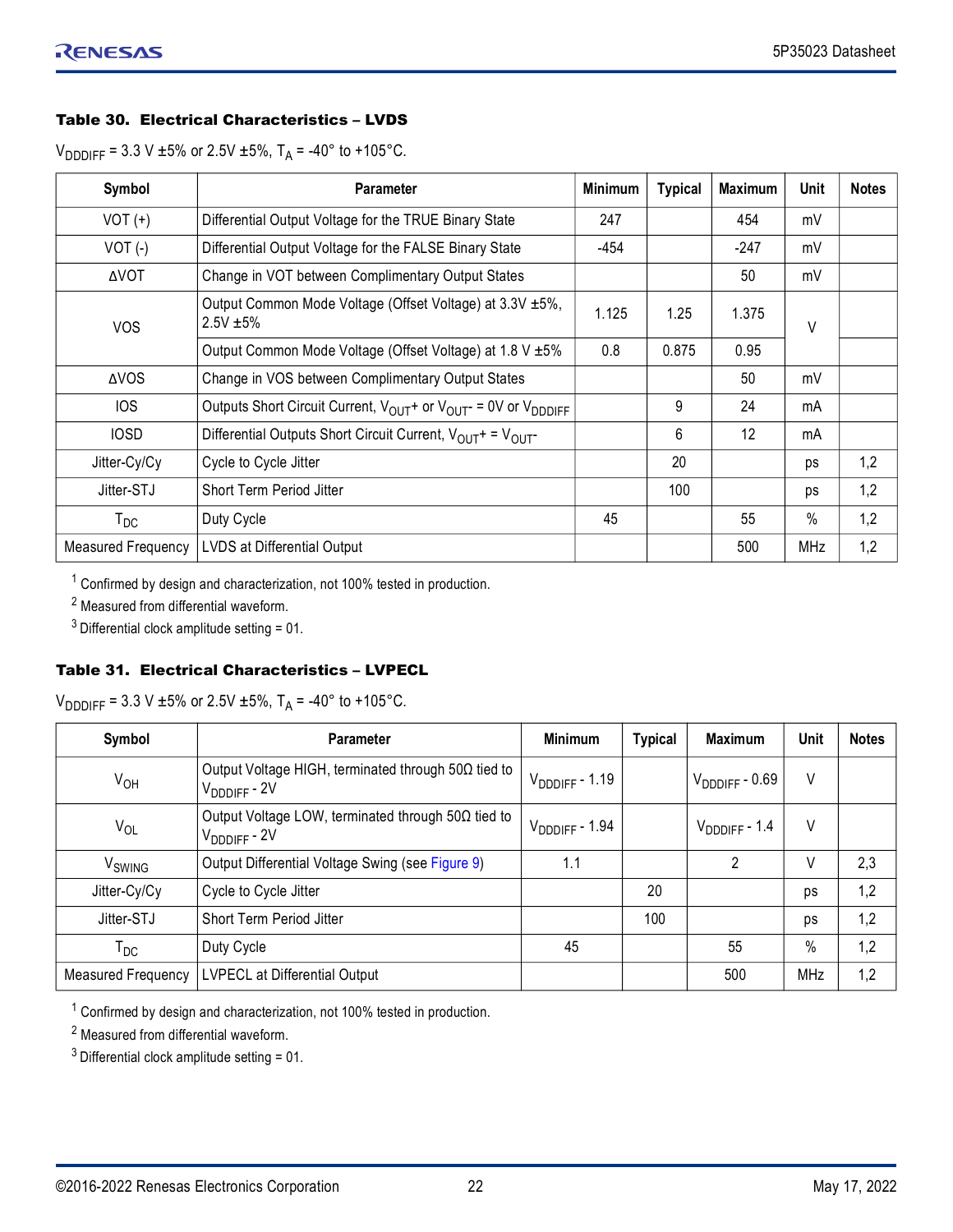## <span id="page-22-0"></span>Figure 9. Output Differential Voltage Swing

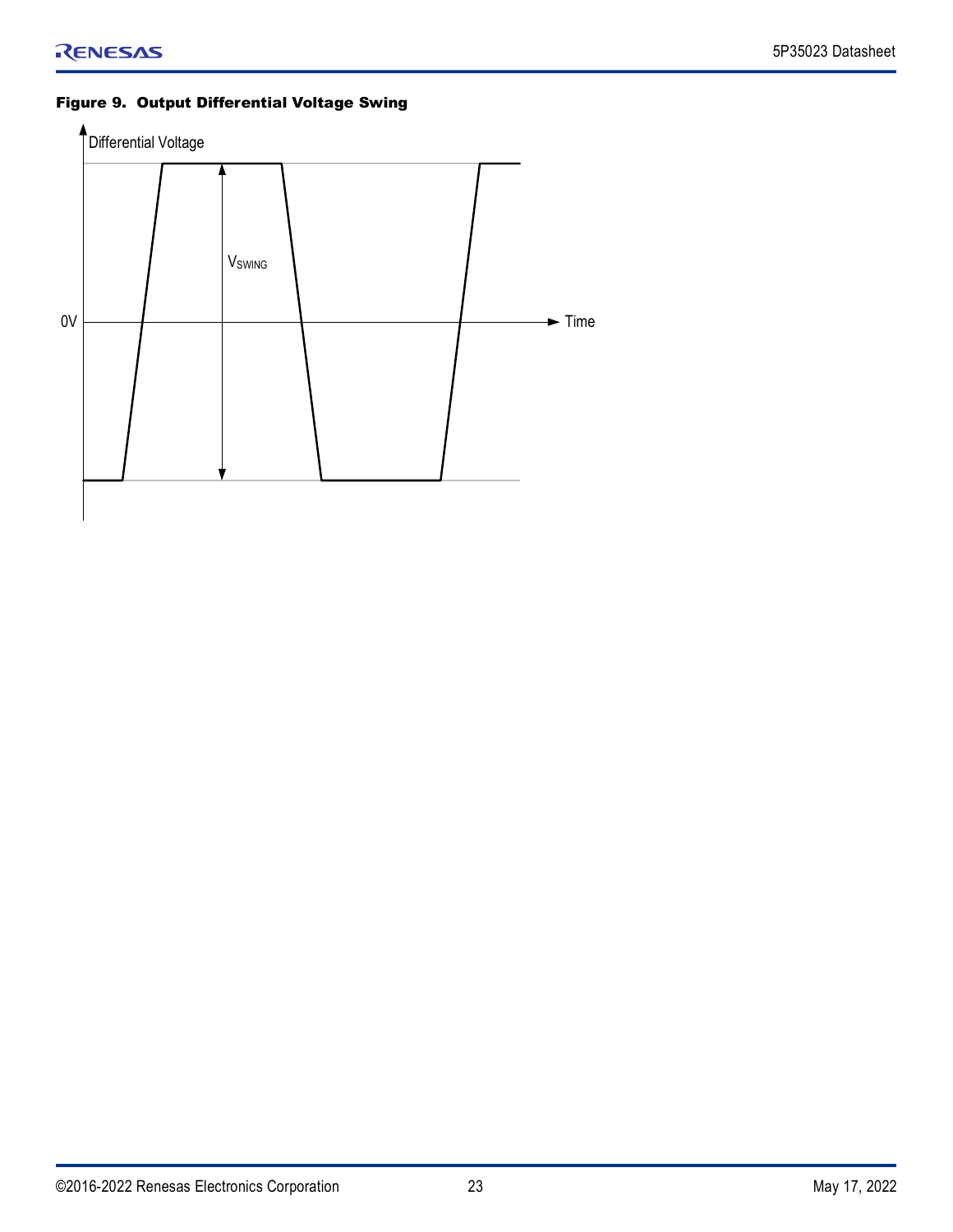## <span id="page-23-0"></span>AC Electrical Characteristics

V<sub>DDSE</sub> = 3.3V  $\pm$ 5% or 2.5V  $\pm$ 5% or 1.8V  $\pm$ 5%, T<sub>A</sub> = -40°C to +105°C (spread spectrum off), unless stated otherwise.

| <b>Table 32. AC Electrical Characteristics</b> |  |  |  |  |
|------------------------------------------------|--|--|--|--|
|------------------------------------------------|--|--|--|--|

| Symbol                | Parameter                                  | <b>Conditions</b>                                                                                            | <b>Minimum</b> | <b>Typical</b> | <b>Maximum</b> | Unit       |
|-----------------------|--------------------------------------------|--------------------------------------------------------------------------------------------------------------|----------------|----------------|----------------|------------|
|                       |                                            | Input frequency limit (XIN).                                                                                 | 8              |                | 40             | <b>MHz</b> |
|                       | Input Frequency                            | Input frequency limit (XIN) when enable DCO.                                                                 | 12             |                | 38             | <b>MHz</b> |
| $f_{IN}$ <sup>1</sup> |                                            | Input frequency limit (differential CLKIN).                                                                  | 8              |                | 125            | <b>MHz</b> |
|                       |                                            | Input frequency limit (LVCMOS to X1).                                                                        | 1              |                | 125            | MHz        |
|                       |                                            | Single-ended clock output limit (LVCMOS).                                                                    | $\mathbf{1}$   | < 125          | 160            | <b>MHz</b> |
|                       | <b>Output Frequency</b>                    | Differential clock output limit (LPHCSL).                                                                    | 1              | < 333          | 500            | <b>MHz</b> |
| $f_{\text{OUT}}$      |                                            | Differential clock output limit (LVDS).                                                                      | $\mathbf{1}$   | < 333          | 500            | <b>MHz</b> |
|                       |                                            | Differential clock output limit (LVPECL).                                                                    | $\mathbf{1}$   |                | 500            | <b>MHz</b> |
| f <sub>VCO1</sub>     | VCO Frequency Range of<br>PLL1             | VCO operating frequency range.                                                                               | 300            |                | 600            | <b>MHz</b> |
| f <sub>VCO2</sub>     | VCO Frequency Range of<br>PLL <sub>2</sub> | VCO operating frequency range.                                                                               | 400            |                | 1200           | <b>MHz</b> |
| f <sub>VCO3</sub>     | VCO Frequency Range of<br>PLL3             | VCO operating frequency range.                                                                               | 300            |                | 800            | <b>MHz</b> |
| t2                    | Input Duty Cycle                           | Duty cycle.                                                                                                  | 45             |                | 55             | $\%$       |
|                       |                                            | LVCMOS, Single-ended.                                                                                        | 45             |                | 55             | $\%$       |
| t3                    | Output Duty Cycle                          | DIFF1 / DIFF2 configured as a pair of LVCMOS<br>outputs, 180° out of phase (crossing point<br>measurements). | 40             |                | 60             | $\%$       |
|                       | Output Duty Cycle - REF                    | Reference clock output or SE1-3 fan out clock.                                                               | 40             |                | 60             | $\%$       |
| $t4^4$                | Rise/Fall, SLEW[0] = 1                     | Single-ended LVCMOS output clock rise and fall time,<br>20% to 80% of V <sub>DDSF</sub> 1.8V-3.3V.           |                | 1.0            |                |            |
|                       | Rise/Fall, SLEW[0] = 0                     | Single-ended LVCMOS output clock rise and fall time,<br>20% to 80% of V <sub>DDSF</sub> 1.8V-3.3V.           |                | 1.1            |                | ns         |
|                       | <b>Rise Time</b>                           | LVDS, 20% to 80%.                                                                                            |                | 300            |                |            |
| t5 $5$                | Fall Time                                  | LVDS, 80% to 20%.                                                                                            |                | 300            |                |            |
|                       | <b>Rise Time</b>                           | LVPECL, 20% to 80%.                                                                                          |                | 300            |                | ps         |
|                       | Fall Time                                  | LVPECL, 80% to 20%.                                                                                          |                | 300            |                |            |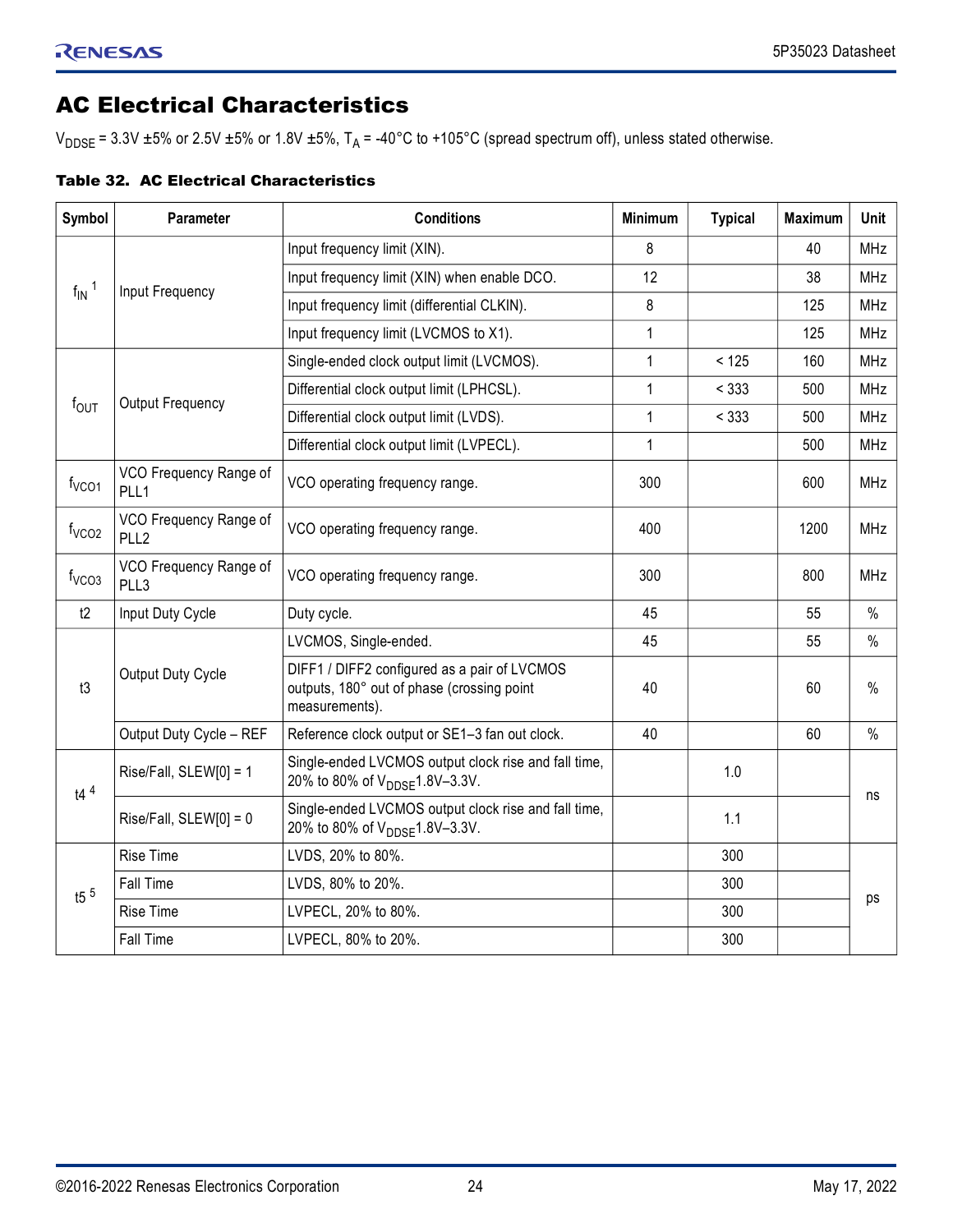## Table 32. AC Electrical Characteristics (Cont.)

| Symbol          | <b>Parameter</b> | <b>Conditions</b>                                                                                                                                                                                                           | <b>Minimum</b> | <b>Typical</b>                             | <b>Maximum</b> | <b>Unit</b> |
|-----------------|------------------|-----------------------------------------------------------------------------------------------------------------------------------------------------------------------------------------------------------------------------|----------------|--------------------------------------------|----------------|-------------|
|                 |                  | Cycle-to-cycle jitter (peak-to-peak), multiple output<br>frequencies switching, differential outputs (1.8V to<br>3.3V nominal output voltage).<br>$SE1 = 25MHz$<br>$SE2 = 100 MHz$<br>$SE3 = 100 MHz$<br>$DIFF1/2 = 100MHz$ |                | 50                                         |                | ps          |
| t <sub>6</sub>  | Clock Jitter     | RMS phase jitter (12kHz to 20MHz integration range)<br>differential output, $V_{\text{DDSE}} = 3.465V$ , 25MHz crystal.<br>$SE1 = 25MHz$<br>$SE2 = 100 MHz$<br>$SE3 = 100 MHz$<br>$DIFF1/2 = 100MHz$                        |                | 1.1<br>(industrial)<br>1.5<br>(automotive) |                | ps          |
|                 |                  | RMS phase jitter (12kHz to 20 MHz integration rage)<br>REF output.                                                                                                                                                          |                | 0.3                                        |                | ps          |
| t7              | Output Skew      | Skew between the same frequencies, with outputs<br>using the same driver format.                                                                                                                                            |                | 75                                         |                | ps          |
| t8 <sup>2</sup> | Lock Time        | PLL lock time from power-up.                                                                                                                                                                                                |                |                                            | 20             | ms          |
| t9              | Lock Time        | 32.768kHz clock low power power-up time.                                                                                                                                                                                    |                | 10                                         | 100            | ms          |
| t9 <sup>3</sup> | Lock Time        | PLL lock time from shutdown mode.                                                                                                                                                                                           |                | 0.1                                        | $\overline{2}$ | ms          |

<sup>1</sup> Practical lower frequency is determined by loop filter settings.

<sup>2</sup> Includes loading the configuration bits from EPROM to PLL registers. It does not include EPROM programming/write time.

 $3$  Actual PLL lock time depends on the loop configuration.

<sup>4</sup> t4 Rise/Fall time measurements are based on 5pF load.

<sup>5</sup> t5 Rise/Fall time measurements are based on 2pF load.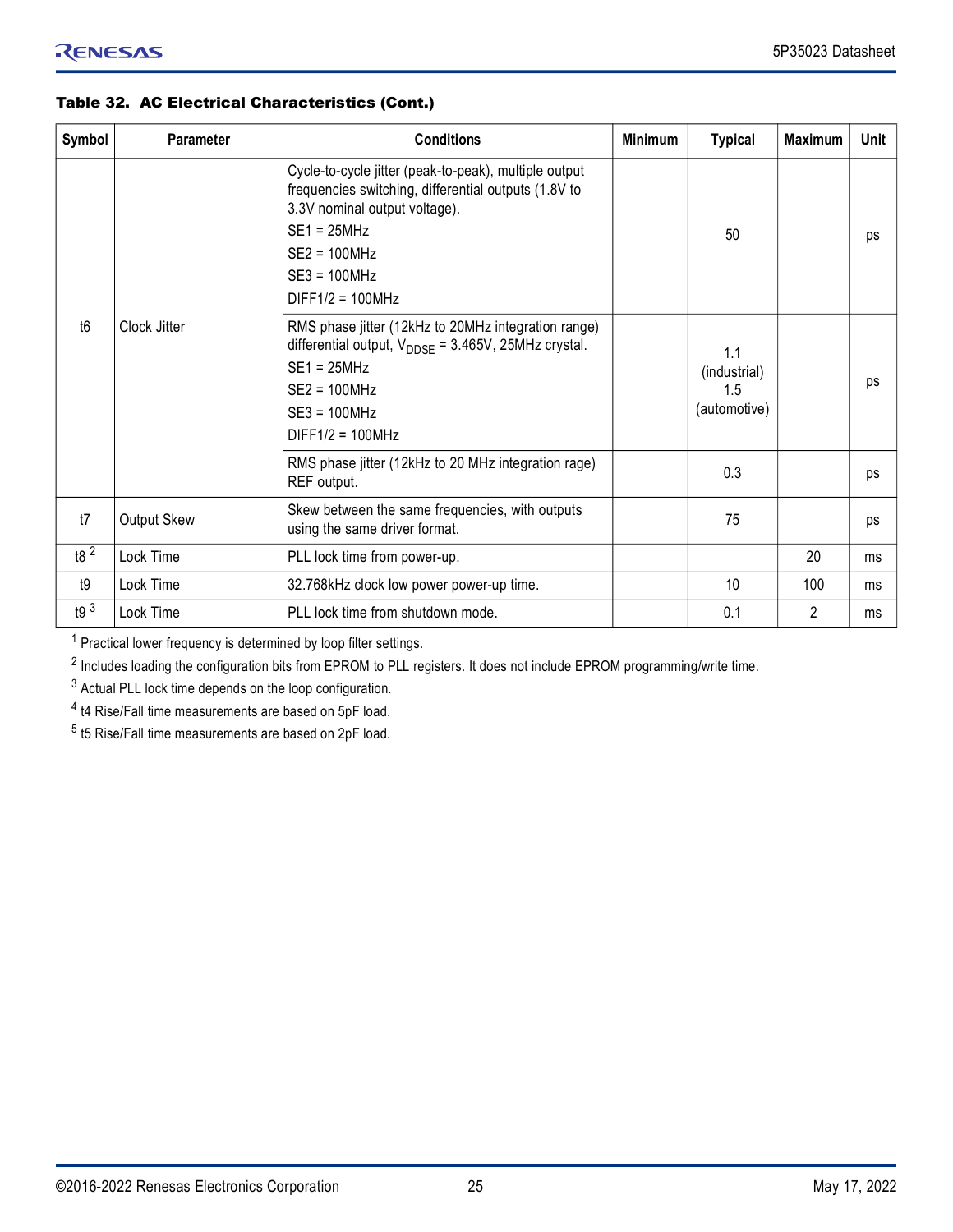## <span id="page-25-0"></span>PCI Express Jitter Specifications

 $V_{\text{DDDIFF}} = 3.3V \pm 5\% \text{ or } 2.5V \pm 5\%, T_A = -40\degree \text{C to } +105\degree \text{C}.$ 

Table 33. PCI Express Jitter Specifications

| Symbol                                    | <b>Parameter</b>                  | <b>Conditions</b>                                                                                         | <b>Minimum</b> | <b>Typical</b> | <b>Maximum</b> | <b>Industry</b><br>Specification | Unit | <b>Notes</b> |
|-------------------------------------------|-----------------------------------|-----------------------------------------------------------------------------------------------------------|----------------|----------------|----------------|----------------------------------|------|--------------|
| $t_J$ (PCIe Gen1)                         | Phase Jitter<br>Peak-to-Peak      | $f = 100$ MHz/125MHz, 25MHz<br>crystal input.<br>Evaluation band: $0Hz -$<br>Nyquist (clock frequency/2). |                | 30             |                | 86                               | ps   | 1,4          |
| <sup>t</sup> REFCLK_HF_RMS<br>(PCIe Gen2) | <b>Phase Jitter</b><br><b>RMS</b> | $f = 100$ MHz/125MHz, 25MHz<br>crystal input.<br>High band: 1.5MHz - Nyquist<br>(clock frequency/2).      |                | 2.56           |                | 3.10                             | ps   | 2,4          |
| FREFCLK_LF_RMS<br>(PCIe Gen2)             | <b>Phase Jitter</b><br><b>RMS</b> | $f = 100$ MHz/125MHz, 25MHz<br>crystal input.<br>Low band: 10kHz - 1.5MHz.                                |                | 0.7            |                | 3.0                              | ps   | 2,4          |
| TREFCLK_RMS<br>(PCIe Gen3)                | <b>Phase Jitter</b><br><b>RMS</b> | $f = 100$ MHz/125MHz, 25MHz<br>crystal input.<br>Evaluation band: 0Hz -<br>Nyquist (clock frequency/2).   |                | 0.8            |                | 1.0                              | ps   | 3,4          |

**Note**: Electrical parameters are guaranteed over the specified ambient operating temperature range, which is established when the device is mounted in a test socket with maintained transverse airflow greater than 500 lfpm. The device will meet specifications after thermal equilibrium has been reached under these conditions.

<sup>1</sup> Peak-to-peak jitter after applying system transfer function for the common clock architecture. Maximum limit for PCI Express Gen1.

<sup>2</sup> RMS jitter after applying the two evaluation bands to the two transfer functions defined in the common clock architecture and reporting the worst case results for each evaluation band. Maximum limit for PCI Express Gen2 is 3.1ps RMS for  $t_{REFC}$ <sub>K</sub>  $_{HFERMS}$  (high band) and 3.0ps RMS for t REFCLK\_LF\_RMS (low band).

<sup>3</sup> RMS jitter after applying system transfer function for the common clock architecture. This specification is based on the PCI\_Express\_Base\_r3.0 10 Nov. 2010 specification, and is subject to change pending the final release version of the specification.

<sup>4</sup> This parameter is confirmed by characterization. Not tested in production.

## <span id="page-25-1"></span>Spread Spectrum Generation Specifications

#### Table 34. Spread Spectrum Generation Specifications

| Symbol                  | <b>Parameter</b>                             | <b>Conditions</b>                                    | Minimum | <b>Typical</b>      | <b>Maximum</b> | Unit |  |
|-------------------------|----------------------------------------------|------------------------------------------------------|---------|---------------------|----------------|------|--|
| TOUT                    | Output Frequency                             | Output frequency range.                              |         | 350<br>$30$ to $63$ |                |      |  |
| <sup>T</sup> MOD        | Modulation Frequency   Modulation frequency. |                                                      |         | kHz                 |                |      |  |
| <sup>T</sup> SPREAD     | Spread Value                                 | Amount of spread value (programmable) – down spread. |         | $-0.5\%$ to $-2\%$  |                |      |  |
| %tolerance <sup>2</sup> | Spread% Value                                | Variation of spread range.                           |         | ±15                 |                | $\%$ |  |

<sup>1</sup> Input frequency dependent (see programming guide).

<sup>2</sup> Design target.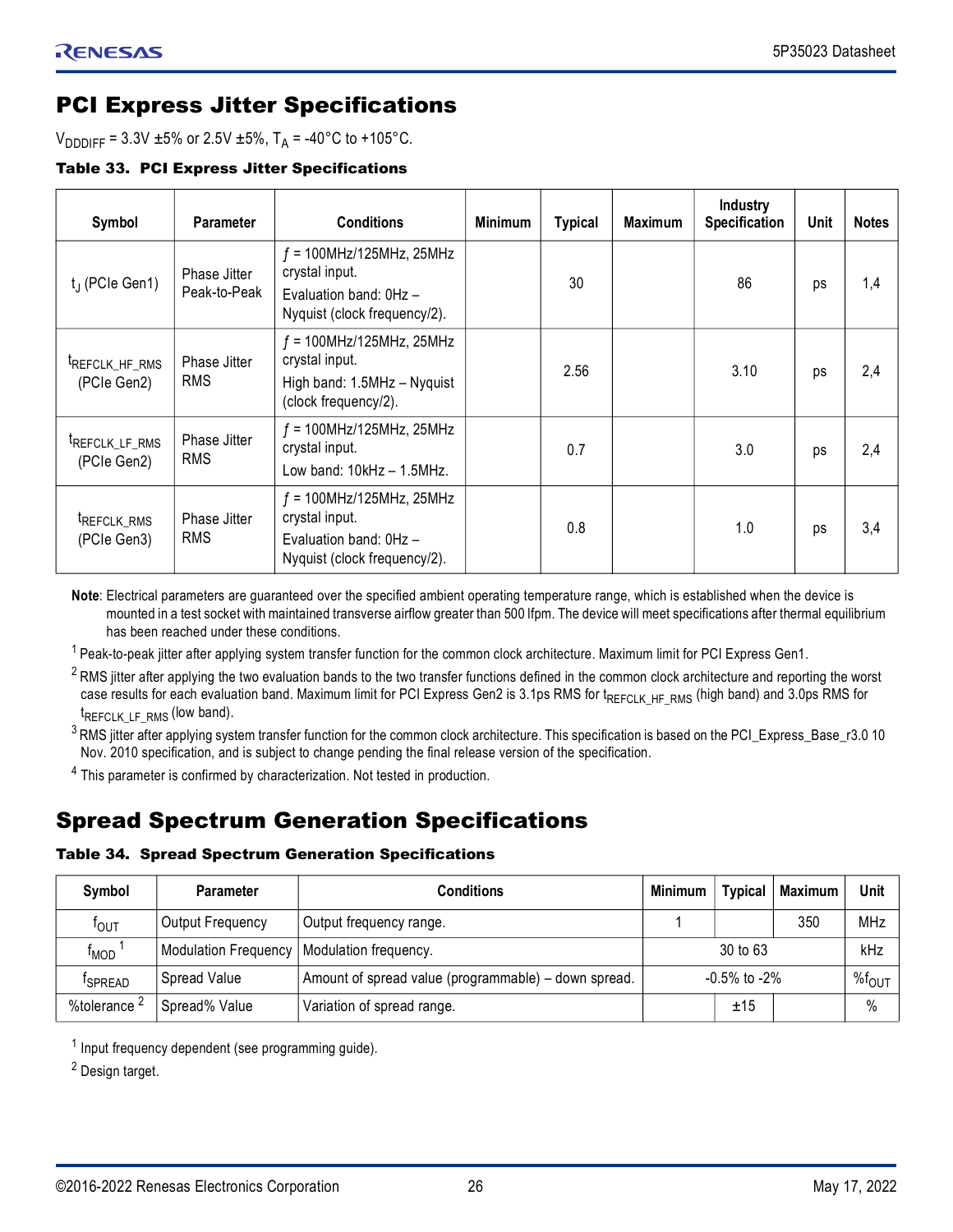## <span id="page-26-0"></span>**I<sup>2</sup>C Bus Characteristics**

#### Table 35. I 2C Bus DC Characteristics

| Symbol           | <b>Parameter</b>      | <b>Conditions</b> | <b>Minimum</b>         | <b>Typical</b> | <b>Maximum</b>        | <b>Unit</b> |
|------------------|-----------------------|-------------------|------------------------|----------------|-----------------------|-------------|
| $V_{\text{IH}}$  | Input High Level      |                   | $0.7 \times V_{DD33}$  |                |                       |             |
| $V_{IL}$         | Input Low Level       |                   |                        |                | $0.3 \times V_{DD33}$ |             |
| V <sub>HYS</sub> | Hysteresis of Inputs  |                   | $0.05 \times V_{DD33}$ |                |                       |             |
| <sup>I</sup> IN  | Input Leakage Current |                   |                        |                | ±1                    | μA          |
| $V_{OL}$         | Output Low Voltage    | $I_{OL}$ = 3mA.   |                        |                | 0.4                   |             |

## Table 36. I 2C Bus AC Characteristics

| Symbol                | <b>Parameter</b>                         | <b>Conditions</b> | <b>Minimum</b>        | <b>Typical</b> | <b>Maximum</b> | <b>Unit</b> |
|-----------------------|------------------------------------------|-------------------|-----------------------|----------------|----------------|-------------|
| $F_{SCLK}$            | Serial Clock Frequency (SCL)             |                   |                       | 100            | 400            | kHz         |
| $t_{\text{BUF}}$      | Bus Free Time between STOP and START     |                   | 1.3                   |                |                | μs          |
| <sup>t</sup> SU:START | Setup Time, START                        |                   | 0.6                   |                |                | μs          |
| HD:START              | Hold Time, START                         |                   | 0.6                   |                |                | μs          |
| t <sub>SU:DATA</sub>  | Setup Time, Data Input (SDA)             |                   | 100                   |                |                | ns          |
| <sup>t</sup> HD:DATA  | Hold Time, Data Input (SDA) <sup>1</sup> |                   | 0                     |                |                | μs          |
| t <sub>OVD</sub>      | Output Data Valid from Clock             |                   |                       |                | 0.9            | μs          |
| $C_B$                 | Capacitive Load for Each Bus Line        |                   |                       |                | 400            | pF          |
| $t_{\mathsf{R}}$      | Rise Time, Data and Clock (SDA, SCL)     |                   | $20 + 0.1 \times C_R$ |                | 300            | ns          |
| $t_F$                 | Fall Time, Data and Clock (SDA, SCL)     |                   | $20 + 0.1 \times C_R$ |                | 300            | ns          |
| <sup>t</sup> HIGH     | High Time, Clock (SCL)                   |                   | 0.6                   |                |                | μs          |
| t <sub>LOW</sub>      | Low Time, Clock (SCL)                    |                   | 1.3                   |                |                | μs          |
| t <sub>SU:STOP</sub>  | Setup Time, STOP                         |                   | 0.6                   |                |                | μs          |

 $^{\text{1}}$  A device must internally provide a hold time of at least 300ns for the SDA signal (referred to the V<sub>IH(MIN)</sub> of the SCL signal) to bridge the undefined region of the falling edge of SCL.

## <span id="page-26-1"></span>**I<sup>2</sup>C Mode Operations**

The device acts as a slave device on the  $I^2C$  bus using one of the four  $I^2C$  addresses (0xD0, 0xD2, 0xD4, or 0xD6) to allow multiple devices to be used in the system. The interface accepts byte-oriented block write and block read operations. Two address bytes specify the register address of the byte position of the first register to write or read. Data bytes (registers) are accessed in sequential order from the lowest to the highest byte (most significant bit first). Read and write block transfers can be stopped after any complete byte transfer. During a write operation, data will not be moved into the registers until the STOP bit is received, at which point, all data received in the block write will be written simultaneously.

For full electrical I<sup>2</sup>C compliance, it is recommended to use external pull-up resistors for SDATA and SCLK. The internal pull-down resistors have a size of 100kΩ typical.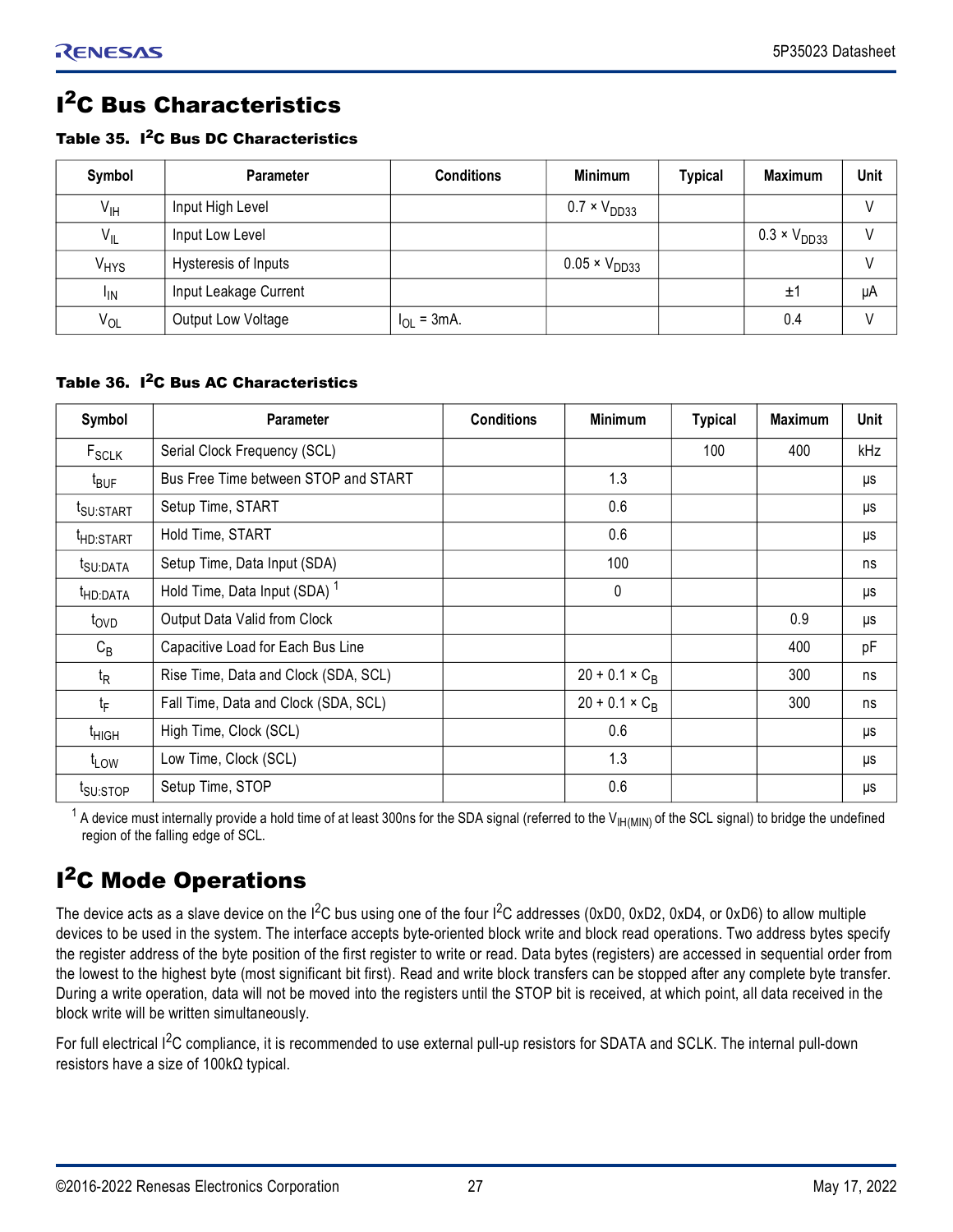#### Figure 10. I<sup>2</sup>C Slave Read and Write Cycle Sequencing

|              | <b>Current Read</b>                          |   |                |                           |                                            |                         |                                                          |        |        |             |                          |   |                   |              |        |      |   |
|--------------|----------------------------------------------|---|----------------|---------------------------|--------------------------------------------|-------------------------|----------------------------------------------------------|--------|--------|-------------|--------------------------|---|-------------------|--------------|--------|------|---|
| $\mathbb S$  | Dev Addr + R                                 | Α | Data 0         | A                         | Data 1                                     | $\mathsf{A}$            | $\begin{array}{ccc} & \circ & \circ & \circ \end{array}$ | A      | Data n | Abar        | P                        |   |                   |              |        |      |   |
|              | Sequential Read                              |   |                |                           |                                            |                         |                                                          |        |        |             |                          |   |                   |              |        |      |   |
| $\mathsf{S}$ | Dev Addr + W                                 | Α | Reg start Addr | A                         | <b>Sr</b>                                  | Dev Addr + R            |                                                          | Α      | Data 0 | A           | Data1                    | A | 000               | $\mathsf{A}$ | Data n | Abar | P |
|              | Sequential Write                             |   |                |                           |                                            |                         |                                                          |        |        |             |                          |   |                   |              |        |      |   |
| $\mathbb S$  | Dev Addr + W                                 | Α | Reg start Addr | A                         |                                            | Data 0                  | Α                                                        | Data 1 | Α      | $O$ $O$ $O$ | $\overline{A}$<br>Data n |   | $\mathsf{P}$<br>A |              |        |      |   |
|              | from master to slave<br>from slave to master |   |                | $S = start$<br>$P = stop$ | $Sr = repeated start$<br>$A =$ acknowledge | Abar = none acknowledge |                                                          |        |        |             |                          |   |                   |              |        |      |   |

## **Byte 0: General Control**

| Byte 00h | Name            | <b>Control Function</b>              | <b>Type</b> | 0                            |                          | <b>PWD</b> |
|----------|-----------------|--------------------------------------|-------------|------------------------------|--------------------------|------------|
| Bit 7    | OTP Burned      | OTP memory programming<br>indication | R/W         | OTP memory<br>non-programmed | OTP memory<br>programmed | 0          |
| Bit 6    | $I^2C$ _addr[1] | $12C$ address select bit 1           | R/W         | 00: D0 / 01: D2              |                          | 0          |
| Bit 5    | $I^2C$ _addr[0] | $12C$ address select bit 0           | R/W         | 10: D4 / 11: D6              | 0                        |            |
| Bit 4    | PLL1 SSEN       | PLL1 Spread Spectrum enable          | R/W         | disable<br>enable            |                          | 0          |
| Bit 3    | DIV1_src_sel    | Divider 1 source clock select        | R/W         | PLL <sub>1</sub>             | Xtal                     | 0          |
| Bit 2    | PLL3 refin sel  | PLL3 source selection                | R/W         | Xtal                         | Seed (DIV2)              | 0          |
| Bit 1    | EN CLKIN        | Enable CLKIN                         | R/W         | disable                      | enable                   | 0          |
| Bit 0    | OTP_protect     | OTP memory protection                | R/W         | read/write                   | write locked             | 0          |

## **Byte 1: Dash Code ID (optional)**

| Byte 01h | Name           | <b>Control Function</b> | <b>Type</b> | 0 | <b>PWD</b> |
|----------|----------------|-------------------------|-------------|---|------------|
| Bit 7    | DashCode ID[7] | Dash code ID            | R/W         |   | 0          |
| Bit 6    | DashCode ID[6] | Dash code ID            | R/W         |   | 0          |
| Bit 5    | DashCode ID[5] | Dash code ID            | R/W         |   | 0          |
| Bit 4    | DashCode ID[4] | Dash code ID            | R/W         |   | 0          |
| Bit 3    | DashCode ID[3] | Dash code ID            | R/W         |   | 0          |
| Bit 2    | DashCode ID[2] | Dash code ID            | R/W         |   | 0          |
| Bit 1    | DashCode ID[1] | Dash code ID            | R/W         |   | 0          |
| Bit 0    | DashCode ID[0] | Dash code ID            | R/W         |   | $\Omega$   |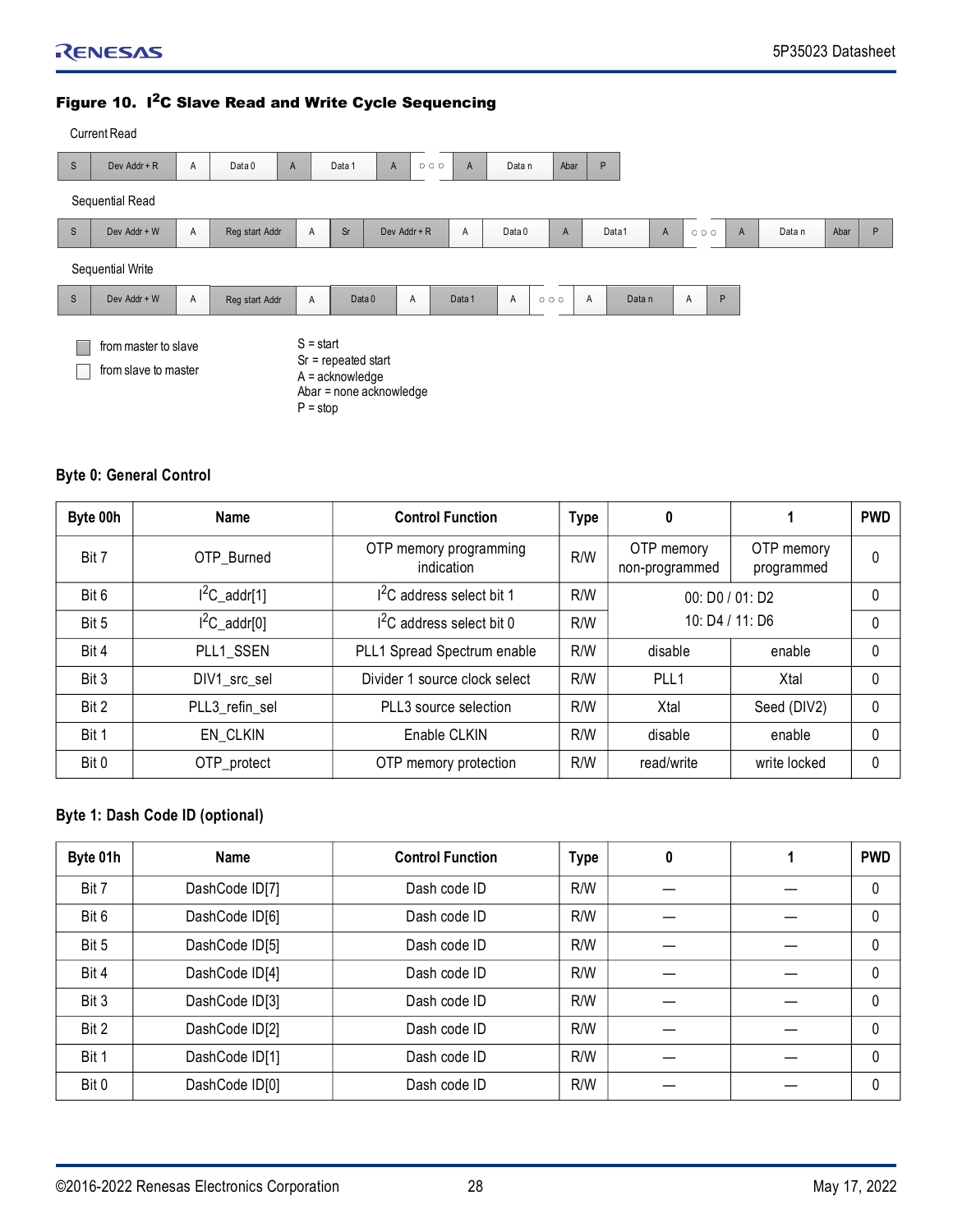## RENESAS

## **Byte 2: Crystal Cap Setting**

| Byte 02h | <b>Name</b> | <b>Control Function</b>     | <b>Type</b> | 0        |            | <b>PWD</b>   |  |  |
|----------|-------------|-----------------------------|-------------|----------|------------|--------------|--|--|
| Bit 7    | Xtal_Cap[7] | Xtal cap load trimming bits | R/W         |          |            |              |  |  |
| Bit 6    | Xtal_Cap[6] | Xtal cap load trimming bits | R/W         |          |            | 0            |  |  |
| Bit 5    | Xtal_Cap[5] | Xtal cap load trimming bits | R/W         |          |            |              |  |  |
| Bit 4    | Xtal_Cap[4] | Xtal cap load trimming bits | R/W         | x1<br>x4 | x2<br>х8   |              |  |  |
| Bit 3    | Xtal_Cap[3] | Xtal cap load trimming bits | R/W         |          | total 15pf | $\mathbf{0}$ |  |  |
| Bit 2    | Xtal_Cap[2] | Xtal cap load trimming bits | R/W         |          |            | $\Omega$     |  |  |
| Bit 1    | Xtal_Cap[1] | Xtal cap load trimming bits | R/W         |          |            | $\Omega$     |  |  |
| Bit 0    | Xtal_Cap[0] | Xtal cap load trimming bits | R/W         |          |            |              |  |  |

## **Byte 3: PLL3 M Divider**

| Byte 03h | <b>Name</b>   | <b>Control Function</b>        | <b>Type</b> | 0              |                     | <b>PWD</b> |
|----------|---------------|--------------------------------|-------------|----------------|---------------------|------------|
| Bit 7    | PLL3 MDIV1    | PLL3 source clock divider      | R/W         | disable M DIV1 | bypadd divider (/1) | $\Omega$   |
| Bit 6    | PLL3 MDIV2    | PLL3 source clock divider      | R/W         | disable M DIV2 | bypadd divider (/2) | $\Omega$   |
| Bit 5    | PLL3 M_DIV[5] | PLL3 reference integer divider | R/W         | $3 - 64$       | default 25          | 0          |
| Bit 4    | PLL3 M_DIV[4] | PLL3 reference integer divider | R/W         |                |                     |            |
| Bit 3    | PLL3 M_DIV[3] | PLL3 reference integer divider | R/W         |                |                     |            |
| Bit 2    | PLL3 M_DIV[2] | PLL3 reference integer divider | R/W         |                |                     | 0          |
| Bit 1    | PLL3 M_DIV[1] | PLL3 reference integer divider | R/W         |                |                     | $\Omega$   |
| Bit 0    | PLL3 M_DIV[0] | PLL3 reference integer divider | R/W         |                |                     |            |

## **Byte 4: PLL3 N Divider**

| Byte 04h | Name          | <b>Control Function</b>                | <b>Type</b> | 0                               |  | <b>PWD</b>   |
|----------|---------------|----------------------------------------|-------------|---------------------------------|--|--------------|
| Bit 7    | PLL3 N_DIV[7] | PLL3 VCO feedback integer divider bit7 | R/W         |                                 |  |              |
| Bit 6    | PLL3 N_DIV[6] | PLL3 VCO feedback integer divider bit6 | R/W         |                                 |  |              |
| Bit 5    | PLL3 N_DIV[5] | PLL3 VCO feedback integer divider bit5 | R/W         |                                 |  |              |
| Bit 4    | PLL3 N_DIV[4] | PLL3 VCO feedback integer divider bit4 | R/W         | 12-2048, default VCO setting is |  |              |
| Bit 3    | PLL3 N DIV[3] | PLL3 VCO feedback integer divider bit3 | R/W         | 480MHz                          |  | 0            |
| Bit 2    | PLL3 N_DIV[2] | PLL3 VCO feedback integer divider bit2 | R/W         |                                 |  | $\Omega$     |
| Bit 1    | PLL3 N_DIV[1] | PLL3 VCO feedback integer divider bit1 | R/W         |                                 |  | $\Omega$     |
| Bit 0    | PLL3 N_DIV[0] | PLL3 VCO feedback integer divider bit0 | R/W         |                                 |  | $\mathbf{0}$ |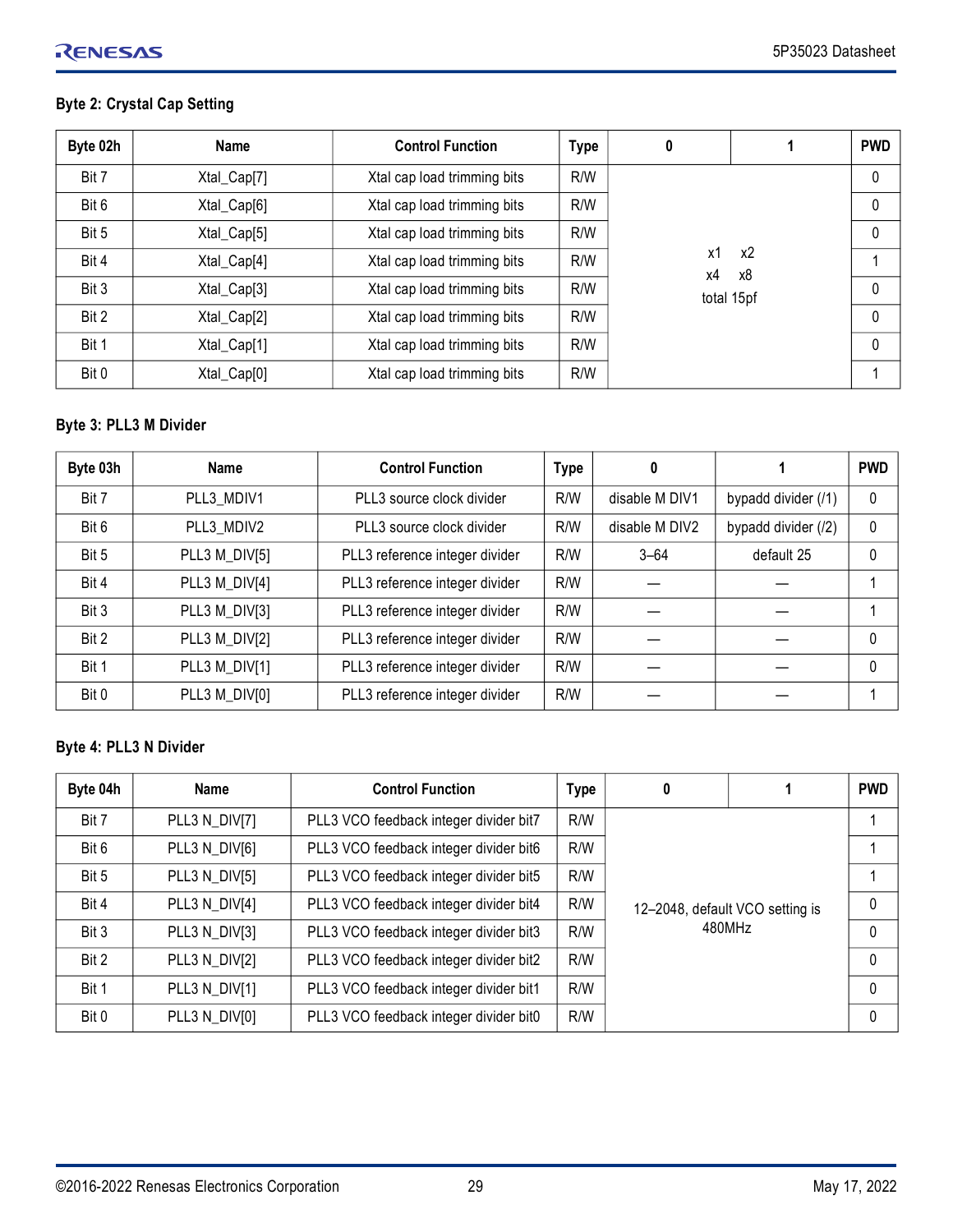## **Byte 5: PLL3 Loop Filter Setting and N Divider 10:8**

| Byte 05h | <b>Name</b>       | <b>Control Function</b>                 | <b>Type</b> | 0                                         |                       | <b>PWD</b> |
|----------|-------------------|-----------------------------------------|-------------|-------------------------------------------|-----------------------|------------|
| Bit 7    | <b>PLL3 R100K</b> | PLL3 Loop filter resister 100kohm       | R/W         | bypass                                    | plus 100kohm          | $\theta$   |
| Bit 6    | PLL3 R50K         | PLL3 Loop filter resister 50kohm        | R/W         | bypass                                    | plus 50kohm           | 0          |
| Bit 5    | PLL3 R25K         | PLL3 Loop filter resister 25kohm        | R/W         | bypass                                    | plus 25kohm           | 0          |
| Bit 4    | PLL3 R12.5K       | PLL3 Loop filter resister 12.5kohm      | R/W         | bypass                                    | plus 12.5kohm         |            |
| Bit 3    | PLL3 R6K          | PLL3 Loop filter resister 6kohm         | R/W         | bypass                                    | only 6kohm<br>applied | 0          |
| Bit 2    | PLL3 N_DIV[10]    | PLL3 VCO feedback integer divider bit10 | R/W         | 12-2048, default VCO setting is<br>480MHz |                       | $\Omega$   |
| Bit 1    | PLL3 N_DIV[9]     | PLL3 VCO feedback integer divider bit9  | R/W         |                                           |                       | 0          |
| Bit 0    | PLL3 N_DIV[8]     | PLL3 VCO feedback integer divider bit8  | R/W         |                                           |                       |            |

#### **Byte 6: PLL3 Charge Pump Control**

| Byte 06h | <b>Name</b>            | <b>Control Function</b>                 | <b>Type</b> | 0                |                | <b>PWD</b> |
|----------|------------------------|-----------------------------------------|-------------|------------------|----------------|------------|
| Bit 7    | <b>OUTDIV 3 Source</b> | Output divider 3 source clock selection | R/W         | PLL <sub>2</sub> | PLL3           | 0          |
| Bit 6    | PLL3 CP 8X             | PLL3 charge pump control                | R/W         |                  | x8             |            |
| Bit 5    | PLL3 CP 4X             | PLL3 charge pump control                | R/W         |                  | x4             |            |
| Bit 4    | PLL3 CP 2X             | PLL3 charge pump control                | R/W         |                  | x <sub>2</sub> | 0          |
| Bit 3    | PLL3 CP 1X             | PLL3 charge pump control                | R/W         |                  | x1             |            |
| Bit 2    | PLL3 CP /24            | PLL3 charge pump control                | R/W         |                  | 124            |            |
| Bit 1    | PLL3 CP /3             | PLL3 charge pump control                | R/W         |                  | /3             | 0          |
| Bit 0    | PLL3 SIREF             | PLL3 SiRef current selection            | R/W         | $10\muA$         | $20\mu A$      | 0          |

Formula: (iRef (10μA) × (1 + SIREF) × (1 × 1X + 2 × 2X + 4 × 4X + 8 × 8X + 16 × 16X))/((24 × /24) + (3 × /3))

## **Byte 7: PLL1 Control and OUTDIV5 Divider**

| Byte 07h | <b>Name</b>       | <b>Control Function</b>       | <b>Type</b> | 0                   |             | <b>PWD</b> |
|----------|-------------------|-------------------------------|-------------|---------------------|-------------|------------|
| Bit 7    | PLL1 MDIV Doubler | PLL1 reference clock doubler  | R/W         | disable             | enable      |            |
| Bit 6    | PLL1 SIREF        | PLL1 SiRef current selection  | R/W         | 10.8 <sub>µ</sub> A | $21.6\mu A$ |            |
| Bit 5    | PLL1 EN CH2       | PLL1 output Channel 2 control | R/W         | disable             | enable      |            |
| Bit 4    | PLL1_EN_3rdpole   | PLL1 3rd Pole control         | R/W         | disable             | enable      |            |
| Bit 3    | OUTDIV5[3]        | Output divider5 control bit 3 | R/W         |                     |             | 0          |
| Bit 2    | OUTDIV5[2]        | Output divider5 control bit 2 | R/W         |                     |             | 0          |
| Bit 1    | OUTDIV5[1]        | Output divider5 control bit 1 | R/W         |                     |             |            |
| Bit 0    | OUTDIV5[0]        | Output divider5 control bit 0 | R/W         |                     |             |            |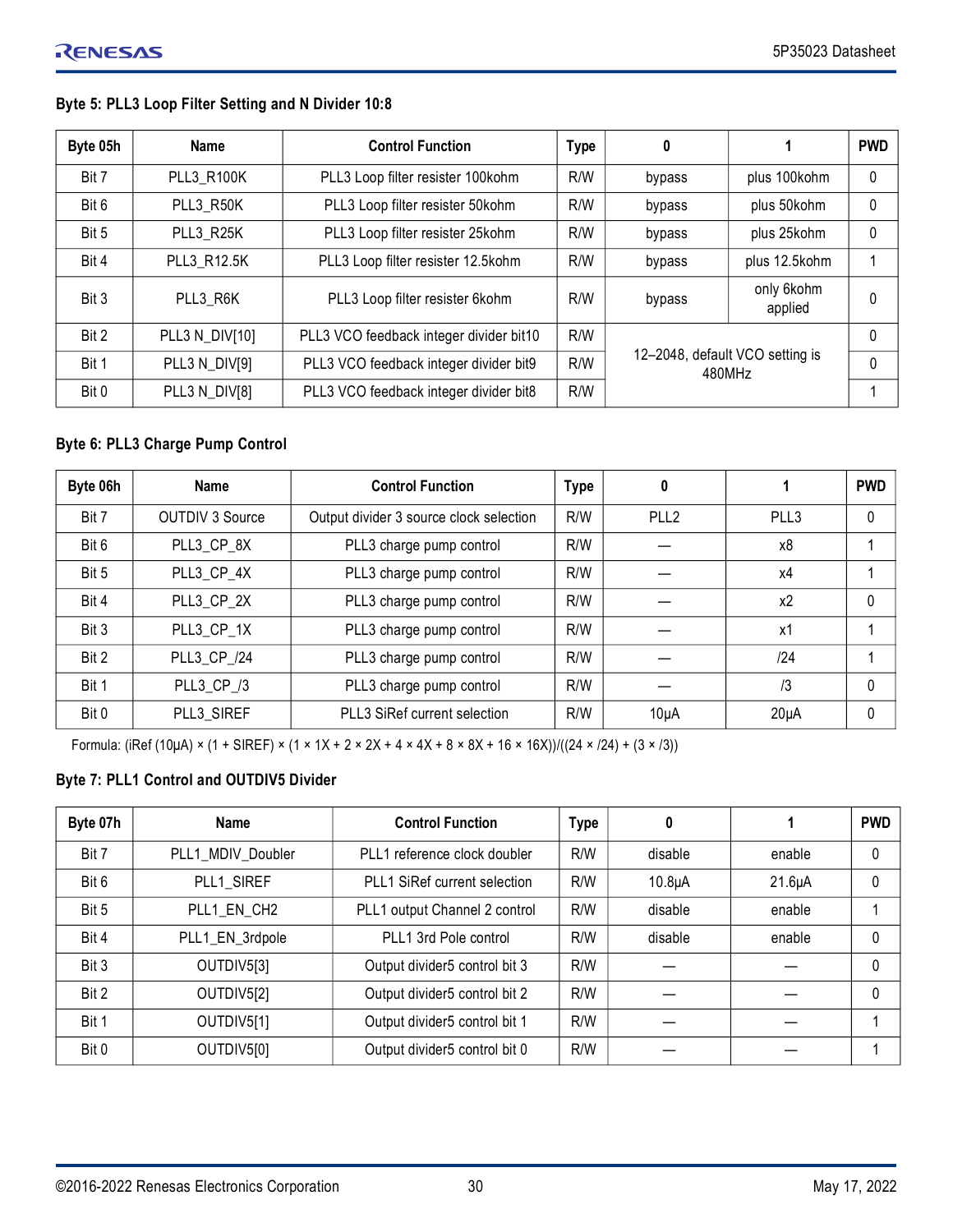## **Byte 8: PLL1 M Divider**

| Byte 08h | Name          | <b>Control Function</b>                    | <b>Type</b> | 0                   |                     | <b>PWD</b>   |
|----------|---------------|--------------------------------------------|-------------|---------------------|---------------------|--------------|
| Bit 7    | PLL1 MDIV1    | PLL3 VCO reference clock divider 1         | R/W         | disable M DIV1      | bypass divider (/1) | $\mathbf{0}$ |
| Bit 6    | PLL1 MDIV2    | PLL3 VCO reference clock divider 2         | R/W         | disable M DIV2      | bypass divider (/2) | $\mathbf{0}$ |
| Bit 5    | PLL1 M_DIV[5] | PLL1 reference clock divider control bit 5 | R/W         |                     |                     |              |
| Bit 4    | PLL1 M_DIV[4] | PLL1 reference clock divider control bit 4 | R/W         |                     |                     |              |
| Bit 3    | PLL1 M_DIV[3] | PLL1 reference clock divider control bit 3 | R/W         | 3-64, default is 25 |                     |              |
| Bit 2    | PLL1 M_DIV[2] | PLL1 reference clock divider control bit 2 | R/W         |                     |                     | $\mathbf 0$  |
| Bit 1    | PLL1 M_DIV[1] | PLL1 reference clock divider control bit 1 | R/W         |                     |                     | $\mathbf 0$  |
| Bit 0    | PLL1 M_DIV[0] | PLL1 reference clock divider control bit 0 | R/W         |                     |                     |              |

## **Byte 9: PLL1 VCO N Divider**

| Byte 09h | Name          | <b>Control Function</b>                 | <b>Type</b> | 0                       |  | <b>PWD</b>   |
|----------|---------------|-----------------------------------------|-------------|-------------------------|--|--------------|
| Bit 7    | PLL1 N_DIV[7] | PLL1 VCO feedback divider control bit 7 | R/W         | 12-2048, default is 600 |  | $\mathbf{0}$ |
| Bit 6    | PLL1 N_DIV[6] | PLL1 VCO feedback divider control bit 6 | R/W         |                         |  |              |
| Bit 5    | PLL1 N_DIV[5] | PLL1 VCO feedback divider control bit 5 | R/W         |                         |  | 0            |
| Bit 4    | PLL1 N DIV[4] | PLL1 VCO feedback divider control bit 4 | R/W         |                         |  | 1            |
| Bit 3    | PLL1 N DIV[3] | PLL1 VCO feedback divider control bit 3 | R/W         |                         |  |              |
| Bit 2    | PLL1 N DIV[2] | PLL1 VCO feedback divider control bit 2 | R/W         |                         |  | 0            |
| Bit 1    | PLL1 N DIV[1] | PLL1 VCO feedback divider control bit 1 | R/W         |                         |  | $\Omega$     |
| Bit 0    | PLL1 N_DIV[0] | PLL1 VCO feedback divider control bit 0 | R/W         |                         |  | 0            |

## **Byte 10: PLL Loop Filter and N Divider**

| Byte 0Ah | <b>Name</b>       | <b>Control Function</b>                 | <b>Type</b> | 0                       |                      | <b>PWD</b> |
|----------|-------------------|-----------------------------------------|-------------|-------------------------|----------------------|------------|
| Bit 7    | <b>PLL1 R100K</b> | PLL1 Loop filter resister 100kohm       | R/W         | bypass                  | plus 100kohm         |            |
| Bit 6    | PLL1 R50K         | PLL1 Loop filter resister 50kohm        | R/W         | bypass                  | plus 50kohm          |            |
| Bit 5    | PLL1 R25K         | PLL1 Loop filter resister 25kohm        | R/W         | bypass                  | plus 25kohm          |            |
| Bit 4    | PLL1 R12.5K       | PLL1 Loop filter resister 12.5kohm      | R/W         | bypass                  | plus 12.5kohm        |            |
| Bit 3    | <b>PLL1 R1.0K</b> | PLL1 Loop filter resister 1kohm         | R/W         | bypass                  | only 1.0kohm applied | $\Omega$   |
| Bit 2    | PLL1 N_DIV[10]    | PLL1 VCO feedback integer divider bit10 | R/W         |                         |                      | 0          |
| Bit 1    | PLL1 N_DIV[9]     | PLL1 VCO feedback integer divider bit9  | R/W         | 12-2048, default is 600 |                      |            |
| Bit 0    | PLL1 N_DIV[8]     | PLL1 VCO feedback integer divider bit8  | R/W         |                         |                      | $\Omega$   |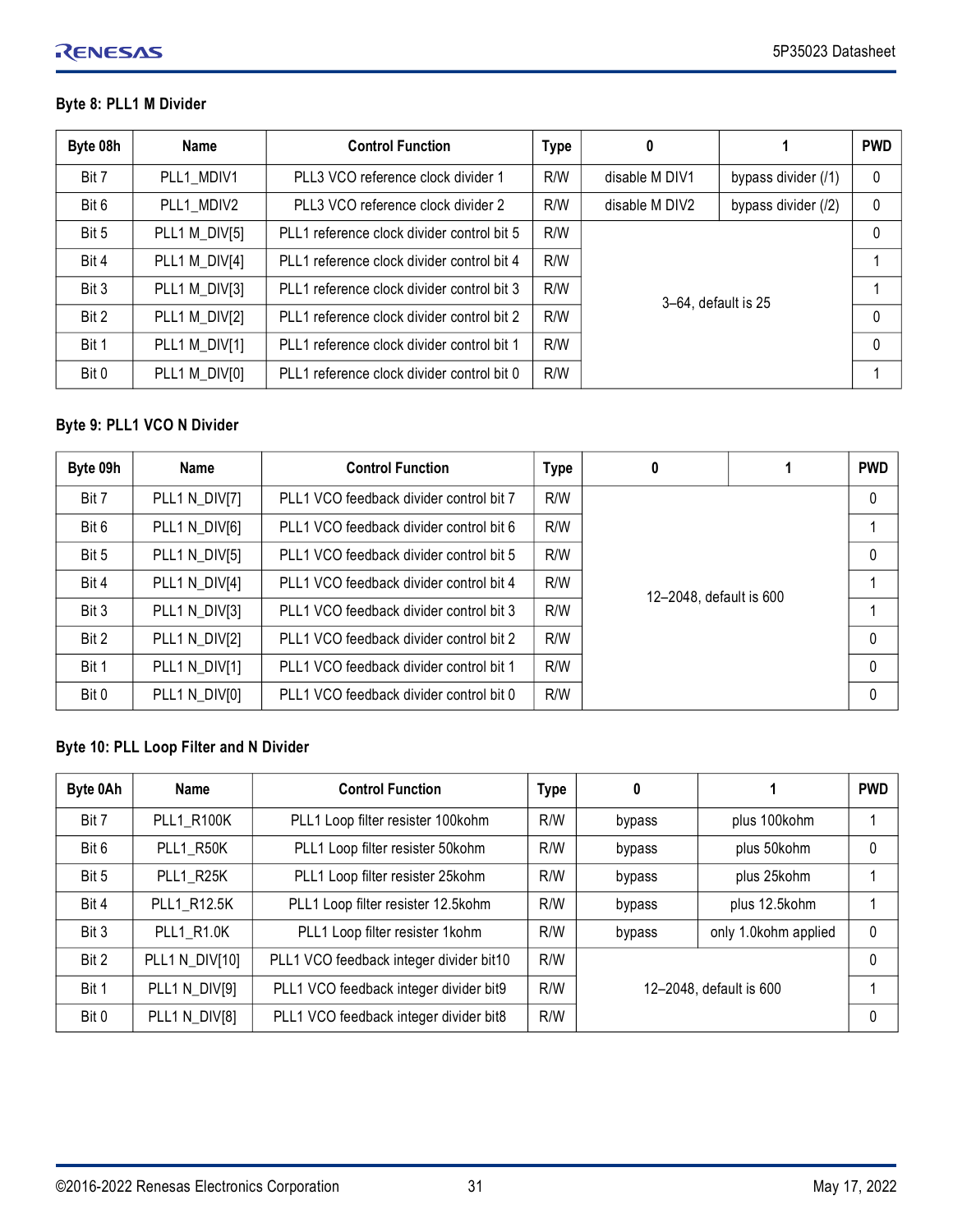## RENESAS

## **Byte 11: PLL1 Charge Pump**

| Byte 0Bh | Name        | <b>Control Function</b>  | <b>Type</b> | 0 |     | <b>PWD</b> |
|----------|-------------|--------------------------|-------------|---|-----|------------|
| Bit 7    | PLL1_CP_32X | PLL1 charge pump control | R/W         |   | x32 | 0          |
| Bit 6    | PLL1_CP_16X | PLL1 charge pump control | R/W         |   | x16 | $\Omega$   |
| Bit 5    | PLL1 CP 8X  | PLL1 charge pump control | R/W         |   | х8  | $\Omega$   |
| Bit 4    | PLL1 CP 4X  | PLL1 charge pump control | R/W         |   | x4  | $\Omega$   |
| Bit 3    | PLL1 CP 2X  | PLL1 charge pump control | R/W         |   | x2  | $\Omega$   |
| Bit 2    | PLL1 CP 1X  | PLL1 charge pump control | R/W         |   | x1  |            |
| Bit 1    | PLL1 CP /24 | PLL1 charge pump control | R/W         |   | /24 |            |
| Bit 0    | PLL1_CP_/3  | PLL1 charge pump control | R/W         |   | /3  | $\Omega$   |

## **Byte 12: PLL1 Spread Spectrum Control**

| Byte 0Ch | <b>Name</b>       | <b>Control Function</b>                       | <b>Type</b> | 0 | <b>PWD</b> |
|----------|-------------------|-----------------------------------------------|-------------|---|------------|
| Bit 7    | PLL1 SS REFDIV23  | PLL1 Spread Spectrum control - Ref divider 23 | R/W         |   |            |
| Bit 6    | PLL1_SS_REFDIV[6] | PLL1 Spread Spectrum control - Ref divider 6  | R/W         |   | 0          |
| Bit 5    | PLL1_SS_REFDIV[5] | PLL1 Spread Spectrum control - Ref divider 5  | R/W         |   | 0          |
| Bit 4    | PLL1_SS_REFDIV[4] | PLL1 Spread Spectrum control - Ref divider 4  | R/W         |   | $\Omega$   |
| Bit 3    | PLL1_SS_REFDIV[3] | PLL1 Spread Spectrum control - Ref divider 3  | R/W         |   | $\Omega$   |
| Bit 2    | PLL1_SS_REFDIV[2] | PLL1 Spread Spectrum control - Ref divider 2  | R/W         |   | $\Omega$   |
| Bit 1    | PLL1_SS_REFDIV[1] | PLL1 Spread Spectrum control - Ref divider 1  | R/W         |   | $\Omega$   |
| Bit 0    | PLL1_SS_REFDIV[0] | PLL1 Spread Spectrum control - Ref divider 0  | R/W         |   | 0          |

## **Byte 13: PLL1 Spread Spectrum Control**

| Byte 0Dh | Name             | <b>Control Function</b>                   | <b>Type</b> | 0 | <b>PWD</b> |
|----------|------------------|-------------------------------------------|-------------|---|------------|
| Bit 7    | PLL1_SS_FBDIV[7] | PLL1 Spread Spectrum - feedback divider 7 | R/W         |   | $\Omega$   |
| Bit 6    | PLL1_SS_FBDIV[6] | PLL1 Spread Spectrum - feedback divider 6 | R/W         |   | $\Omega$   |
| Bit 5    | PLL1_SS_FBDIV[5] | PLL1 Spread Spectrum - feedback divider 5 | R/W         |   | $\Omega$   |
| Bit 4    | PLL1_SS_FBDIV[4] | PLL1 Spread Spectrum - feedback divider 4 | R/W         |   | $\Omega$   |
| Bit 3    | PLL1_SS_FBDIV[3] | PLL1 Spread Spectrum - feedback divider 3 | R/W         |   | $\Omega$   |
| Bit 2    | PLL1_SS_FBDIV[2] | PLL1 Spread Spectrum - feedback divider 2 | R/W         |   | $\Omega$   |
| Bit 1    | PLL1_SS_FBDIV[1] | PLL1 Spread Spectrum - feedback divider 1 | R/W         |   | $\Omega$   |
| Bit 0    | PLL1_SS_FBDIV[0] | PLL1 Spread Spectrum - feedback divider 0 | R/W         |   | $\Omega$   |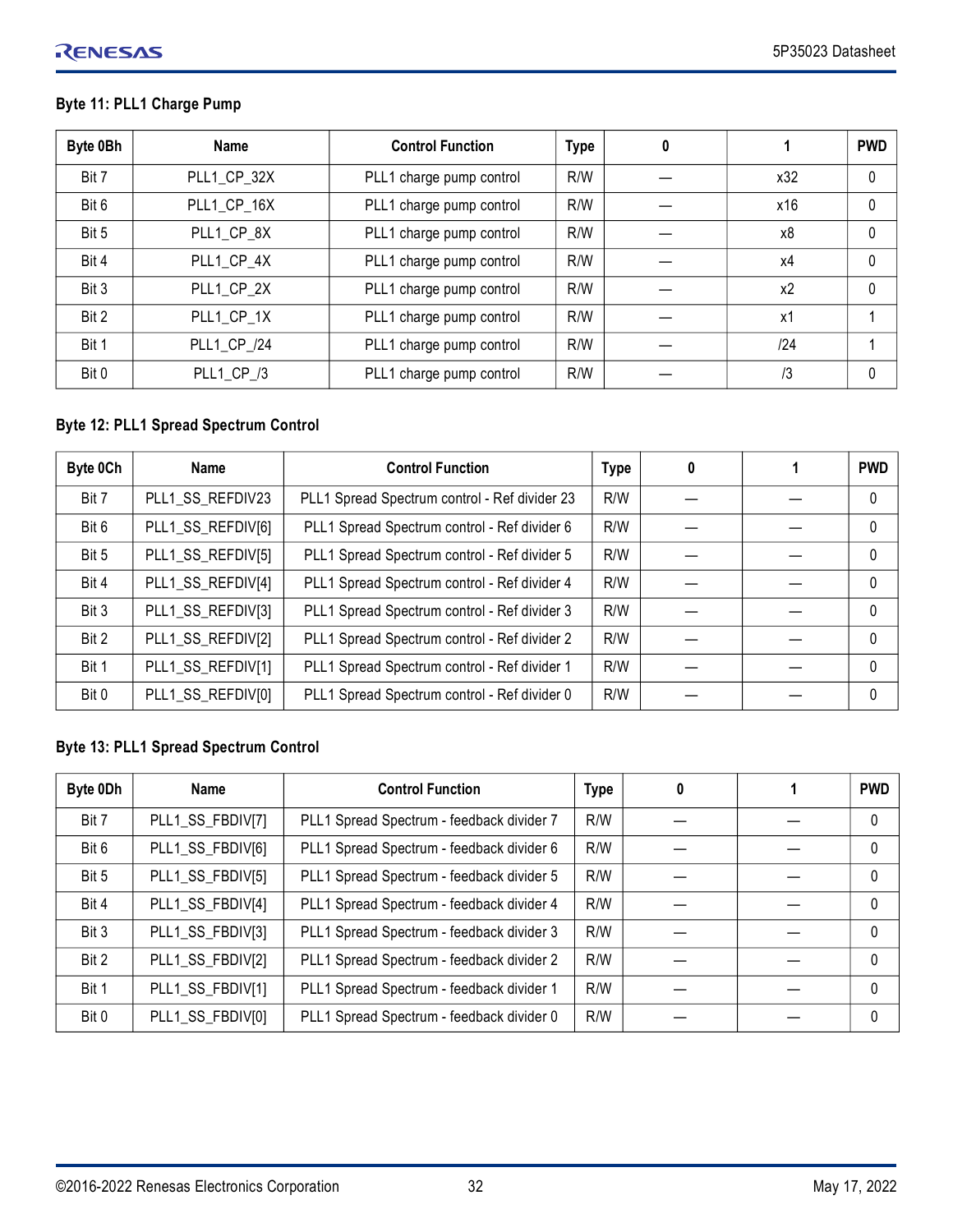## **Byte 14: PLL1 Spread Spectrum Control**

| Byte 0Eh | Name              | <b>Control Function</b>                    | <b>Type</b> | 0 | <b>PWD</b> |
|----------|-------------------|--------------------------------------------|-------------|---|------------|
| Bit 7    | PLL1_SS_FBDIV[15] | PLL1 Spread Spectrum - feedback divider 15 | R/W         |   | $\Omega$   |
| Bit 6    | PLL1_SS_FBDIV[14] | PLL1 Spread Spectrum - feedback divider 14 | R/W         |   | $\Omega$   |
| Bit 5    | PLL1_SS_FBDIV[13] | PLL1 Spread Spectrum - feedback divider 13 | R/W         |   | $\Omega$   |
| Bit 4    | PLL1_SS_FBDIV[12] | PLL1 Spread Spectrum - feedback divider 12 | R/W         |   | $\Omega$   |
| Bit 3    | PLL1_SS_FBDIV[11] | PLL1 Spread Spectrum - feedback divider 11 | R/W         |   | $\Omega$   |
| Bit 2    | PLL1_SS_FBDIV[10] | PLL1 Spread Spectrum - feedback divider 10 | R/W         |   | $\Omega$   |
| Bit 1    | PLL1_SS_FBDIV[09] | PLL1 Spread Spectrum - feedback divider 9  | R/W         |   | $\Omega$   |
| Bit 0    | PLL1_SS_FBDIV[08] | PLL1 Spread Spectrum - feedback divider 8  | R/W         |   | $\Omega$   |

## **Byte 15: Output Divider1 Control**

| Byte 0Fh | <b>Name</b> | <b>Control Function</b>       | <b>Type</b> | 0 | <b>PWD</b> |
|----------|-------------|-------------------------------|-------------|---|------------|
| Bit 7    | OUTDIV1[3]  | Output divider1 control bit 3 | R/W         |   | 0          |
| Bit 6    | OUTDIV1[2]  | Output divider1 control bit 2 | R/W         |   | $\Omega$   |
| Bit 5    | OUTDIV1[1]  | Output divider1 control bit 1 | R/W         |   |            |
| Bit 4    | OUTDIV1[0]  | Output divider1 control bit 0 | R/W         |   |            |
| Bit 3    | OUTDIV2[3]  | Output divider2 control bit 3 | R/W         |   | $\Omega$   |
| Bit 2    | OUTDIV2[2]  | Output divider2 control bit 2 | R/W         |   | $\Omega$   |
| Bit 1    | OUTDIV2[1]  | Output divider2 control bit 1 | R/W         |   |            |
| Bit 0    | OUTDIV2[0]  | Output divider2 control bit 0 | R/W         |   |            |

## **Byte 16: PLL2 Integer Feedback Divide**

| Byte 10h | <b>Name</b>     | <b>Control Function</b>          | <b>Type</b> | 0 |  | <b>PWD</b> |
|----------|-----------------|----------------------------------|-------------|---|--|------------|
| Bit 7    | Reserved        |                                  |             |   |  |            |
| Bit 6    | Reserved        |                                  |             |   |  |            |
| Bit 5    | Reserved        |                                  |             |   |  |            |
| Bit 4    | Reserved        |                                  |             |   |  |            |
| Bit 3    |                 | Reserved                         |             |   |  | $\Omega$   |
| Bit 2    | PLL2_FB_INT[10] | PLL2 feedback integer divider 10 | R/W         |   |  | $\Omega$   |
| Bit 1    | PLL2_FB_INT[9]  | PLL2 feedback integer divider 9  | R/W         |   |  | $\Omega$   |
| Bit 0    | PLL2_FB_INT[8]  | PLL2 feedback integer divider 8  | R/W         |   |  | $\Omega$   |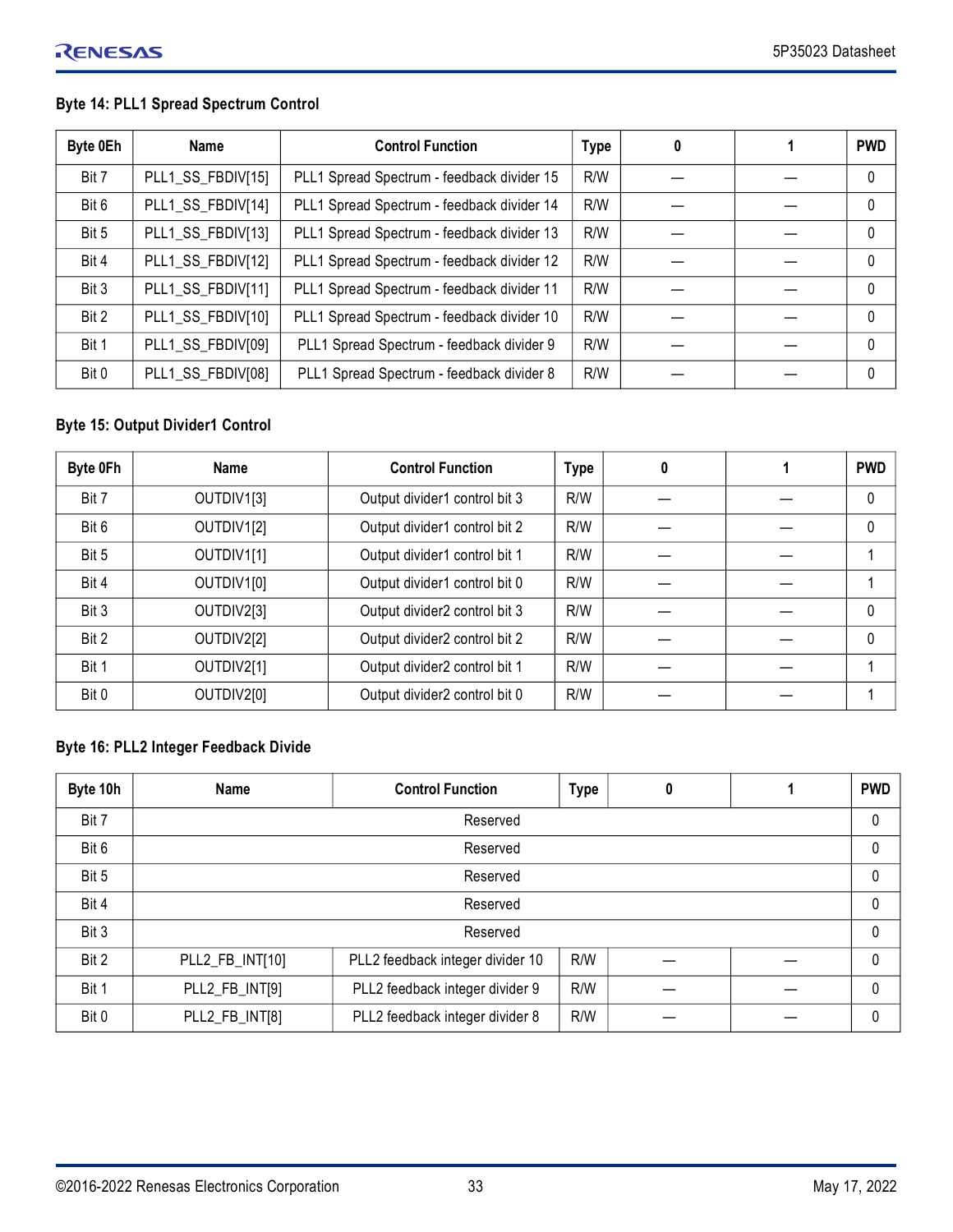## **Byte 17: PLL2 Integer Feedback Divider**

| Byte 11h | Name               | <b>Control Function</b>         | <b>Type</b> | 0 | <b>PWD</b> |
|----------|--------------------|---------------------------------|-------------|---|------------|
| Bit 7    | PLL2_FB_INT_DIV[7] | PLL2 feedback integer divider 7 | R/W         |   | $\Omega$   |
| Bit 6    | PLL2_FB_INT_DIV[6] | PLL2 feedback integer divider 6 | R/W         |   | $\Omega$   |
| Bit 5    | PLL2_FB_INT_DIV[5] | PLL2 feedback integer divider 5 | R/W         |   |            |
| Bit 4    | PLL2_FB_INT_DIV[4] | PLL2 feedback integer divider 4 | R/W         |   | $\Omega$   |
| Bit 3    | PLL2_FB_INT_DIV[3] | PLL2 feedback integer divider 3 | R/W         |   |            |
| Bit 2    | PLL2_FB_INT_DIV[2] | PLL2 feedback integer divider 2 | R/W         |   | $\Omega$   |
| Bit 1    | PLL2_FB_INT_DIV[1] | PLL2 feedback integer divider 1 | R/W         |   | $\Omega$   |
| Bit 0    | PLL2_FB_INT_DIV[0] | PLL2 feedback integer divider 0 | R/W         |   | $\Omega$   |

## **Byte 18: PLL2 Fractional Feedback Divider**

| Byte 12h | Name               | <b>Control Function</b>            | <b>Type</b> | 0 | <b>PWD</b> |
|----------|--------------------|------------------------------------|-------------|---|------------|
| Bit 7    | PLL2_FB_FRC_DIV[7] | PLL2 feedback fractional divider 7 | R/W         |   | 0          |
| Bit 6    | PLL2_FB_FRC_DIV[6] | PLL2 feedback fractional divider 6 | R/W         |   | $\Omega$   |
| Bit 5    | PLL2_FB_FRC_DIV[5] | PLL2 feedback fractional divider 5 | R/W         |   | $\Omega$   |
| Bit 4    | PLL2_FB_FRC_DIV[4] | PLL2 feedback fractional divider 4 | R/W         |   | $\Omega$   |
| Bit 3    | PLL2_FB_FRC_DIV[3] | PLL2 feedback fractional divider 3 | R/W         |   | $\Omega$   |
| Bit 2    | PLL2_FB_FRC_DIV[2] | PLL2 feedback fractional divider 2 | R/W         |   | $\Omega$   |
| Bit 1    | PLL2_FB_FRC_DIV[1] | PLL2 feedback fractional divider 1 | R/W         |   | $\Omega$   |
| Bit 0    | PLL2_FB_FRC_DIV[0] | PLL2 feedback fractional divider 0 | R/W         |   | $\Omega$   |

## **Byte 19: PLL2 Fractional Feedback Divider**

| Byte 13h | <b>Name</b>         | <b>Control Function</b>             | <b>Type</b> | 0 | <b>PWD</b> |
|----------|---------------------|-------------------------------------|-------------|---|------------|
| Bit 7    | PLL2_FB_FRC_DIV[15] | PLL2 feedback fractional divider 15 | R/W         |   | $\Omega$   |
| Bit 6    | PLL2_FB_FRC_DIV[14] | PLL2 feedback fractional divider 14 | R/W         |   | $\Omega$   |
| Bit 5    | PLL2_FB_FRC_DIV[13] | PLL2 feedback fractional divider 13 | R/W         |   | $\Omega$   |
| Bit 4    | PLL2_FB_FRC_DIV[12] | PLL2 feedback fractional divider 12 | R/W         |   | $\Omega$   |
| Bit 3    | PLL2_FB_FRC_DIV[11] | PLL2 feedback fractional divider 11 | R/W         |   | $\Omega$   |
| Bit 2    | PLL2_FB_FRC_DIV[10] | PLL2 feedback fractional divider 10 | R/W         |   | $\Omega$   |
| Bit 1    | PLL2_FB_FRC_DIV[9]  | PLL2 feedback fractional divider 9  | R/W         |   | $\Omega$   |
| Bit 0    | PLL2_FB_FRC_DIV[8]  | PLL2 feedback fractional divider 8  | R/W         |   | $\Omega$   |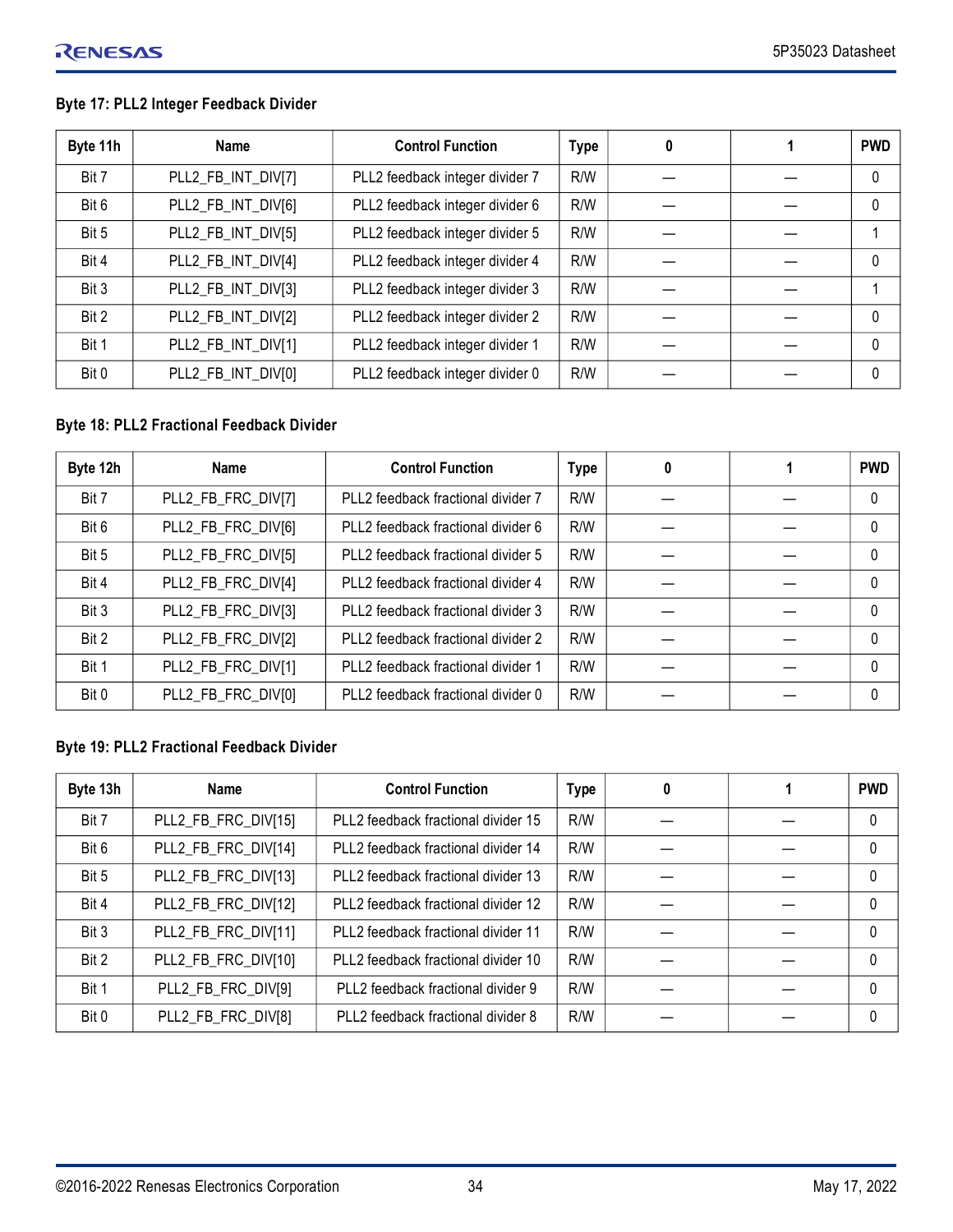## **Byte 20: PLL2 Spread Spectrum Control**

| Byte 14h | <b>Name</b>  | <b>Control Function</b>             | <b>Type</b> | 0 | <b>PWD</b>   |
|----------|--------------|-------------------------------------|-------------|---|--------------|
| Bit 7    | PLL2_STEP[7] | PLL2 spread step size control bit 7 | R/W         |   | $\mathbf{0}$ |
| Bit 6    | PLL2_STEP[6] | PLL2 spread step size control bit 6 | R/W         |   | $\mathbf{0}$ |
| Bit 5    | PLL2_STEP[5] | PLL2 spread step size control bit 5 | R/W         |   | $\mathbf{0}$ |
| Bit 4    | PLL2_STEP[4] | PLL2 spread step size control bit 4 | R/W         |   | $\mathbf{0}$ |
| Bit 3    | PLL2_STEP[3] | PLL2 spread step size control bit 3 | R/W         |   | $\mathbf{0}$ |
| Bit 2    | PLL2_STEP[2] | PLL2 spread step size control bit 2 | R/W         |   | 0            |
| Bit 1    | PLL2_STEP[1] | PLL2 spread step size control bit 1 | R/W         |   | 0            |
| Bit 0    | PLL2_STEP[0] | PLL2 spread step size control bit 0 | R/W         |   | 0            |

## **Byte 21: PLL2 Spread Spectrum Control**

| Byte 15h | Name          | <b>Control Function</b>              | <b>Type</b> | 0 | <b>PWD</b> |
|----------|---------------|--------------------------------------|-------------|---|------------|
| Bit 7    | PLL2_STEP[15] | PLL2 spread step size control bit 15 | R/W         |   | $\Omega$   |
| Bit 6    | PLL2 STEP[14] | PLL2 spread step size control bit 14 | R/W         |   | $\Omega$   |
| Bit 5    | PLL2_STEP[13] | PLL2 spread step size control bit 13 | R/W         |   | $\Omega$   |
| Bit 4    | PLL2_STEP[12] | PLL2 spread step size control bit 12 | R/W         |   | $\Omega$   |
| Bit 3    | PLL2_STEP[11] | PLL2 spread step size control bit 11 | R/W         |   | $\Omega$   |
| Bit 2    | PLL2_STEP[10] | PLL2 spread step size control bit 10 | R/W         |   | $\Omega$   |
| Bit 1    | PLL2_STEP[9]  | PLL2 spread step size control bit 9  | R/W         |   | $\Omega$   |
| Bit 0    | PLL2_STEP[8]  | PLL2 spread step size control bit 8  | R/W         |   | $\Omega$   |

## **Byte 22: PLL2 Spread Spectrum Control**

| Byte 16h | Name               | <b>Control Function</b>                   | <b>Type</b> | 0 | <b>PWD</b> |
|----------|--------------------|-------------------------------------------|-------------|---|------------|
| Bit 7    | PLL2_STEP_DELTA[7] | PLL2 spread step size control delta bit 7 | R/W         |   | $\Omega$   |
| Bit 6    | PLL2_STEP_DELTA[6] | PLL2 spread step size control delta bit 6 | R/W         |   | $\Omega$   |
| Bit 5    | PLL2_STEP_DELTA[5] | PLL2 spread step size control delta bit 5 | R/W         |   | $\Omega$   |
| Bit 4    | PLL2_STEP_DELTA[4] | PLL2 spread step size control delta bit 4 | R/W         |   | $\Omega$   |
| Bit 3    | PLL2_STEP_DELTA[3] | PLL2 spread step size control delta bit 3 | R/W         |   | $\Omega$   |
| Bit 2    | PLL2_STEP_DELTA[2] | PLL2 spread step size control delta bit 2 | R/W         |   | $\Omega$   |
| Bit 1    | PLL2_STEP_DELTA[1] | PLL2 spread step size control delta bit 1 | R/W         |   | $\Omega$   |
| Bit 0    | PLL2_STEP_DELTA[0] | PLL2 spared step size control delta bit 0 | R/W         |   | $\theta$   |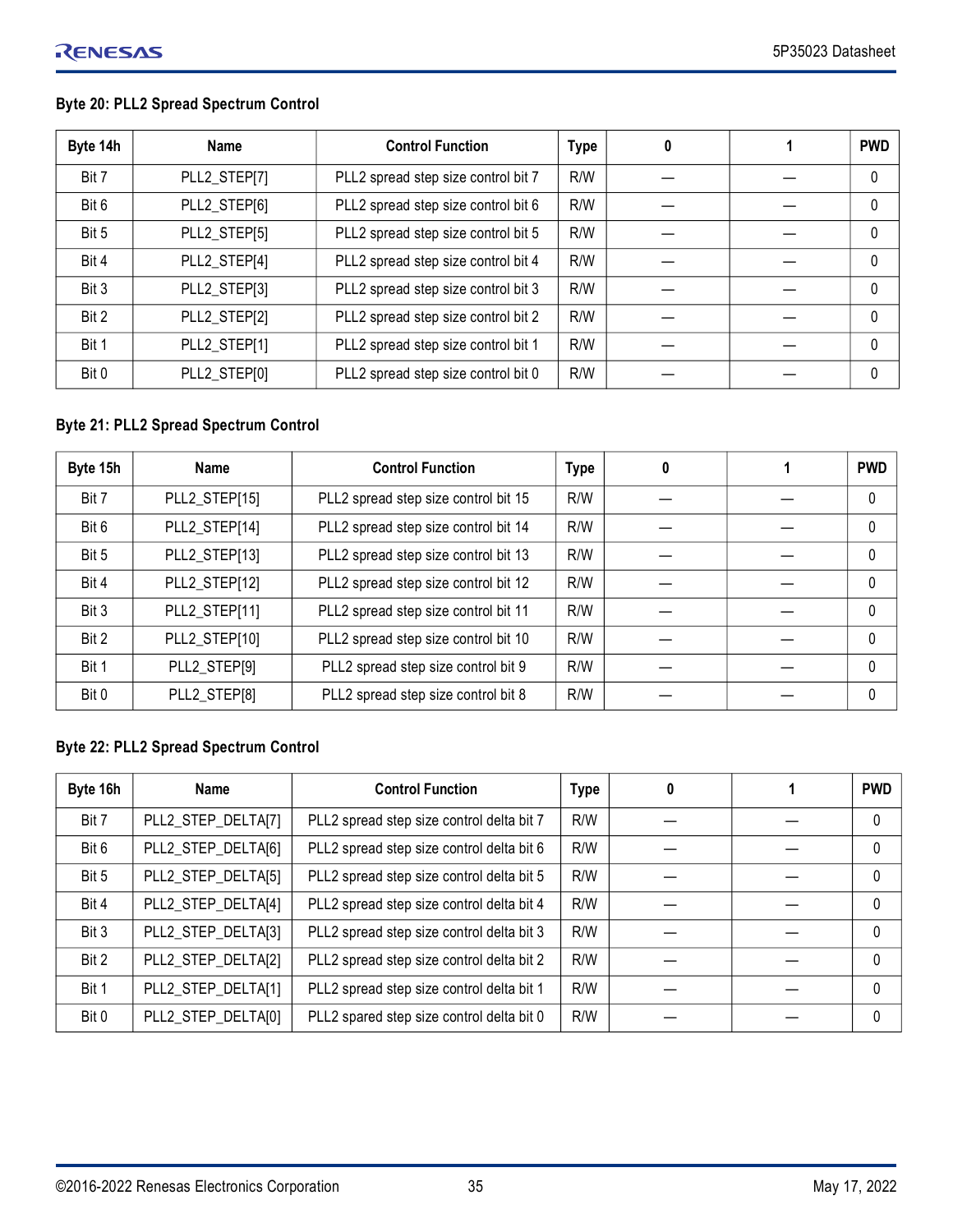## **Byte 23: PLL2 Period Control**

| Byte 17h | Name           | <b>Control Function</b>   | <b>Type</b> | 0 | <b>PWD</b> |
|----------|----------------|---------------------------|-------------|---|------------|
| Bit 7    | PLL2_PERIOD[7] | PLL2 period control bit 7 | R/W         |   | 0          |
| Bit 6    | PLL2_PERIOD[6] | PLL2 period control bit 6 | R/W         |   | 0          |
| Bit 5    | PLL2_PERIOD[5] | PLL2 period control bit 5 | R/W         |   | $\theta$   |
| Bit 4    | PLL2_PERIOD[4] | PLL2 period control bit 4 | R/W         |   | $\Omega$   |
| Bit 3    | PLL2_PERIOD[3] | PLL2 period control bit 3 | R/W         |   | $\Omega$   |
| Bit 2    | PLL2_PERIOD[2] | PLL2 period control bit 2 | R/W         |   | $\Omega$   |
| Bit 1    | PLL2_PERIOD[1] | PLL2 period control bit 1 | R/W         |   | $\theta$   |
| Bit 0    | PLL2_PERIOD[0] | PLL2 period control bit 0 | R/W         |   | 0          |

## **Byte 24: PLL2 Control Register**

| Byte 18h | Name              | <b>Control Function</b>            | <b>Type</b> | 0       |                    | <b>PWD</b> |
|----------|-------------------|------------------------------------|-------------|---------|--------------------|------------|
| Bit 7    | PLL2_PERIOD[9]    | PLL2 period control bit 9          | R/W         |         |                    | 0          |
| Bit 6    | PLL2_PERIOD[8]    | PLL2 period control bit 8          | R/W         |         |                    | 0          |
| Bit 5    | PLL2 SSEN         | PLL2 spread spectrum enable        | R/W         | disable | enable             | 0          |
| Bit 4    | <b>PLL2 R100K</b> | PLL2 Loop filter resister 100kohm  |             | bypass  | plus 100kohm       | 0          |
| Bit 3    | PLL2 R50K         | PLL2 Loop filter resister 50kohm   |             | bypass  | plus 50kohm        | $\Omega$   |
| Bit 2    | PLL2 R25K         | PLL2 Loop filter resister 25kohm   |             | bypass  | plus 25kohm        | $\Omega$   |
| Bit 1    | PLL2 R12.5K       | PLL2 Loop filter resister 12.5kohm |             | bypass  | plus 12.5kohm      | $\Omega$   |
| Bit 0    | PLL2 R6K          | PLL2 Loop filter resister 6kohm    |             | bypass  | only 6kohm applied | $\Omega$   |

## **Byte 25: PLL2 Charge Pump Control**

| Byte 19h | <b>Name</b> | <b>Control Function</b>      | <b>Type</b> | 0        |           | <b>PWD</b> |
|----------|-------------|------------------------------|-------------|----------|-----------|------------|
| Bit 7    | PLL2 CP 16X | PLL2 charge pump control     | R/W         |          | x16       | 0          |
| Bit 6    | PLL2 CP 8X  | PLL2 charge pump control     | R/W         |          | x8        | 0          |
| Bit 5    | PLL2 CP 4X  | PLL2 charge pump control     | R/W         |          | x4        |            |
| Bit 4    | PLL2 CP 2X  | PLL2 charge pump control     | R/W         |          | x2        | $\Omega$   |
| Bit 3    | PLL2_CP_1X  | PLL2 charge pump control     | R/W         |          | х1        | 0          |
| Bit 2    | PLL2_CP_/24 | PLL2 charge pump control     | R/W         |          | 124       |            |
| Bit 1    | PLL2 CP /3  | PLL2 charge pump control     | R/W         |          | /3        | 0          |
| Bit 0    | PLL2 SIREF  | PLL2 SiRef current selection | R/W         | $10\muA$ | $20\mu A$ |            |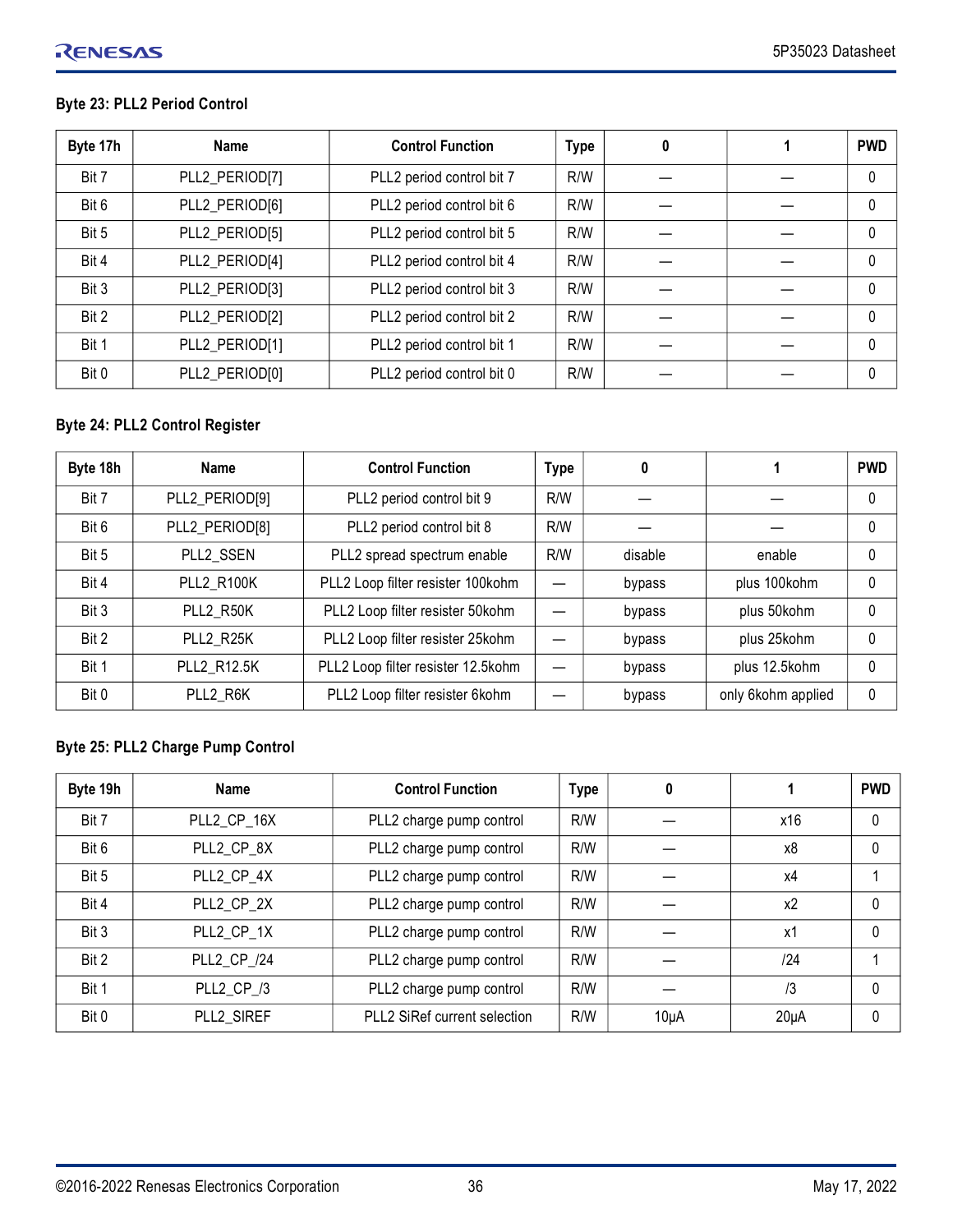## **Byte 26: PLL2 M Divider Setting**

| Byte 1Ah | Name              | <b>Control Function</b>              | <b>Type</b> | 0              |                     | <b>PWD</b> |
|----------|-------------------|--------------------------------------|-------------|----------------|---------------------|------------|
| Bit 7    | PLL2 MDIV Doubler | PLL2 reference divider - doubler     | R/W         | disable        | enable              | 0          |
| Bit 6    | PLL2 MDIV1        | PLL2 reference divider 1             | R/W         | disable M DIV1 | bypadd divider (/1) |            |
| Bit 5    | PLL2 MDIV2        | PLL2 reference divider 2             | R/W         | disable M DIV2 | bypadd divider (/2) | 0          |
| Bit 4    | PLL2_MDIV[4]      | PLL2 reference divider control bit 4 | R/W         |                |                     | 0          |
| Bit 3    | PLL2_MDIV[3]      | PLL2 reference divider control bit 3 | R/W         |                |                     | $\Omega$   |
| Bit 2    | PLL2_MDIV[2]      | PLL2 reference divider control bit 2 | R/W         |                | 3-64, default is 25 | $\Omega$   |
| Bit 1    | PLL2_MDIV[1]      | PLL2 reference divider control bit 1 | R/W         |                |                     | $\Omega$   |
| Bit 0    | PLL2_MDIV[0]      | PLL2 reference divider control bit 0 | R/W         |                |                     | $\Omega$   |

## **Byte 27: Output Divider 4**

| Byte 1Bh | Name       | <b>Control Function</b>     | <b>Type</b> | 0 | <b>PWD</b> |
|----------|------------|-----------------------------|-------------|---|------------|
| Bit 7    | OUTDIV3[3] | Out divider 3 control bit 3 | R/W         |   | $\Omega$   |
| Bit 6    | OUTDIV3[2] | Out divider 3 control bit 2 | R/W         |   | $\Omega$   |
| Bit 5    | OUTDIV3[1] | Out divider 3 control bit 1 | R/W         |   |            |
| Bit 4    | OUTDIV3[0] | Out divider 3 control bit 0 | R/W         |   |            |
| Bit 3    | OUTDIV4[3] | Out divider 4 control bit 3 | R/W         |   | $\Omega$   |
| Bit 2    | OUTDIV4[2] | Out divider 4 control bit 2 | R/W         |   | $\Omega$   |
| Bit 1    | OUTDIV4[1] | Out divider 4 control bit 1 | R/W         |   |            |
| Bit 0    | OUTDIV4[0] | Out divider 4 control bit 0 | R/W         |   |            |

## **Byte 28: PLL Operation Control Register**

| Byte 1Ch | <b>Name</b>    | <b>Control Function</b>                      | <b>Type</b> | 0           |                       | <b>PWD</b> |
|----------|----------------|----------------------------------------------|-------------|-------------|-----------------------|------------|
| Bit 7    | PLL2 HRS EN    | PLL2 spread high resolution selection enable | R/W         | normal      | enable (shift 4 bits) | 0          |
| Bit 6    | PLL2 refin sel | PLL2 reference clock source select           | R/W         | Xtal        | DIV <sub>2</sub>      | 0          |
| Bit 5    | PLL3 PDB       | PLL3 Power Down                              | R/W         | Power Down  | running               |            |
| Bit 4    | PLL3 LCKBYPSSB | PLL3 lock bypass                             | R/W         | bypass lock | lock                  |            |
| Bit 3    | PLL2 PDB       | PLL2 Power Down                              | R/W         | Power Down  | running               |            |
| Bit 2    | PLL2 LCKBYPSSB | PLL2 lock bypass                             | R/W         | bypass lock | lock                  |            |
| Bit 1    | PLL1 PDB       | PLL1 Power Down                              | R/W         | Power Down  | running               |            |
| Bit 0    | PLL1 LCKBYPSSB | PLL1 lock bypass                             | R/W         | bypass lock | lock                  |            |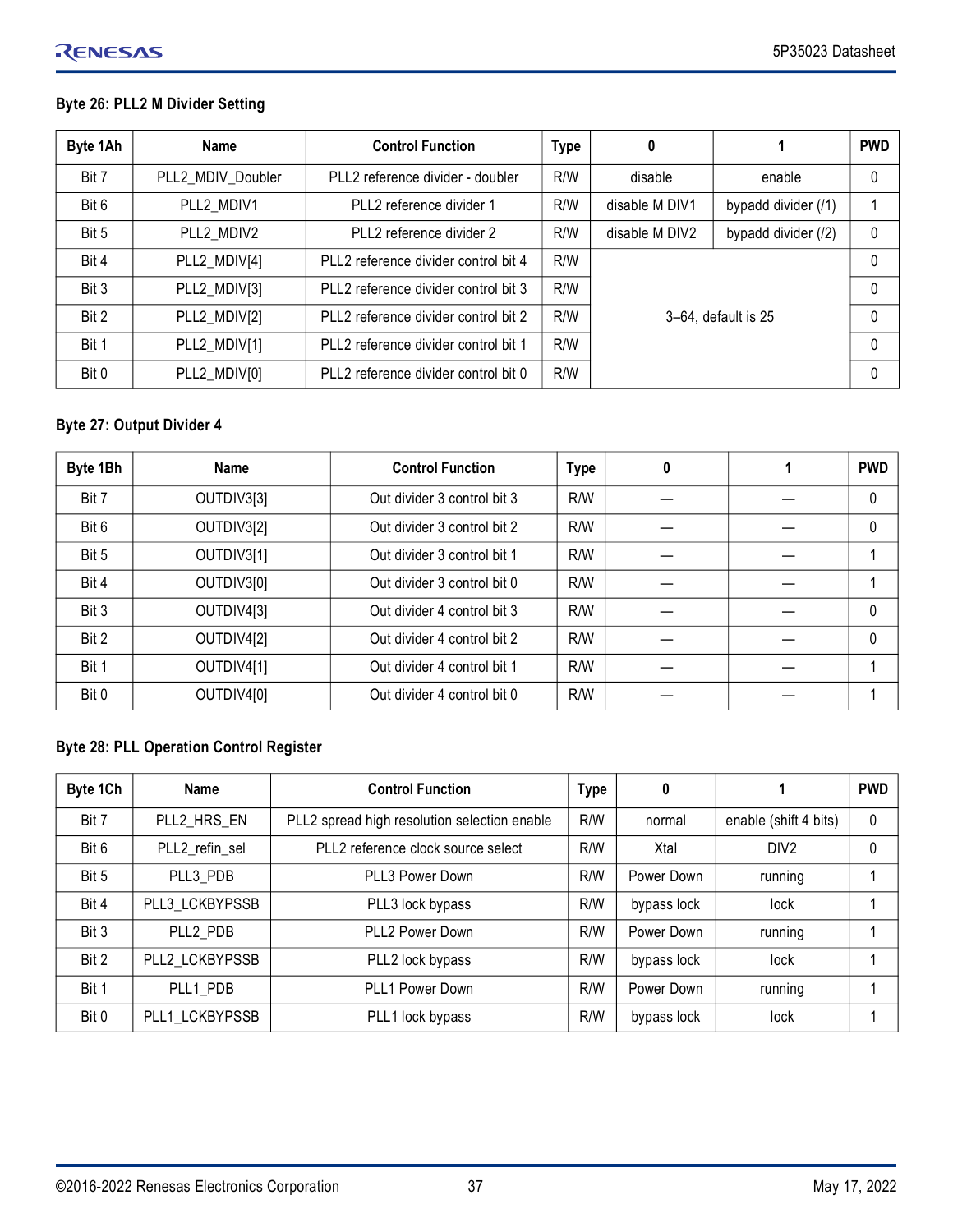## **Byte 29: Output Control**

| Byte 1Dh | <b>Name</b>    | <b>Control Function</b>                 | <b>Type</b> | 0                            |            | <b>PWD</b> |
|----------|----------------|-----------------------------------------|-------------|------------------------------|------------|------------|
| Bit 7    | DIFF1 SEL      | Differential clock 1 output OE2 control |             | not controlled               | controlled | 0          |
| Bit 6    | DIFF2 SEL      | Differential clock 2 output OE2 control |             | not controlled               | controlled | 0          |
| Bit 5    | DIFF1 EN       | Differential clock 1 output enable      | R/W         | disable                      | enable     |            |
| Bit 4    | DIFF2 EN       | Differential clock 2 output enable      | R/W         | disable                      | enable     |            |
| Bit 3    | OUTDIV4_Source | Output divider 4 source clock selection | R/W         | PLL <sub>2</sub>             | Xtal       | 0          |
| Bit 2    | SE1 SLEW       | SE 1 slew rate control                  | R/W         | normal                       | strong     | 0          |
| Bit 1    | VDD1_SEL[1]    | VDD1 level control bit 1                | R/W         | 00/01: 3.3V 10: 2.5V 11: 1.8 |            | $\Omega$   |
| Bit 0    | VDD1_SEL[0]    | VDD1 level control bit 0                | R/W         |                              |            | 0          |

## **Byte 30: OE and DFC Control**

| Byte 1Eh | <b>Name</b>    | <b>Control Function</b>          | <b>Type</b> | 0                                                 |        | <b>PWD</b>   |
|----------|----------------|----------------------------------|-------------|---------------------------------------------------|--------|--------------|
| Bit 7    | SE1 EN         | SE1 output enable control        | R/W         | disable                                           | enable |              |
| Bit 6    | OE1_fun_sel[1] | OE1 pin function selection bit 1 | R/W         | 10: SE1 PPS<br>11:DFC0<br>00: SE1 OE<br>$01:$ PD# |        | 0            |
| Bit 5    | OE1_fun_sel[0] | OE1 pin function selection bit 0 | R/W         |                                                   |        | $\Omega$     |
| Bit 4    | SE3 EN         | SE3 output enable control        | R/W         | disable                                           | enable |              |
| Bit 3    | OE3_fun_sel[1] | OE3 pin function selection bit 1 | R/W         | 10: SE3 PPS<br>11:DFC1<br>01: xx 00: SE3 OE       |        | 0            |
| Bit 2    | OE3_fun_sel[0] | OE3 pin function selection bit 0 | R/W         |                                                   |        | $\mathbf{0}$ |
| Bit 1    | DFC_SW_Sel[1]  | DFC frequency select bit 1       | R/W         | 00: NO 01: N1 10:N2 11:N3                         |        | $\Omega$     |
| Bit 0    | DFC_SW_Sel[0]  | DFC frequency select bit 0       | R/W         |                                                   |        | 0            |

## **Byte 31: Control Register**

| Byte 1Fh | Name            | <b>Control Function</b>       | <b>Type</b> | 0                             |                                                    | <b>PWD</b> |
|----------|-----------------|-------------------------------|-------------|-------------------------------|----------------------------------------------------|------------|
| Bit 7    | SE2 Freerun 32K | SE2 32K free run              |             | freerun 32K                   | B <sub>31</sub> bit <sub>6</sub> control<br>source |            |
| Bit 6    | SE2 CLKSEL1     | SE2 source clock selection    |             | DIV <sub>5</sub>              | DIV4                                               | 0          |
| Bit 5    | VDD2_SEL[1]     | VDD2 level control bit 1      | R/W         | 00/01: 3.3V 10: 2.5V 11: 1.8V |                                                    | 0          |
| Bit 4    | VDD2_SEL[0]     | VDD2 level control bit 0      | R/W         |                               |                                                    | 0          |
| Bit 3    | SE2 SLEW        | SE2 slew rate control         | R/W         | normal                        | strong                                             | 0          |
| Bit 2    | PLL2 3rd EN CFG | PLL2 3rd order control        |             | 1st order                     | 3rd order                                          |            |
| Bit 1    | PLL2 EN CH2     | PLL2 channel 2 enable control | R/W         | disable                       | enable                                             | 0          |
| Bit 0    | PLL2_EN_3rdpole | PLL2 3rd Pole control         | R/W         | disable                       | enable                                             |            |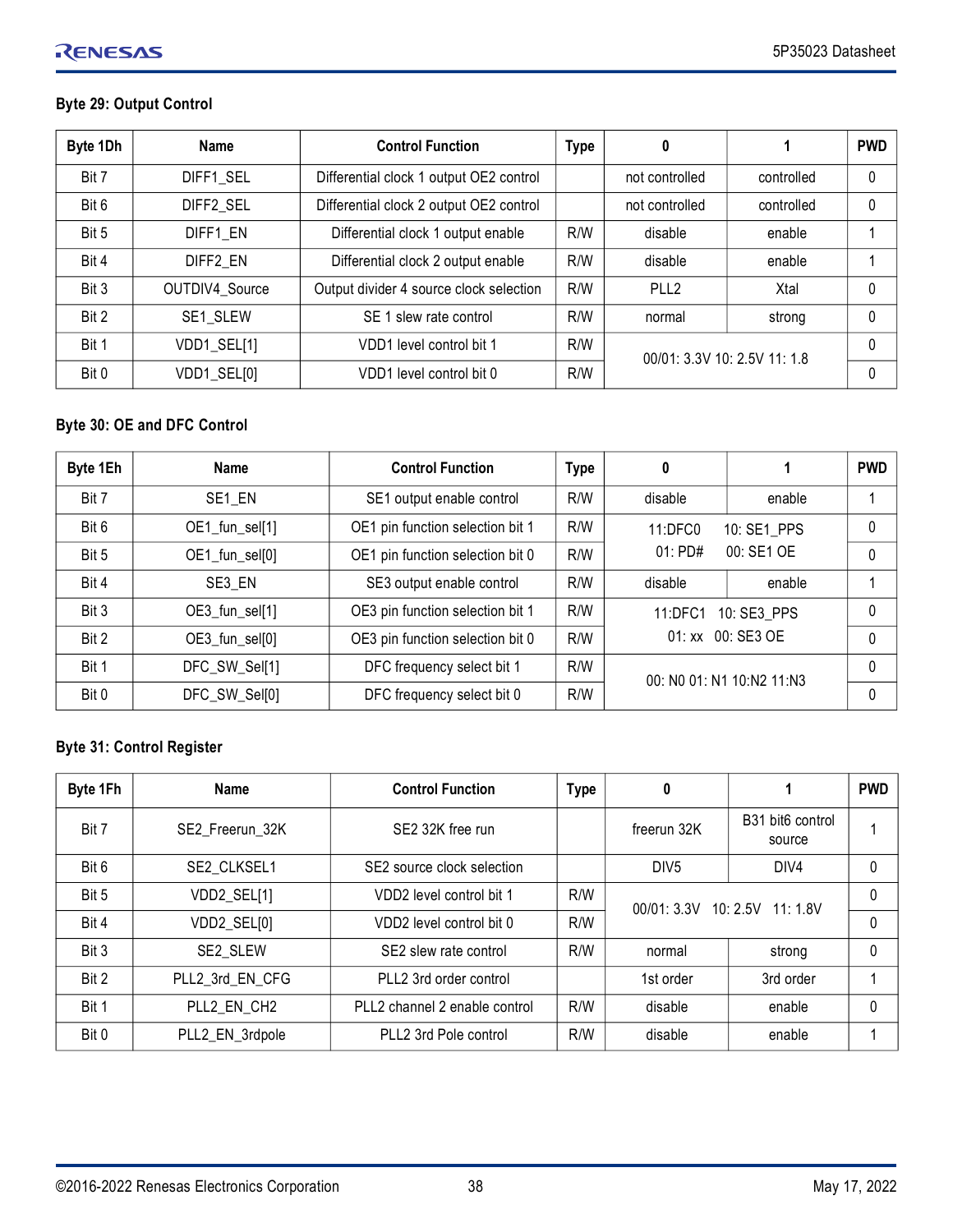## RENESAS

## **Byte 32: Control Register**

| Byte 20h | Name               | <b>Control Function</b>          | <b>Type</b> | 0                                                 |         | <b>PWD</b> |
|----------|--------------------|----------------------------------|-------------|---------------------------------------------------|---------|------------|
| Bit 7    | SE <sub>2</sub> EN | SE2 output enable control        | R/W         | disable                                           | enable  |            |
| Bit 6    | OE2_fun_sel[1]     | OE2 pin function selection bit 1 | R/W         | 11:RESET 10: SE2 PPS<br>01: DIFF1/2 OE 00: SE2 OE |         |            |
| Bit 5    | OE2_fun_sel[0]     | OE2 pin function selection bit 0 | R/W         |                                                   |         | $\Omega$   |
| Bit 4    | DFC EN             | DFC function control             | R/W         | disable                                           | enable  | 0          |
| Bit 3    | WD EN              | Watchdog timer control           | R/W         | disable                                           | enable  | 0          |
| Bit 2    | Timer sel<1>       | Watchdog timer select bit 1      | R/W         | 00: 250ms 01: 500ms<br>$10:2s$ 11:4s              |         | 0          |
| Bit 1    | Timer sel<0>       | Watchdog timer select bit 0      | R/W         |                                                   |         | $\Omega$   |
| Bit 0    | Alarm_Flag         | Alarm Status (Read Only)         | R           | No alarm                                          | Alarmed | 0          |

## **Byte 33: SE3 and DIFF1 Control Register**

| Byte 21h | <b>Name</b>      | <b>Control Function</b>                  | <b>Type</b> | 0                          |                                      | <b>PWD</b> |
|----------|------------------|------------------------------------------|-------------|----------------------------|--------------------------------------|------------|
| Bit 7    | SE3 Freerun 32K  | SE3 32K free run                         |             | freerun 32K                | DIC2 or DIV4<br>selected by B33 bit6 |            |
| Bit 6    | SE3 CLKSEL1      | SE3 source clock selection               |             | DIV <sub>2</sub>           | DIV4                                 | 0          |
| Bit 5    | VDD3_SEL[1]      | VDD3 level control bit 1                 | R/W         | 11: 1.8V 10: 2.5V 0x: 3.3V |                                      | 0          |
| Bit 4    | VDD3_SEL[0]      | VDD3 level control bit 0                 | R/W         |                            |                                      | 0          |
| Bit 3    | SE3 SLEW         | SE3 slew rate control                    | R/W         | normal                     | strong                               | 0          |
| Bit 2    | DIFF PDBHiZEN    | Differential output high-Z at power down | R/W         | TBD                        | output tri-state, bias<br>off        | 0          |
| Bit 1    | DIFF1 CMOS2 FLIP | Differential 1/2 LVCMOS output control   | R/W         | DIFF1 B inverted           | DIFF1 B<br>non-inverted              | $\Omega$   |
| Bit 0    | DIFF2 CMOS2 FLIP | Differential 1/2 LVCMOS output control   | R/W         | DIFF2 B inverted           | DIFF2 B<br>non-inverted              | $\Omega$   |

#### **Byte 34: DIFF1 Control Register**

| Byte 22h | Name                 | <b>Control Function</b>                      | <b>Type</b> | 0                                                                                                                                                                                                                     |                  | <b>PWD</b> |
|----------|----------------------|----------------------------------------------|-------------|-----------------------------------------------------------------------------------------------------------------------------------------------------------------------------------------------------------------------|------------------|------------|
| Bit 7    | DIFF1 CLK SEL        | Differential clock 1 source selection        | R/W         | DIV <sub>1</sub>                                                                                                                                                                                                      | DIV <sub>3</sub> |            |
| Bit 6    | DIFF1_io_pwr_sel     | Differential clock 1 output power            | R/W         | 2.5V                                                                                                                                                                                                                  | 3.3V             |            |
| Bit 5    | DIFF1 OUTPUT TYPE[1] | Differential clock 1 type select bit 1       | R/W         | 00: LVMOS 01: LVDS<br>10: LVPECL 11: LPHCSL                                                                                                                                                                           |                  |            |
| Bit 4    | DIFF1_OUTPUT_TYPE[0] | Differential clock 1 type select bit 0       | R/W         |                                                                                                                                                                                                                       |                  |            |
| Bit 3    | DIFF1 AMP[1]         | Differential clock 1 amplitude control bit 1 | R/W         | LPHCSL: $00 = 740$ mV, $01 = 800$ mV,<br>$10 = 855$ mV, $11 = 910$ mV<br>LVPECL: $00 = 710$ mV, $01 = 810$ mV,<br>$10 = 875$ mV, $11 = 920$ mV<br>LVDS: $00 = 311$ mV, $01 = 344$ mV,<br>$10 = 376$ mV, $11 = 408$ mV |                  | $\Omega$   |
| Bit 2    | DIFF1 AMP[0]         | Differential clock 1 amplitude control bit 0 | R/W         |                                                                                                                                                                                                                       |                  |            |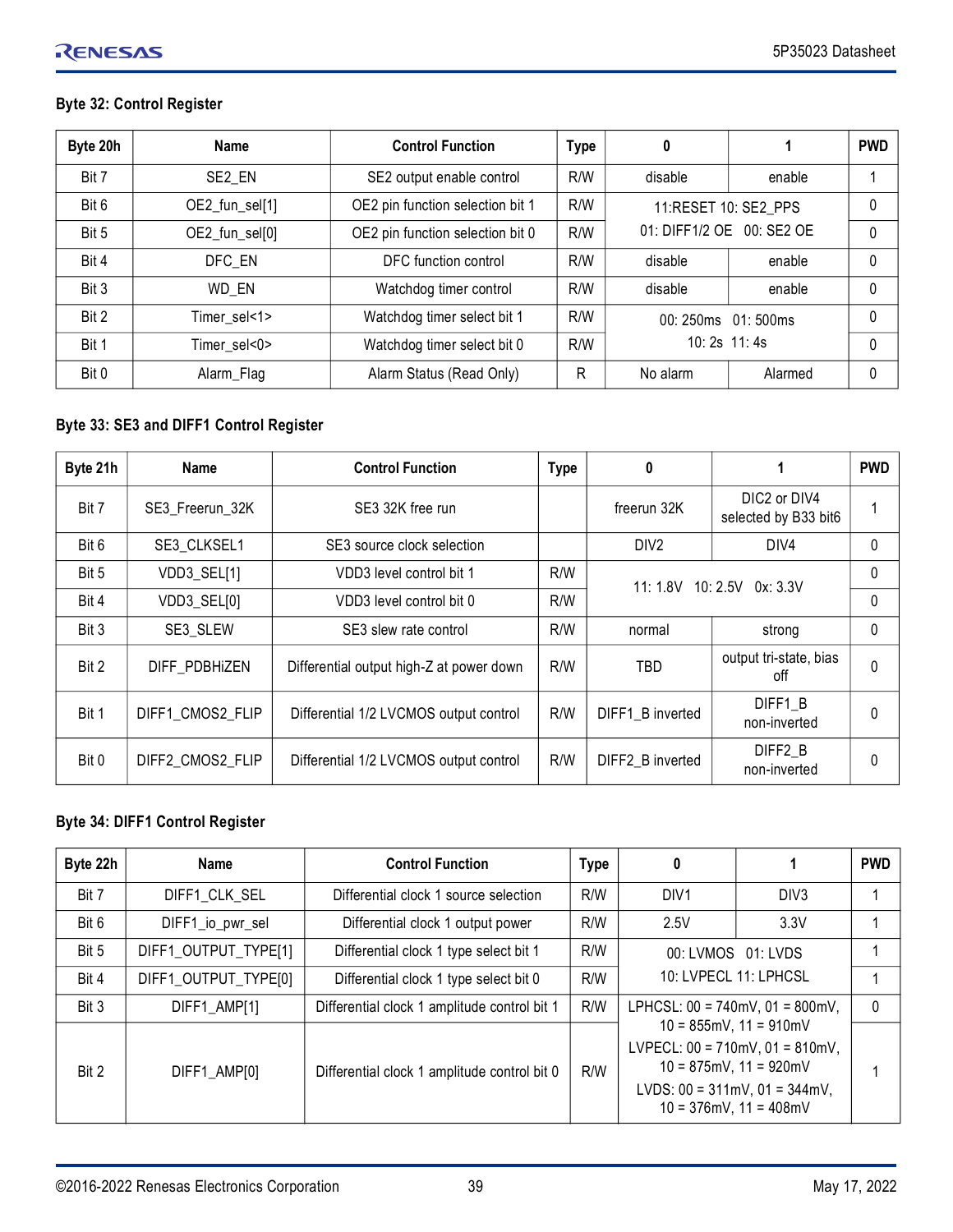| Byte 22h | Name            | <b>Control Function</b>                          | Type |         |        | <b>PWD</b> |
|----------|-----------------|--------------------------------------------------|------|---------|--------|------------|
| Bit 1    | DIFF1 CMOS SLEW | Differential clock 1 LVCMOS slew rate<br>control | R/W  | normal  | strong |            |
| Bit 0    | D1FF1 CMOS2 EN  | Differential clock 1 LVCMOS output B<br>control  | R/W  | disable | enable |            |

## **Byte 35: DIFF2 Control Register**

| Byte 23h | <b>Name</b>          | <b>Control Function</b>                          | <b>Type</b> | 0                                                                                                                                                           |                  | <b>PWD</b> |
|----------|----------------------|--------------------------------------------------|-------------|-------------------------------------------------------------------------------------------------------------------------------------------------------------|------------------|------------|
| Bit 7    | DIFF2 CLK SEL        | Differential clock 2 source selection            | R/W         | DIV <sub>1</sub>                                                                                                                                            | DIV <sub>3</sub> | 0          |
| Bit 6    | DIFF2_IO_PWR_SEL     | Differential clock 2 output power                | R/W         | 2.5V                                                                                                                                                        | 3.3V             |            |
| Bit 5    | DIFF2_OUTPUT_TYPE[1] | Differential clock 2 type select bit 1           | R/W         | 00: LVMOS  01: LVDS<br>10: LVPECL 11: LPHCSL                                                                                                                |                  |            |
| Bit 4    | DIFF2_OUTPUT_TYPE[0] | Differential clock 2 type select bit 0           | R/W         |                                                                                                                                                             |                  |            |
| Bit 3    | DIFF2_AMP[1]         | Differential clock 2 amplitude control<br>bit 1  | R/W         | LPHCSL: $00 = 740$ mV, $01 = 800$ mV,<br>$10 = 855$ mV, $11 = 910$ mV                                                                                       |                  | $\Omega$   |
| Bit 2    | DIFF2 AMP[0]         | Differential clock 2 amplitude control<br>bit 0  | R/W         | LVPECL: $00 = 710$ mV, $01 = 810$ mV,<br>$10 = 875 \text{mV}$ , $11 = 920 \text{mV}$<br>LVDS: $00 = 311$ mV, $01 = 344$ mV,<br>$10 = 376$ mV, $11 = 408$ mV |                  |            |
| Bit 1    | DIFF2 CMOS SLEW      | Differential clock 2 LVCMOS slew<br>rate control | R/W         | normal                                                                                                                                                      | strong           | $\Omega$   |
| Bit 0    | DIFF2 CMOS2 EN       | Differential clock 2 LVCMOS<br>output_B control  | R/W         | disable                                                                                                                                                     | enable           | 0          |

## **Byte 36: SE1 and DIV4 control**

| Byte 24h | <b>Name</b>            | <b>Control Function</b>          | <b>Type</b> | 0                        |                                          | <b>PWD</b> |
|----------|------------------------|----------------------------------|-------------|--------------------------|------------------------------------------|------------|
| Bit 7    | I2C PDB                | chip power down control bit      | R/W         | power down               | normal                                   |            |
| Bit 6    | Ref_free_run           | Reference clock output (SE2/SE3) | R/W         | stop                     | free run                                 | 0          |
| Bit 5    | free_run_output_config | SE clocks free run control       | R/W         | SE <sub>2</sub> free run | SE2/3 free run                           | 0          |
| Bit 4    | SE1_Freerun_32K        | SE1 clock output default         | R/W         | 32k free run             | B <sub>36</sub> bit <sub>3</sub> control | 0          |
| Bit 3    | SE1 CLKSEL1            | SEL1 output select               | R/W         | DIV <sub>5</sub>         | DIV4                                     |            |
| Bit 2    | REF EN                 | REF output enable                | R/W         | disable                  | enable                                   |            |
| Bit 1    | DIV4 CH3 EN            | DIV4 channel 3 output control    | R/W         | disable                  | enable                                   | $\Omega$   |
| Bit 0    | DIV4 CH2 EN            | DIV4 channel 2 output control    | R/W         | disable                  | enable                                   | $\Omega$   |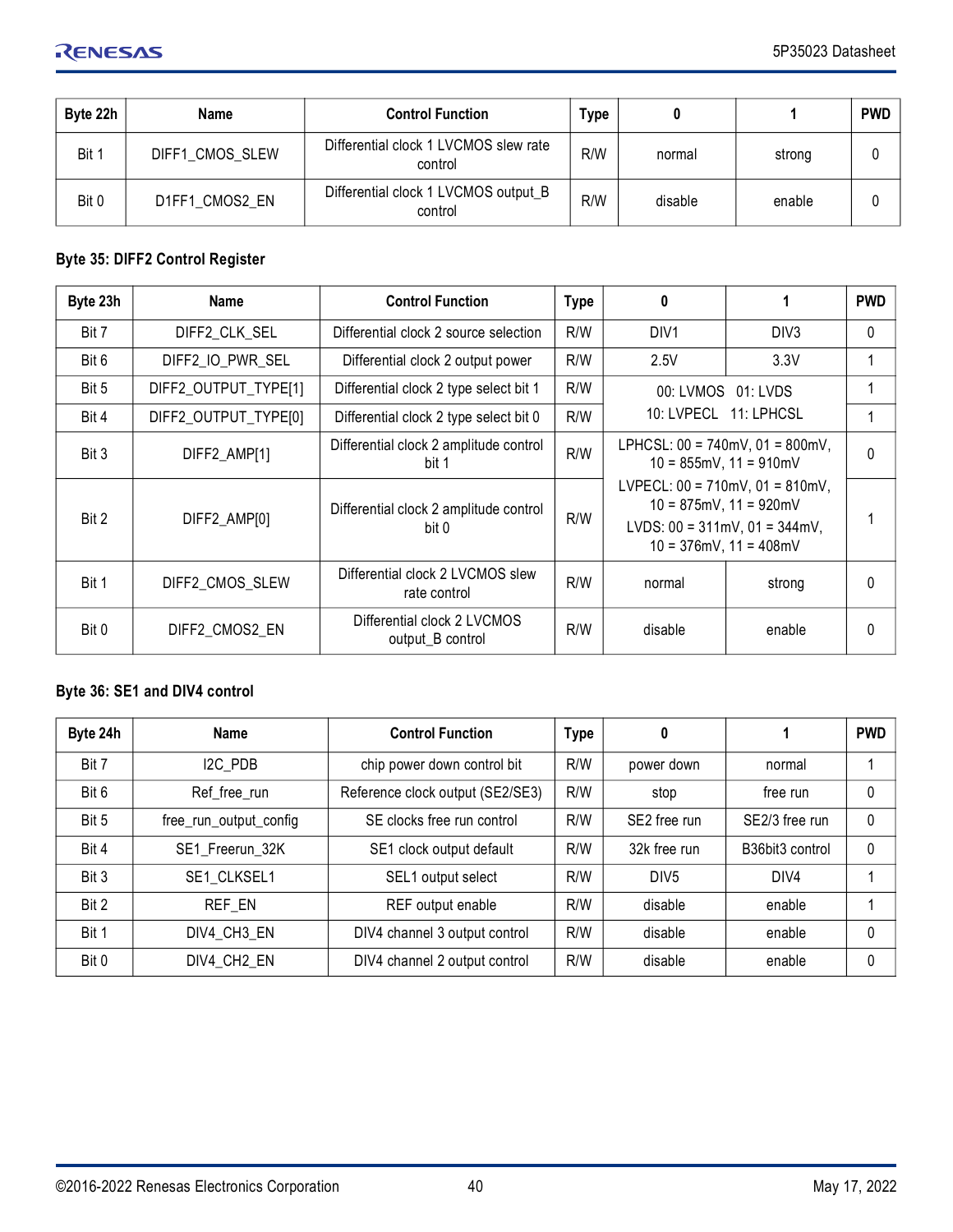## <span id="page-40-0"></span>Glossary of Features

## Table 37. Glossary of Features

| Term       | <b>Function Description</b>                                                                                                                                                                                                                                             |                  |
|------------|-------------------------------------------------------------------------------------------------------------------------------------------------------------------------------------------------------------------------------------------------------------------------|------------------|
| DFC        | Dynamic Frequency Control; from selected PLL to support four VCO frequencies; means two different output<br>frequencies by assigned H/W pin state changes (H-L or L-H) needs to have frequency change Glitch-Free<br>function in order to not crash application system. | PLL <sub>2</sub> |
| <b>ORT</b> | Overshoot Reduction; when the DFC dynamic frequency change is functional, the VCO changes frequencies<br>smoothly to target frequency without overshoot or undershoot.                                                                                                  | PLL <sub>2</sub> |
| <b>OE</b>  | Output enable function; each output can be controlled by assigned OE pin and the dedicated OE pin can be<br>OTP programmable as global Power Down function (PD#) or Output Enable (OE) or Proactive Power Saving<br>function (PPS) or RESET pin function.               | $OE1-3$          |
| SS         | Spread spectrum clock.                                                                                                                                                                                                                                                  | PLL1/PLL2        |
| Slew Rate  | LVCMOS outputs with slew rate control - slow and fast.                                                                                                                                                                                                                  | <b>LVCMOS</b>    |
| PPS        | Proactive Power Saving; utilize OE pin as monitor pin for end device X2 clock status. See PPS - Proactive<br>Power Saving Function description for details.                                                                                                             | $SE1-3$          |

## <span id="page-40-1"></span>Package Outline Drawings

The package outline drawings are located at the end of this document and are accessible from the Renesas website (see Ordering [Information](#page-41-1) for POD links). The package information is the most current data available and is subject to change without revision of this document.

## <span id="page-40-2"></span>Marking Diagrams (industrial)

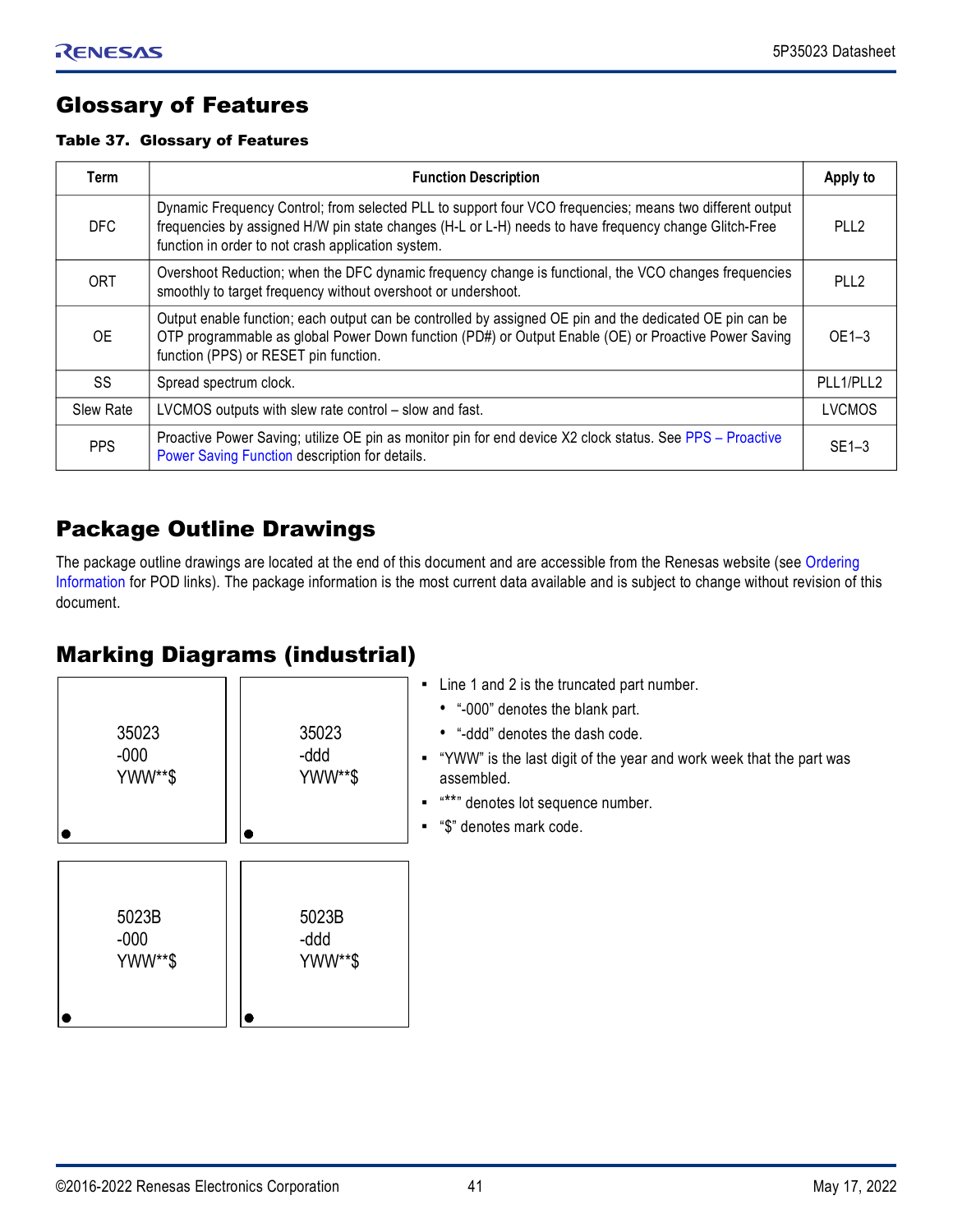## <span id="page-41-0"></span>Marking Diagrams (automotive)

| 50232<br>$-000$<br>YWW**\$ | 50232<br>-ddd<br>YWW**\$ | Line 1 and 2 is the truncated part number.<br>• "-000" denotes the blank part.<br>• "-ddd" denotes the dash code.<br>• "YWW" is the last digit of the year and work week that the part was<br>assembled.<br>"**" denotes lot sequence number.<br>"\$" denotes mark code. |
|----------------------------|--------------------------|--------------------------------------------------------------------------------------------------------------------------------------------------------------------------------------------------------------------------------------------------------------------------|
|----------------------------|--------------------------|--------------------------------------------------------------------------------------------------------------------------------------------------------------------------------------------------------------------------------------------------------------------------|

## <span id="page-41-1"></span>Ordering Information

| <b>Orderable Part Number</b> | Package                                         | <b>Carrier Type</b> | <b>Temperature</b>                |
|------------------------------|-------------------------------------------------|---------------------|-----------------------------------|
| 5P35023-000NLGI              | 4 × 4 mm, 0.5mm pitch 24-VFQFPN                 | Trays               | -40 to +85°C, Industrial          |
| 5P35023-000NLGI8             | 4 × 4 mm, 0.5mm pitch 24-VFQFPN                 | Tape and Reel       | -40 to +85°C, Industrial          |
| 5P35023-dddNLGI              | 4 × 4 mm, 0.5mm pitch 24-VFQFPN                 | <b>Trays</b>        | -40 to +85°C, Industrial          |
| 5P35023-dddNLGI8             | 4 × 4 mm, 0.5mm pitch 24-VFQFPN                 | Tape and Reel       | -40 to +85°C, Industrial          |
| 5P35023B-000NLGI             | 4 × 4 mm, 0.5mm pitch 24-VFQFPN                 | Trays               | -40 to +85°C, Industrial          |
| 5P35023B-000NLGI8            | 4 × 4 mm, 0.5mm pitch 24-VFQFPN                 | Tape and Reel       | -40 to +85°C, Industrial          |
| 5P35023B-dddNLGI             | 4 × 4 mm, 0.5mm pitch 24-VFQFPN                 | Trays               | -40 to +85°C, Industrial          |
| 5P35023B-dddNLGI8            | 4 × 4 mm, 0.5mm pitch 24-VFQFPN                 | Tape and Reel       | -40 to +85°C, Industrial          |
| 5P35023-000NLG2              | 4 × 4 mm, 0.5mm pitch 24-VFQFPN, Wettable Flank | Trays               | -40 to +105°C, Automotive Grade 2 |
| 5P35023-000NLG28             | 4 × 4 mm, 0.5mm pitch 24-VFQFPN, Wettable Flank | Tape and Reel       | -40 to +105°C, Automotive Grade 2 |
| 5P35023-dddNLG2              | 4 × 4 mm, 0.5mm pitch 24-VFQFPN, Wettable Flank | Trays               | -40 to +105°C, Automotive Grade 2 |
| 5P35023-dddNLG28             | 4 × 4 mm, 0.5mm pitch 24-VFQFPN, Wettable Flank | Tape and Reel       | -40 to +105°C, Automotive Grade 2 |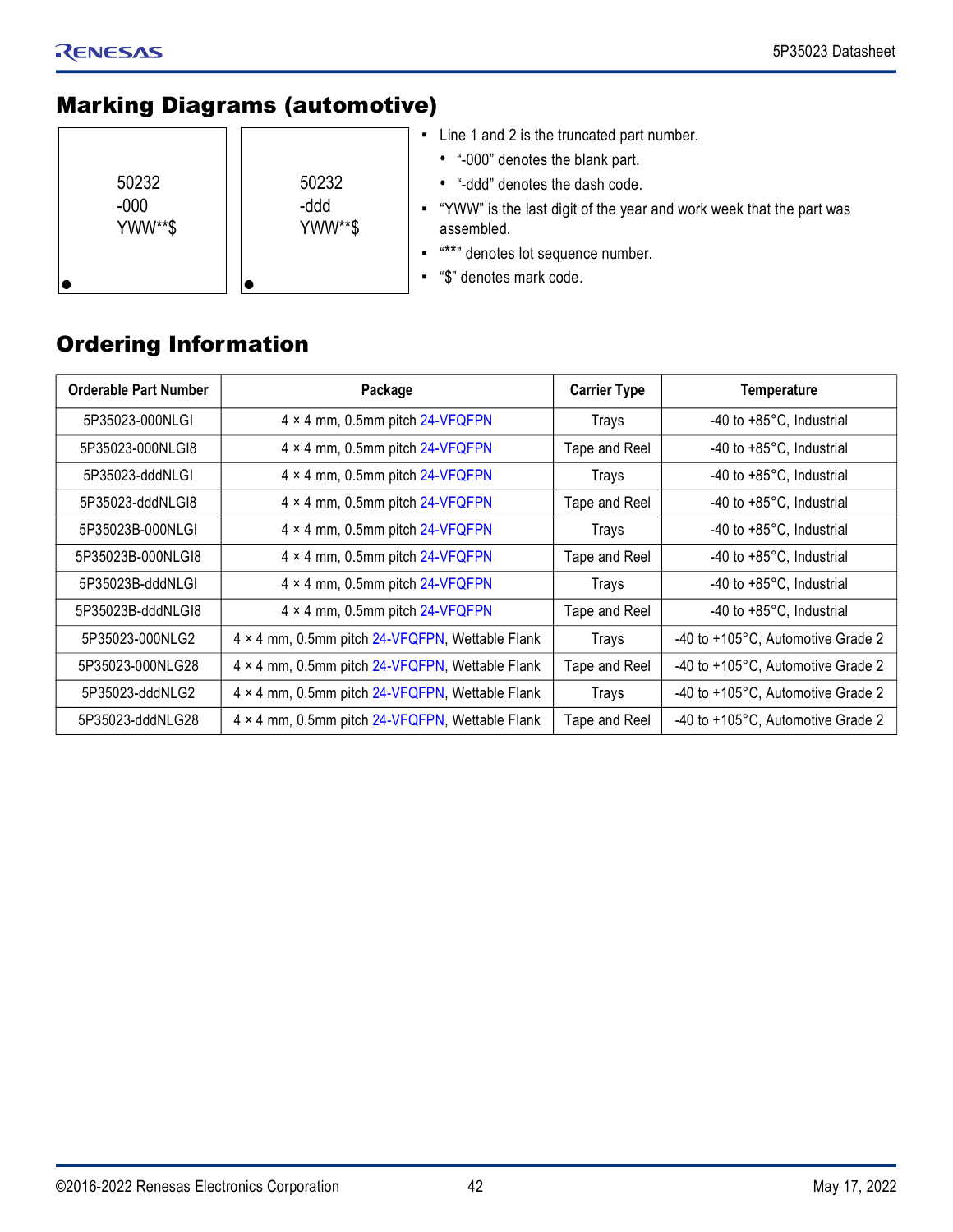## <span id="page-42-0"></span>Revision History

| <b>Revision Date</b>                                                                                                                                                         | <b>Description of Change</b>                                                                                                                                                             |  |
|------------------------------------------------------------------------------------------------------------------------------------------------------------------------------|------------------------------------------------------------------------------------------------------------------------------------------------------------------------------------------|--|
| . Updated Supply Voltage ratings in Absolute Maximum Ratings table.<br>May 17, 2022<br>. Updated VIH maximum ratings in Table 26, Table 27, and Table 28 (3.3V, 2.5V, 1.8V). |                                                                                                                                                                                          |  |
| October 4, 2019                                                                                                                                                              | Removed comment "VBAT power ramp-up should be same or earlier time than other VDD power rail." from<br>Power Group table, Recommended Operating Conditions and VBAT description section. |  |
| September 27, 2019<br>Added revision "B" orderable part numbers (non-automotive) and marking diagrams.                                                                       |                                                                                                                                                                                          |  |
| August 19, 2019                                                                                                                                                              | . Updated Figure 4 PPS Assertion/Deassertion Timing Chart.<br>• Updated LVCMOS 3.3V VOL maximum and 2.5V VIL maximum.<br>• Updated LVDS VOS specifications.                              |  |
| May 15, 2019                                                                                                                                                                 | - Added information for automotive parts.<br>• Corrected error in thermal impedance values.<br>• Corrected error in LVCMOS test load.                                                    |  |
| November 30, 2017<br>Updated I2C section.                                                                                                                                    |                                                                                                                                                                                          |  |
| January 25, 2017                                                                                                                                                             | . Updates/corrected typos in Byte 27.<br>. Updated package outline drawings.                                                                                                             |  |
| May 26, 2016<br>Initial release.                                                                                                                                             |                                                                                                                                                                                          |  |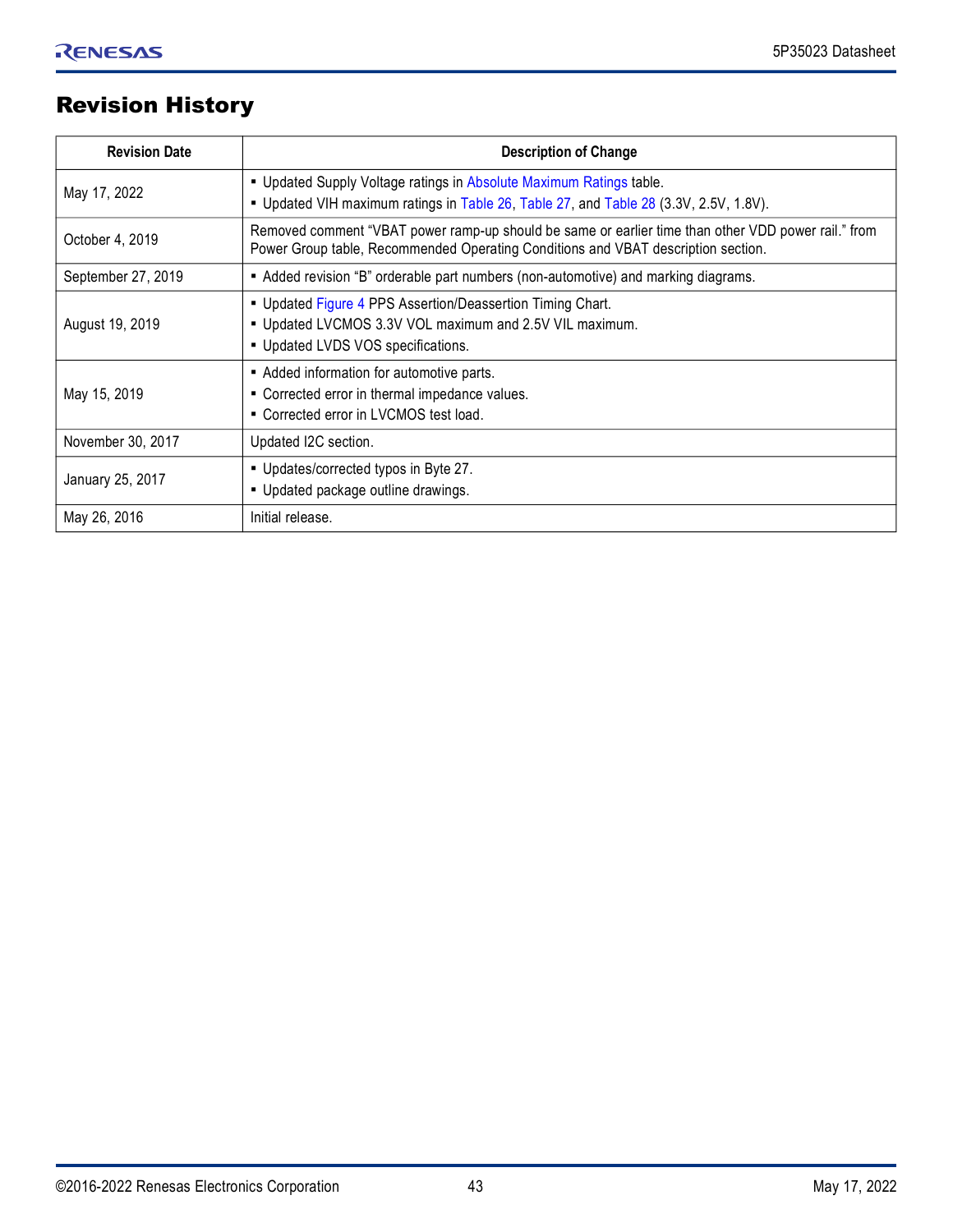

# 24-VFQFPN, Package Outline Drawing **FQFPN, Package Outline Drawing<br>4.0 x 4.0 x 0.9 mm Body, 0.5 mm Pitch, Epad 2.6 x 2.6 mm**

**QFPN, Package Outline Drawing**<br>0 x 4.0 x 0.9 mm Body, 0.5 mm Pitch, Epad 2.6 x 2.6 mm<br>NLG24S3, Wettable Flank, PSC-4192-07, Rev 05, Page 1

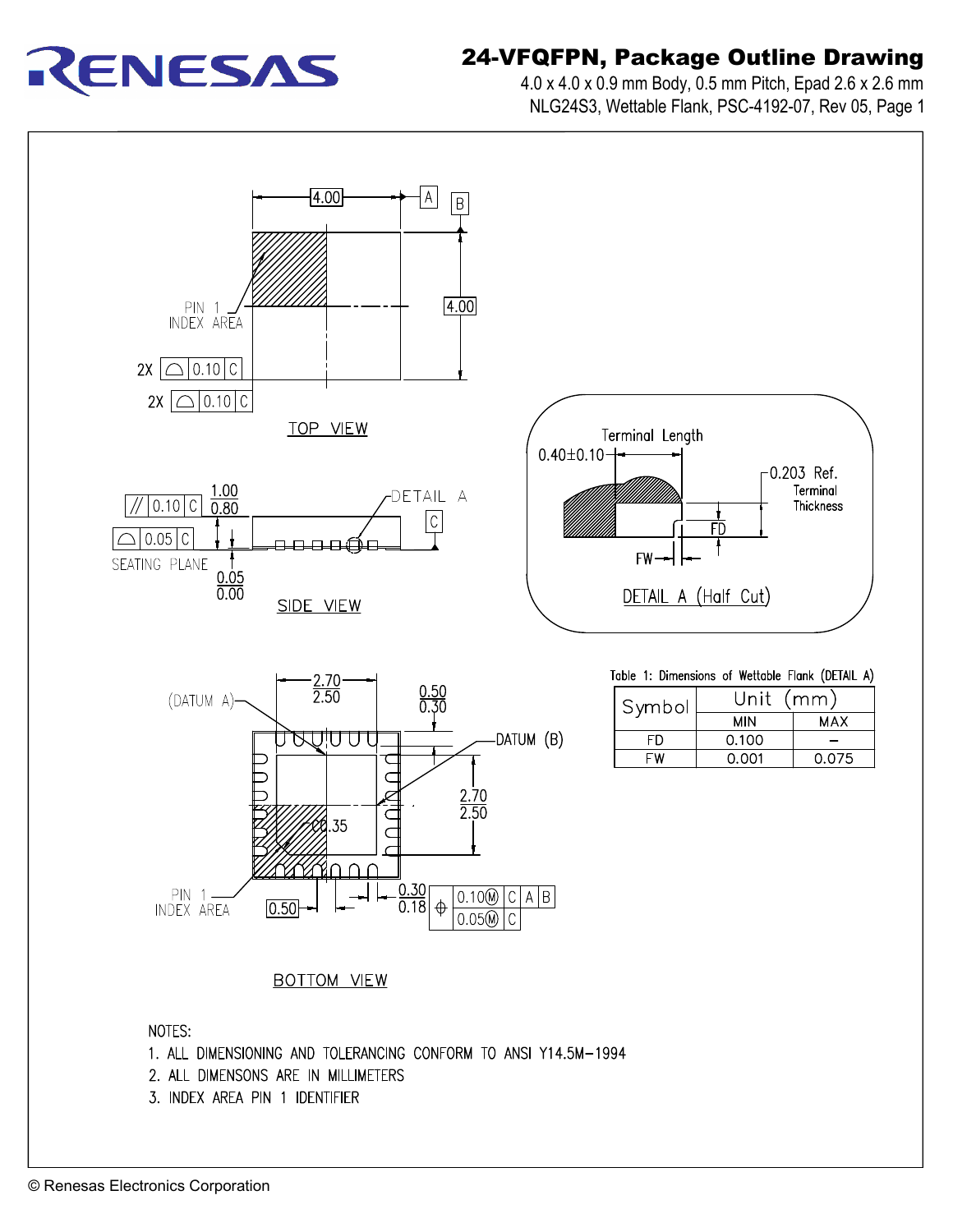

# 24-VFQFPN, Package Outline Drawing **FQFPN, Package Outline Drawing**<br>4.0 x 4.0 x 0.9 mm Body, 0.5 mm Pitch, Epad 2.6 x 2.6 mm

**QFPN, Package Outline Drawing**<br>.0 x 4.0 x 0.9 mm Body, 0.5 mm Pitch, Epad 2.6 x 2.6 mm<br>NLG24S3, Wettable Flank, PSC-4192-07, Rev 05, Page 2



RECOMMENDED LAND PATTERN DIMENSION

NOTES:

1. ALL DIMENSIONING AND TOLERANCING CONFORM TO ANSI Y14.5M-1994

2. ALL DIMENSONS ARE IN MILLIMETERS

3. LAND PATTERN RECOMMENDATION PER IPC-7351B GENERIC REQUIREMENT FOR SURFACE MOUNT DESIGN AND LAND PATTERN

| Package Revision History |         |                                                |  |
|--------------------------|---------|------------------------------------------------|--|
| Date Created             | Rev No. | Description                                    |  |
| Aug 27, 2021             | Rev 05  | Turn Off AutoCad SHX Software Setting          |  |
| Jul 30, 2021             | Rev 04  | Update Dimensions of Wettable Flank            |  |
| May 20, 2019             | Rev 03  | Change Rounded corner of Epad to straight line |  |
| Nov 5, 2018              | Rev 02  | Change EPC Code                                |  |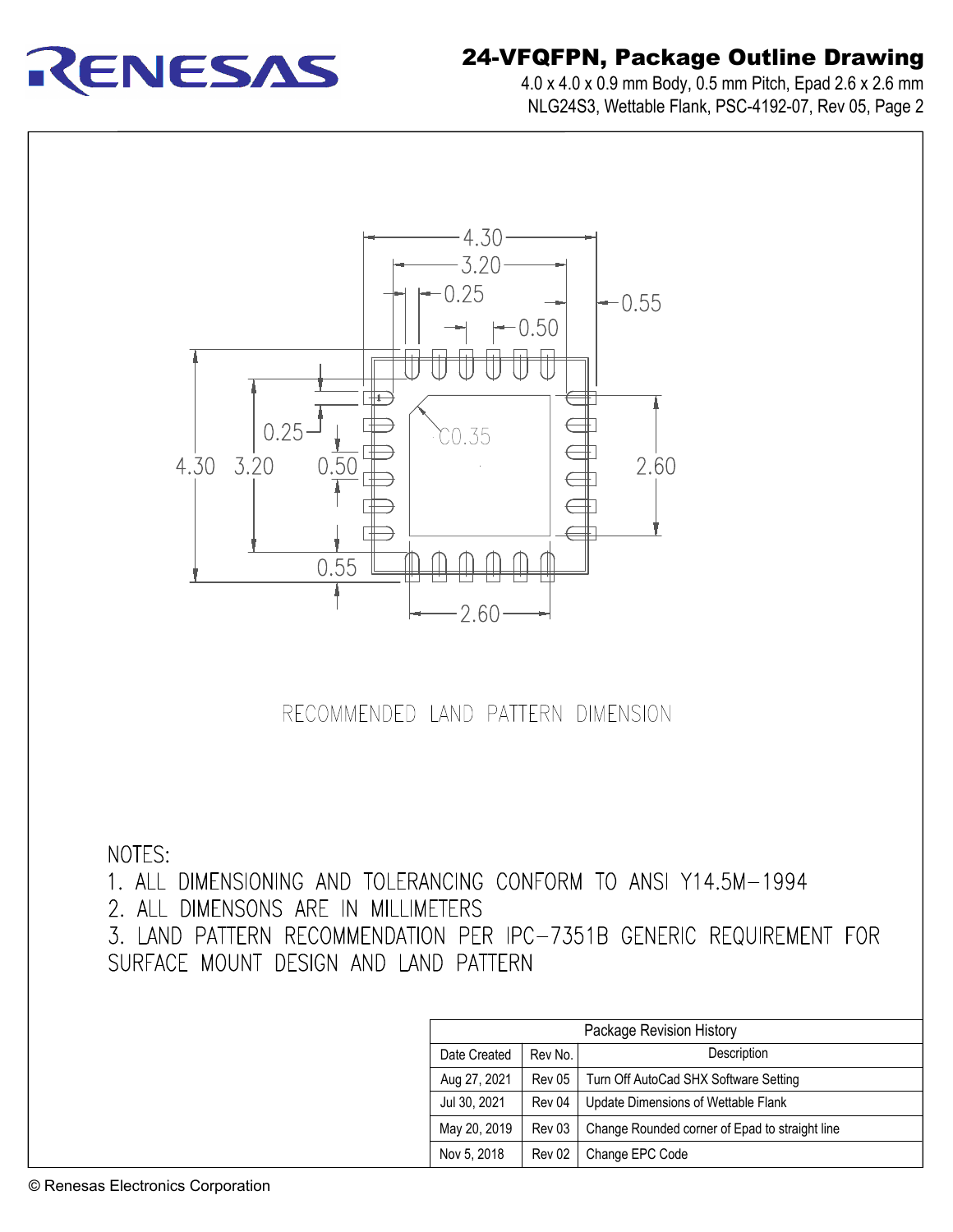